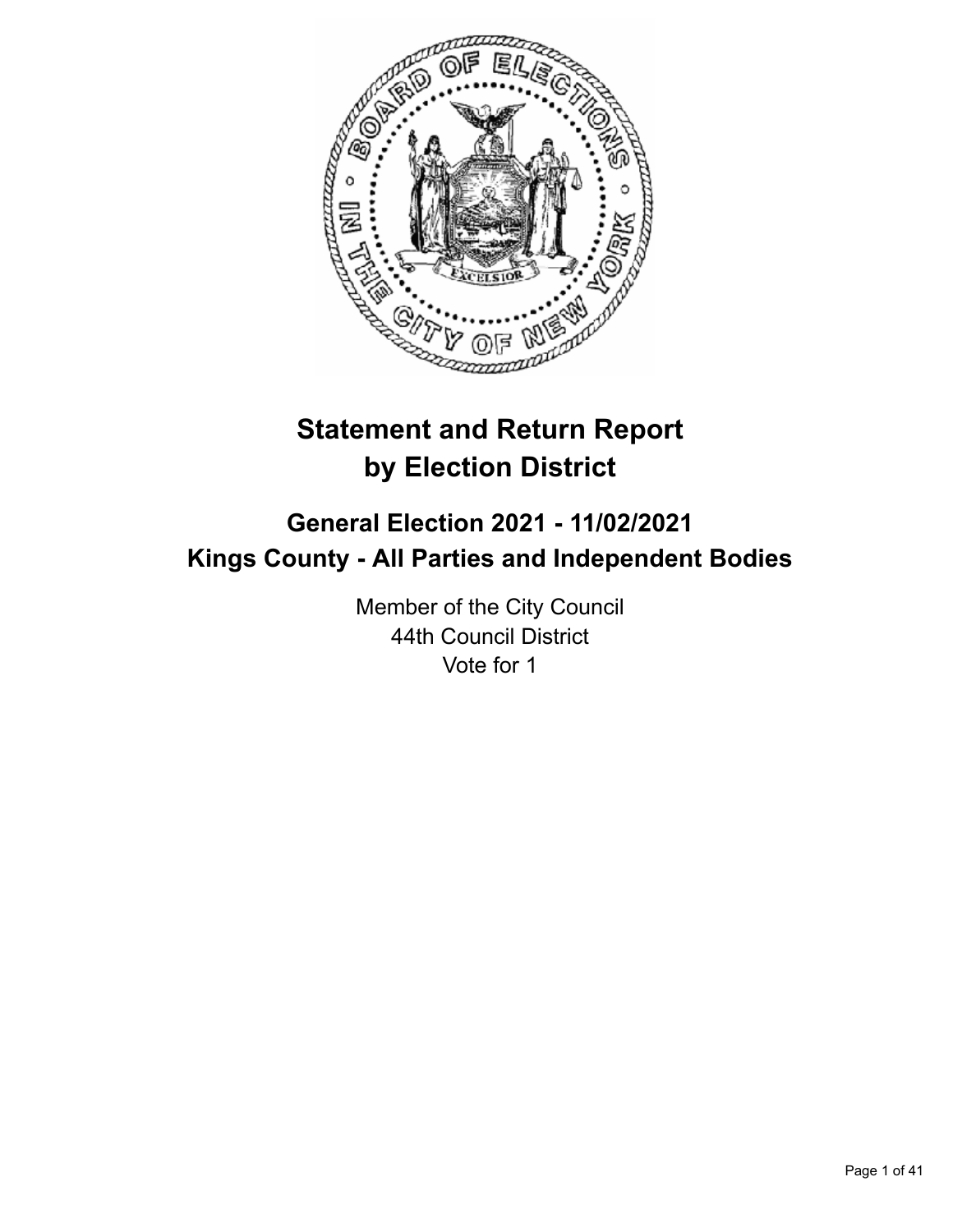

| PUBLIC COUNTER                                           | 27       |
|----------------------------------------------------------|----------|
| <b>MANUALLY COUNTED EMERGENCY</b>                        | 0        |
| ABSENTEE / MILITARY                                      | 0        |
| AFFIDAVIT                                                | $\Omega$ |
| <b>Total Ballots</b>                                     | 27       |
| Less - Inapplicable Federal/Special Presidential Ballots | 0        |
| <b>Total Applicable Ballots</b>                          | 27       |
| KALMAN YEGER (DEMOCRATIC)                                | 8        |
| KALMAN YEGER (REPUBLICAN)                                | 18       |
| KALMAN YEGER (CONSERVATIVE)                              | $\Omega$ |
|                                                          |          |
| UNATTRIBUTABLE WRITE-IN (WRITE-IN)                       |          |

## **022/44**

| <b>PUBLIC COUNTER</b>                                    | 14       |
|----------------------------------------------------------|----------|
| MANUALLY COUNTED EMERGENCY                               | 0        |
| ABSENTEE / MILITARY                                      | 0        |
| AFFIDAVIT                                                | 0        |
| <b>Total Ballots</b>                                     | 14       |
| Less - Inapplicable Federal/Special Presidential Ballots | $\Omega$ |
| <b>Total Applicable Ballots</b>                          | 14       |
| KALMAN YEGER (DEMOCRATIC)                                | 5        |
| KALMAN YEGER (REPUBLICAN)                                | 8        |
| KALMAN YEGER (CONSERVATIVE)                              | 0        |
| <b>Total Votes</b>                                       | 13       |
| Unrecorded                                               |          |

| <b>PUBLIC COUNTER</b>                                    | 161 |
|----------------------------------------------------------|-----|
| <b>MANUALLY COUNTED EMERGENCY</b>                        | 0   |
| ABSENTEE / MILITARY                                      | 2   |
| <b>AFFIDAVIT</b>                                         | 0   |
| <b>Total Ballots</b>                                     | 163 |
| Less - Inapplicable Federal/Special Presidential Ballots | 0   |
| <b>Total Applicable Ballots</b>                          | 163 |
| KALMAN YEGER (DEMOCRATIC)                                | 64  |
| KALMAN YEGER (REPUBLICAN)                                | 52  |
| KALMAN YEGER (CONSERVATIVE)                              | 20  |
| ANTHONY CUDAHY (WRITE-IN)                                | 1   |
| <b>BLARE MORRIS (WRITE-IN)</b>                           | 2   |
| PINCHAS MILLER (WRITE-IN)                                | 1   |
| UNATTRIBUTABLE WRITE-IN (WRITE-IN)                       | 1   |
| <b>Total Votes</b>                                       | 141 |
| Unrecorded                                               | 22  |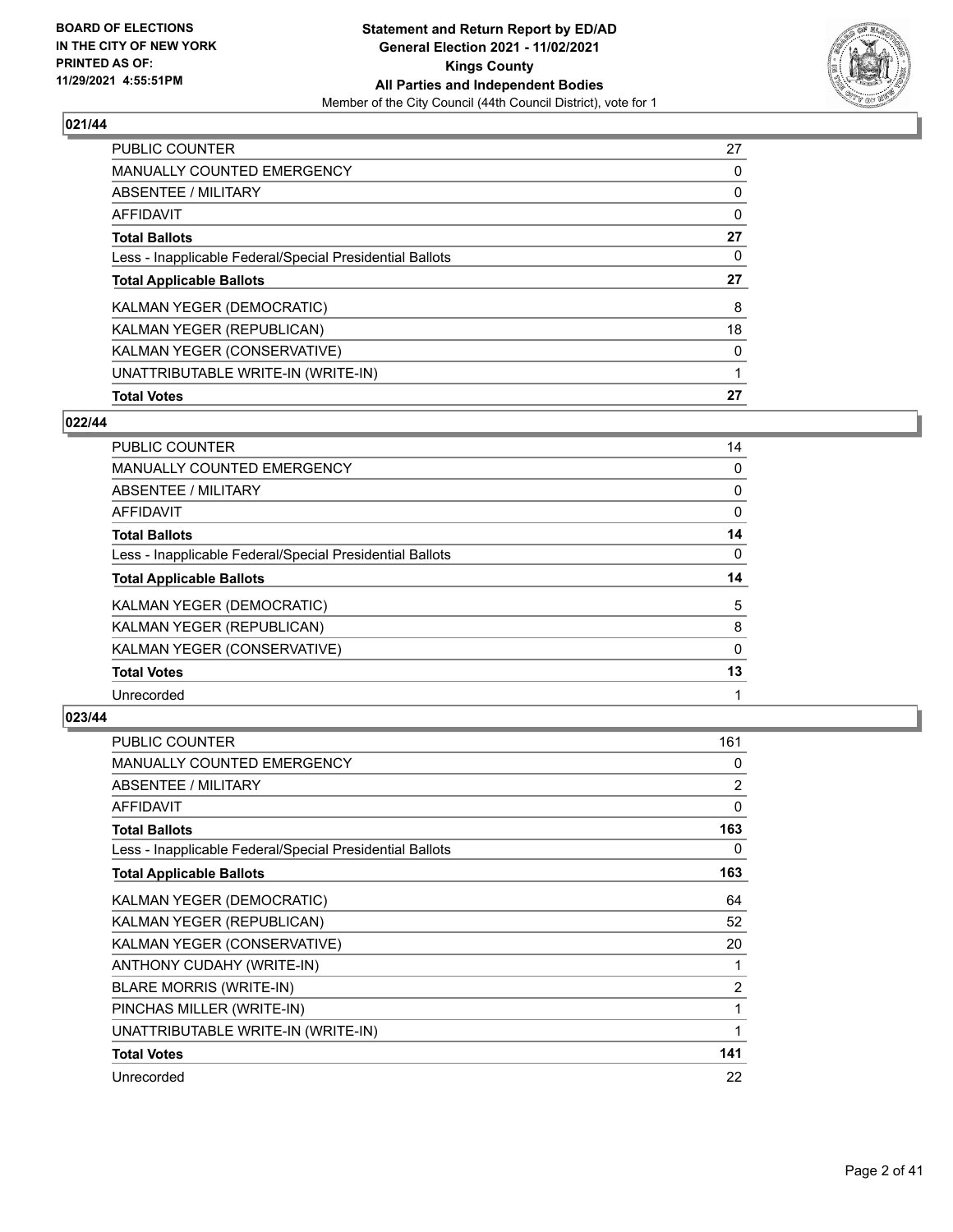

| <b>PUBLIC COUNTER</b>                                    | 137 |
|----------------------------------------------------------|-----|
| <b>MANUALLY COUNTED EMERGENCY</b>                        | 0   |
| ABSENTEE / MILITARY                                      | 6   |
| AFFIDAVIT                                                | 0   |
| <b>Total Ballots</b>                                     | 143 |
| Less - Inapplicable Federal/Special Presidential Ballots | 0   |
| <b>Total Applicable Ballots</b>                          | 143 |
| KALMAN YEGER (DEMOCRATIC)                                | 54  |
| KALMAN YEGER (REPUBLICAN)                                | 57  |
| KALMAN YEGER (CONSERVATIVE)                              | 9   |
| DOV EISNER (WRITE-IN)                                    | 1   |
| HESY TISCHLER (WRITE-IN)                                 | 1   |
| UNATTRIBUTABLE WRITE-IN (WRITE-IN)                       | 3   |
| <b>Total Votes</b>                                       | 125 |
| Unrecorded                                               | 18  |

| PUBLIC COUNTER                                           | 290 |
|----------------------------------------------------------|-----|
| MANUALLY COUNTED EMERGENCY                               | 0   |
| ABSENTEE / MILITARY                                      | 12  |
| <b>AFFIDAVIT</b>                                         | 0   |
| <b>Total Ballots</b>                                     | 302 |
| Less - Inapplicable Federal/Special Presidential Ballots | 0   |
| <b>Total Applicable Ballots</b>                          | 302 |
| KALMAN YEGER (DEMOCRATIC)                                | 107 |
| KALMAN YEGER (REPUBLICAN)                                | 131 |
| KALMAN YEGER (CONSERVATIVE)                              | 7   |
| DAPHINE SCHINEIDER (WRITE-IN)                            | 1   |
| FILOMENA SANCHEZ (WRITE-IN)                              | 1   |
| HESHY TISCHLER (WRITE-IN)                                | 1   |
| MAURICE KAHN (WRITE-IN)                                  | 1   |
| NICOLE WILLIAMS (WRITE-IN)                               | 1   |
| UNATTRIBUTABLE WRITE-IN (WRITE-IN)                       | 6   |
| <b>Total Votes</b>                                       | 256 |
| Unrecorded                                               | 46  |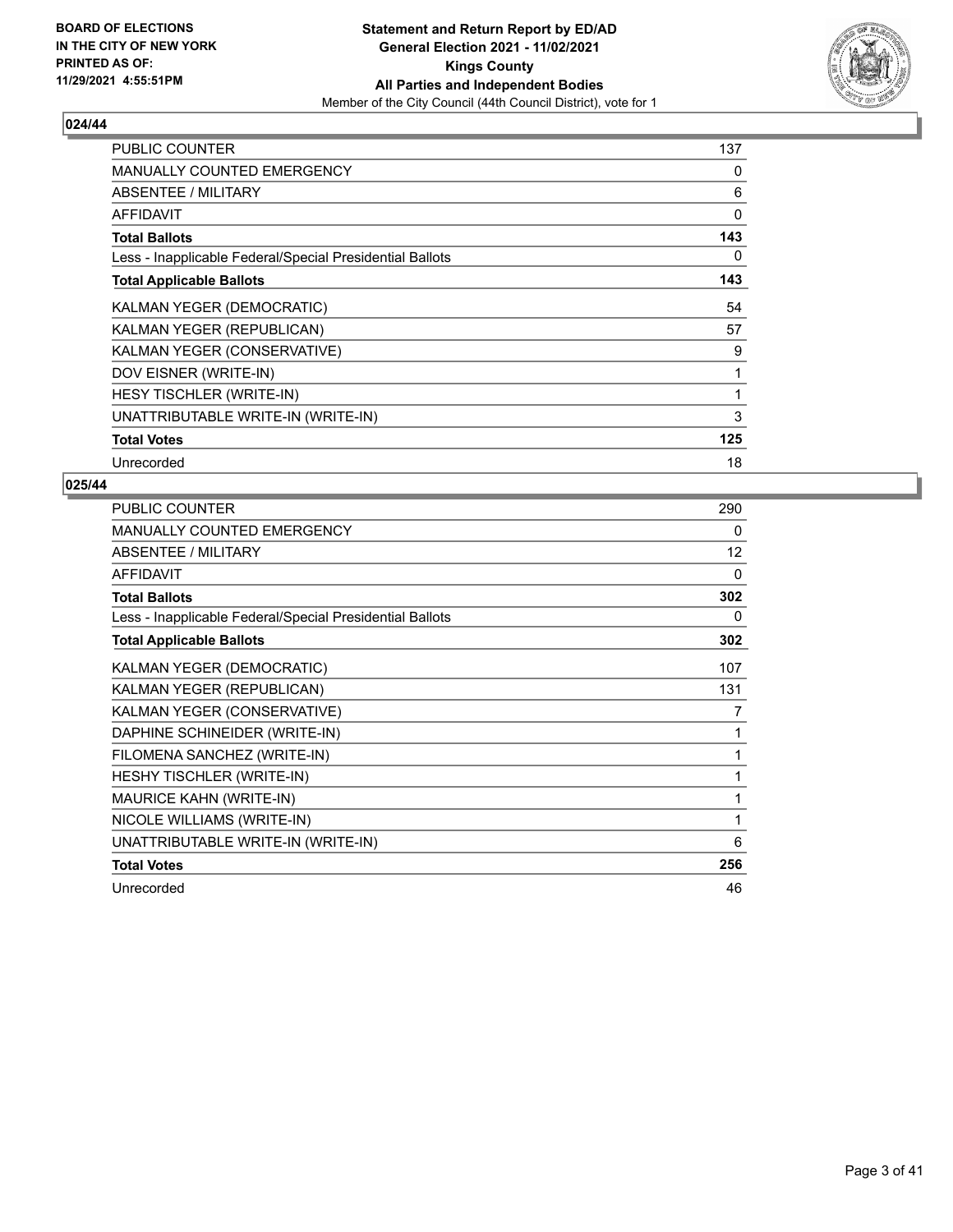

| <b>PUBLIC COUNTER</b>                                    | 170 |
|----------------------------------------------------------|-----|
| <b>MANUALLY COUNTED EMERGENCY</b>                        | 0   |
| ABSENTEE / MILITARY                                      | 16  |
| AFFIDAVIT                                                |     |
| <b>Total Ballots</b>                                     | 187 |
| Less - Inapplicable Federal/Special Presidential Ballots | 0   |
| <b>Total Applicable Ballots</b>                          | 187 |
| KALMAN YEGER (DEMOCRATIC)                                | 60  |
| KALMAN YEGER (REPUBLICAN)                                | 96  |
| KALMAN YEGER (CONSERVATIVE)                              | 17  |
| GEORGETTE FLECHER NEGLIN (WRITE-IN)                      |     |
| HERSHY TISCHLER (WRITE-IN)                               | 3   |
| <b>Total Votes</b>                                       | 177 |
| Unrecorded                                               | 10  |

| <b>Total Votes</b>                                       | 0 |
|----------------------------------------------------------|---|
| KALMAN YEGER (CONSERVATIVE)                              | 0 |
| KALMAN YEGER (REPUBLICAN)                                | 0 |
| KALMAN YEGER (DEMOCRATIC)                                | 0 |
| <b>Total Applicable Ballots</b>                          | 0 |
| Less - Inapplicable Federal/Special Presidential Ballots | 0 |
| <b>Total Ballots</b>                                     | 0 |
| AFFIDAVIT                                                | 0 |
| ABSENTEE / MILITARY                                      | 0 |
| <b>MANUALLY COUNTED EMERGENCY</b>                        | 0 |
| <b>PUBLIC COUNTER</b>                                    | 0 |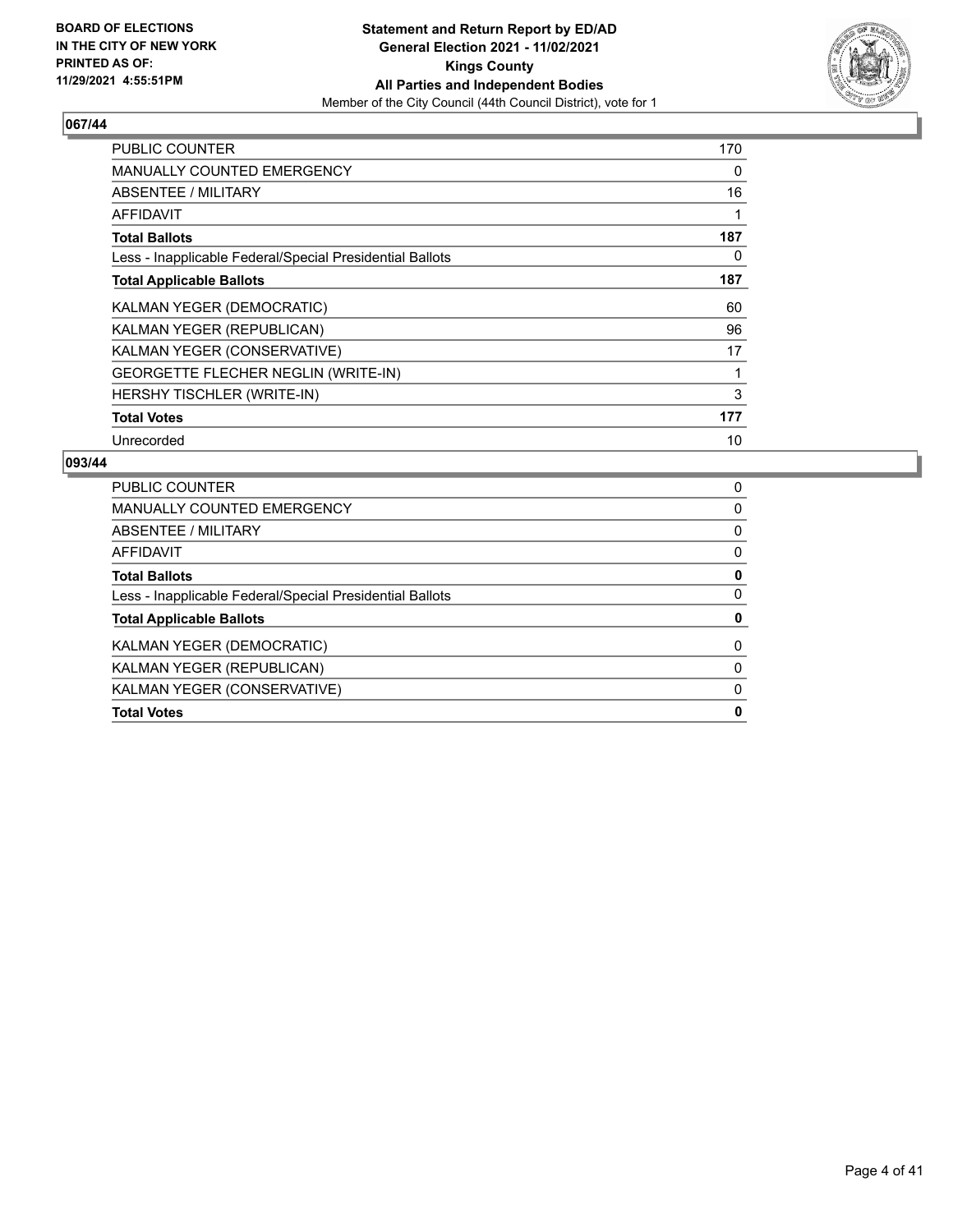

| <b>PUBLIC COUNTER</b>                                    | 213 |
|----------------------------------------------------------|-----|
| <b>MANUALLY COUNTED EMERGENCY</b>                        | 0   |
| <b>ABSENTEE / MILITARY</b>                               | 7   |
| <b>AFFIDAVIT</b>                                         | 1   |
| <b>Total Ballots</b>                                     | 221 |
| Less - Inapplicable Federal/Special Presidential Ballots | 0   |
| <b>Total Applicable Ballots</b>                          | 221 |
| <b>KALMAN YEGER (DEMOCRATIC)</b>                         | 73  |
| KALMAN YEGER (REPUBLICAN)                                | 107 |
| KALMAN YEGER (CONSERVATIVE)                              | 13  |
| INNA VERNIKOV (WRITE-IN)                                 |     |
| UNATTRIBUTABLE WRITE-IN (WRITE-IN)                       | 1   |
| <b>Total Votes</b>                                       | 195 |
| Unrecorded                                               | 26  |
|                                                          |     |

**007/45 COMBINED into: 018/45**

## **008/45**

| PUBLIC COUNTER                                           | 142 |
|----------------------------------------------------------|-----|
| <b>MANUALLY COUNTED EMERGENCY</b>                        | 0   |
| ABSENTEE / MILITARY                                      | 10  |
| <b>AFFIDAVIT</b>                                         |     |
| <b>Total Ballots</b>                                     | 153 |
| Less - Inapplicable Federal/Special Presidential Ballots | 0   |
| <b>Total Applicable Ballots</b>                          | 153 |
| <b>KALMAN YEGER (DEMOCRATIC)</b>                         | 54  |
| KALMAN YEGER (REPUBLICAN)                                | 71  |
| KALMAN YEGER (CONSERVATIVE)                              | 11  |
| <b>Total Votes</b>                                       | 136 |
| Unrecorded                                               | 17  |

| <b>PUBLIC COUNTER</b>                                    | 180 |
|----------------------------------------------------------|-----|
| <b>MANUALLY COUNTED EMERGENCY</b>                        | 0   |
| <b>ABSENTEE / MILITARY</b>                               | 11  |
| AFFIDAVIT                                                | 0   |
| <b>Total Ballots</b>                                     | 191 |
| Less - Inapplicable Federal/Special Presidential Ballots | 0   |
| <b>Total Applicable Ballots</b>                          | 191 |
| KALMAN YEGER (DEMOCRATIC)                                | 53  |
| KALMAN YEGER (REPUBLICAN)                                | 107 |
| KALMAN YEGER (CONSERVATIVE)                              | 9   |
| <b>Total Votes</b>                                       | 169 |
| Unrecorded                                               | 22  |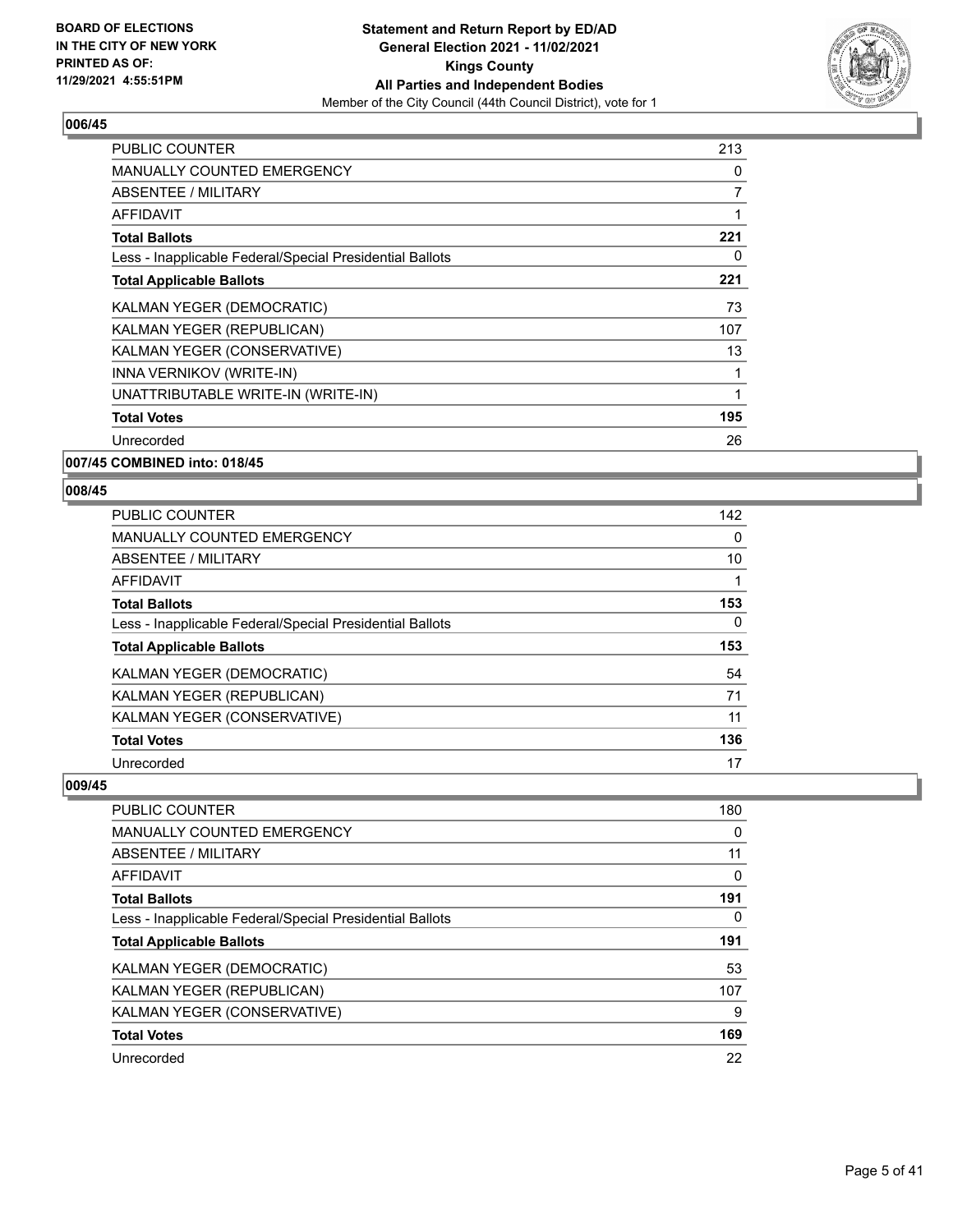

| <b>PUBLIC COUNTER</b>                                    | 101 |
|----------------------------------------------------------|-----|
| <b>MANUALLY COUNTED EMERGENCY</b>                        | 0   |
| ABSENTEE / MILITARY                                      | 0   |
| <b>AFFIDAVIT</b>                                         | 0   |
| <b>Total Ballots</b>                                     | 101 |
| Less - Inapplicable Federal/Special Presidential Ballots | 0   |
| <b>Total Applicable Ballots</b>                          | 101 |
| KALMAN YEGER (DEMOCRATIC)                                | 24  |
| KALMAN YEGER (REPUBLICAN)                                | 63  |
| KALMAN YEGER (CONSERVATIVE)                              | 4   |
| <b>Total Votes</b>                                       | 91  |
| Unrecorded                                               | 10  |

#### **017/45**

| <b>PUBLIC COUNTER</b>                                    | 146      |
|----------------------------------------------------------|----------|
| <b>MANUALLY COUNTED EMERGENCY</b>                        | 0        |
| ABSENTEE / MILITARY                                      | 6        |
| <b>AFFIDAVIT</b>                                         | 0        |
| <b>Total Ballots</b>                                     | 152      |
| Less - Inapplicable Federal/Special Presidential Ballots | $\Omega$ |
| <b>Total Applicable Ballots</b>                          | 152      |
| KALMAN YEGER (DEMOCRATIC)                                | 39       |
| KALMAN YEGER (REPUBLICAN)                                | 87       |
| KALMAN YEGER (CONSERVATIVE)                              | 4        |
| <b>Total Votes</b>                                       | 130      |
| Unrecorded                                               | 22       |

| <b>PUBLIC COUNTER</b>                                    | 21       |
|----------------------------------------------------------|----------|
| <b>MANUALLY COUNTED EMERGENCY</b>                        | $\Omega$ |
| ABSENTEE / MILITARY                                      | 6        |
| <b>AFFIDAVIT</b>                                         | 0        |
| <b>Total Ballots</b>                                     | 27       |
| Less - Inapplicable Federal/Special Presidential Ballots | 0        |
| <b>Total Applicable Ballots</b>                          | 27       |
| KALMAN YEGER (DEMOCRATIC)                                | 9        |
| KALMAN YEGER (REPUBLICAN)                                | 15       |
| KALMAN YEGER (CONSERVATIVE)                              | $\Omega$ |
| <b>Total Votes</b>                                       | 24       |
| Unrecorded                                               | 3        |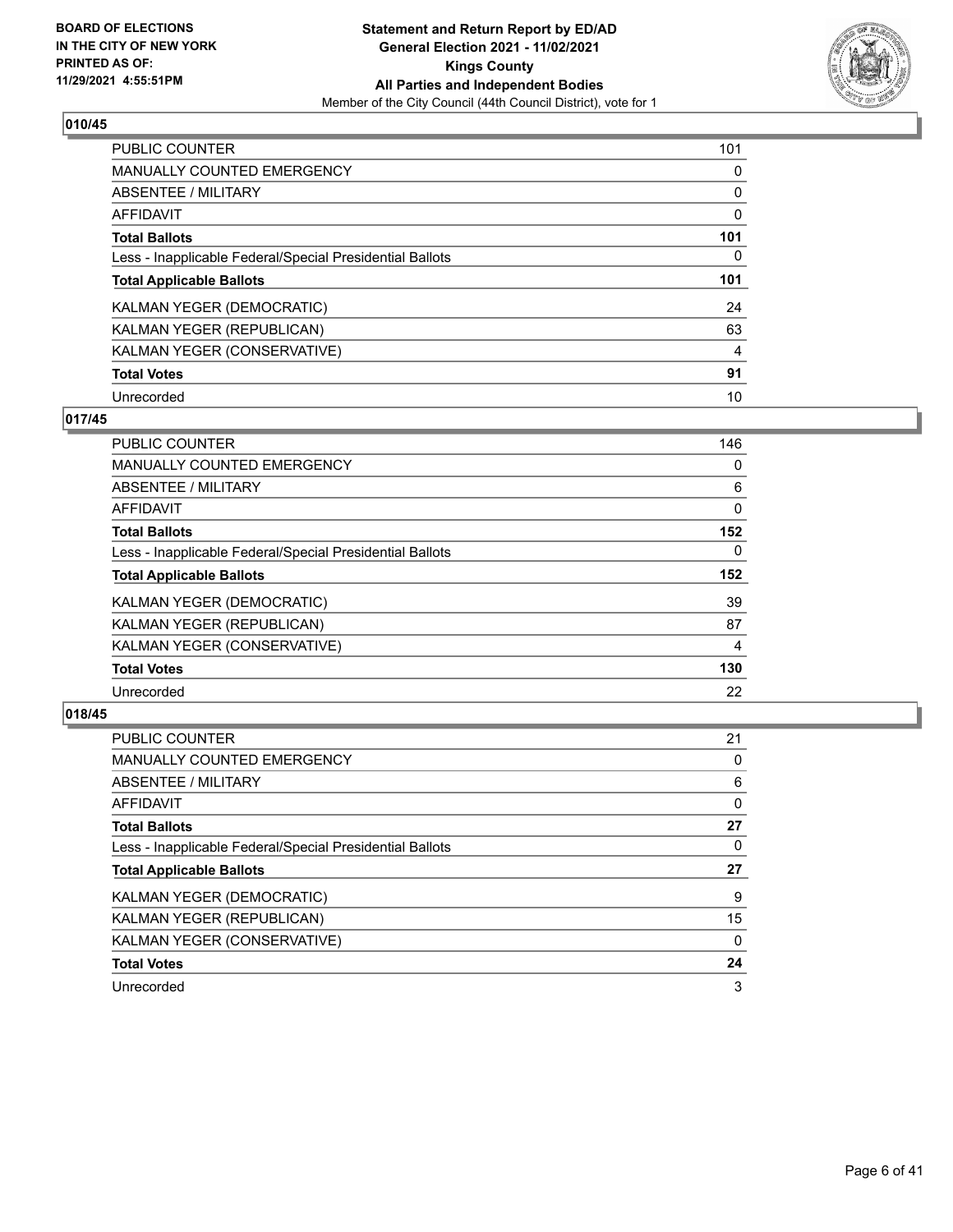

| <b>Total Votes</b>                                       | 10            |
|----------------------------------------------------------|---------------|
| KALMAN YEGER (CONSERVATIVE)                              | $\Omega$      |
| KALMAN YEGER (REPUBLICAN)                                | $\mathcal{P}$ |
| KALMAN YEGER (DEMOCRATIC)                                | 8             |
| <b>Total Applicable Ballots</b>                          | 10            |
| Less - Inapplicable Federal/Special Presidential Ballots | $\Omega$      |
| <b>Total Ballots</b>                                     | 10            |
| <b>AFFIDAVIT</b>                                         | 0             |
| ABSENTEE / MILITARY                                      | 2             |
| <b>MANUALLY COUNTED EMERGENCY</b>                        | 0             |
| <b>PUBLIC COUNTER</b>                                    | 8             |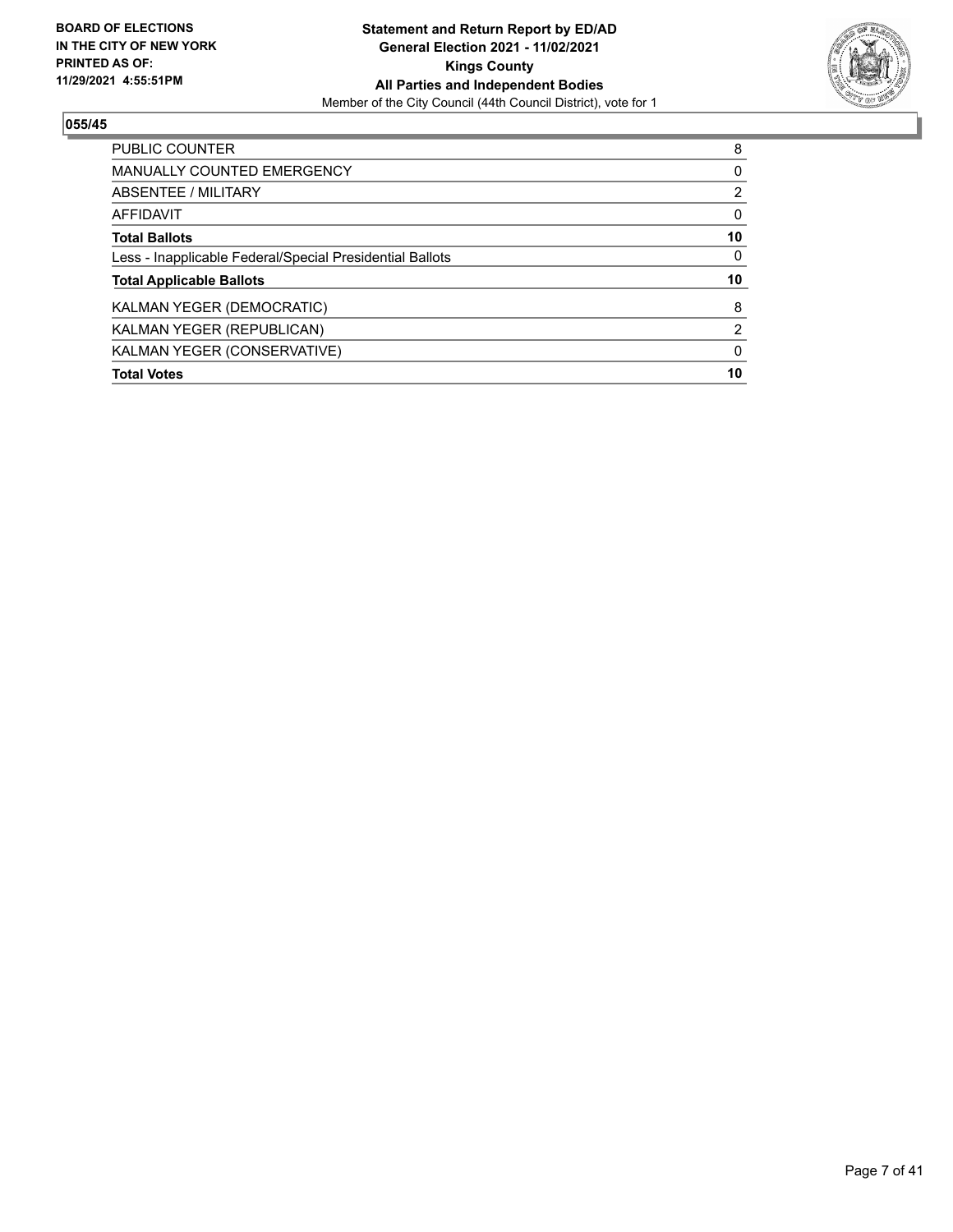

| <b>PUBLIC COUNTER</b>                                    | 53             |
|----------------------------------------------------------|----------------|
| <b>MANUALLY COUNTED EMERGENCY</b>                        | 0              |
| ABSENTEE / MILITARY                                      |                |
| AFFIDAVIT                                                | 0              |
| <b>Total Ballots</b>                                     | 54             |
| Less - Inapplicable Federal/Special Presidential Ballots | 0              |
| <b>Total Applicable Ballots</b>                          | 54             |
| KALMAN YEGER (DEMOCRATIC)                                | 13             |
| KALMAN YEGER (REPUBLICAN)                                | 29             |
| KALMAN YEGER (CONSERVATIVE)                              | $\overline{2}$ |
| JOHN WALSH (WRITE-IN)                                    |                |
| <b>Total Votes</b>                                       | 45             |
| Unrecorded                                               | 9              |

# **020/47**

| <b>PUBLIC COUNTER</b>                                    | 147         |
|----------------------------------------------------------|-------------|
| <b>MANUALLY COUNTED EMERGENCY</b>                        | 0           |
| <b>ABSENTEE / MILITARY</b>                               | 18          |
| <b>AFFIDAVIT</b>                                         |             |
| <b>Total Ballots</b>                                     | 166         |
| Less - Inapplicable Federal/Special Presidential Ballots | 0           |
| <b>Total Applicable Ballots</b>                          | 166         |
| KALMAN YEGER (DEMOCRATIC)                                | 59          |
| KALMAN YEGER (REPUBLICAN)                                | 62          |
| KALMAN YEGER (CONSERVATIVE)                              | 11          |
| CHARLES RAGUSA (WRITE-IN)                                |             |
| STEVE BANNON (WRITE-IN)                                  |             |
| UNATTRIBUTABLE WRITE-IN (WRITE-IN)                       | $\mathbf 1$ |
| <b>Total Votes</b>                                       | 135         |
| Unrecorded                                               | 31          |

| <b>PUBLIC COUNTER</b>                                    | 204      |
|----------------------------------------------------------|----------|
| MANUALLY COUNTED EMERGENCY                               | 0        |
| ABSENTEE / MILITARY                                      | 12       |
| AFFIDAVIT                                                | $\Omega$ |
| <b>Total Ballots</b>                                     | 216      |
| Less - Inapplicable Federal/Special Presidential Ballots | 0        |
| <b>Total Applicable Ballots</b>                          | 216      |
| <b>KALMAN YEGER (DEMOCRATIC)</b>                         | 82       |
| KALMAN YEGER (REPUBLICAN)                                | 94       |
| KALMAN YEGER (CONSERVATIVE)                              | 7        |
| <b>Total Votes</b>                                       | 183      |
| Unrecorded                                               | 33       |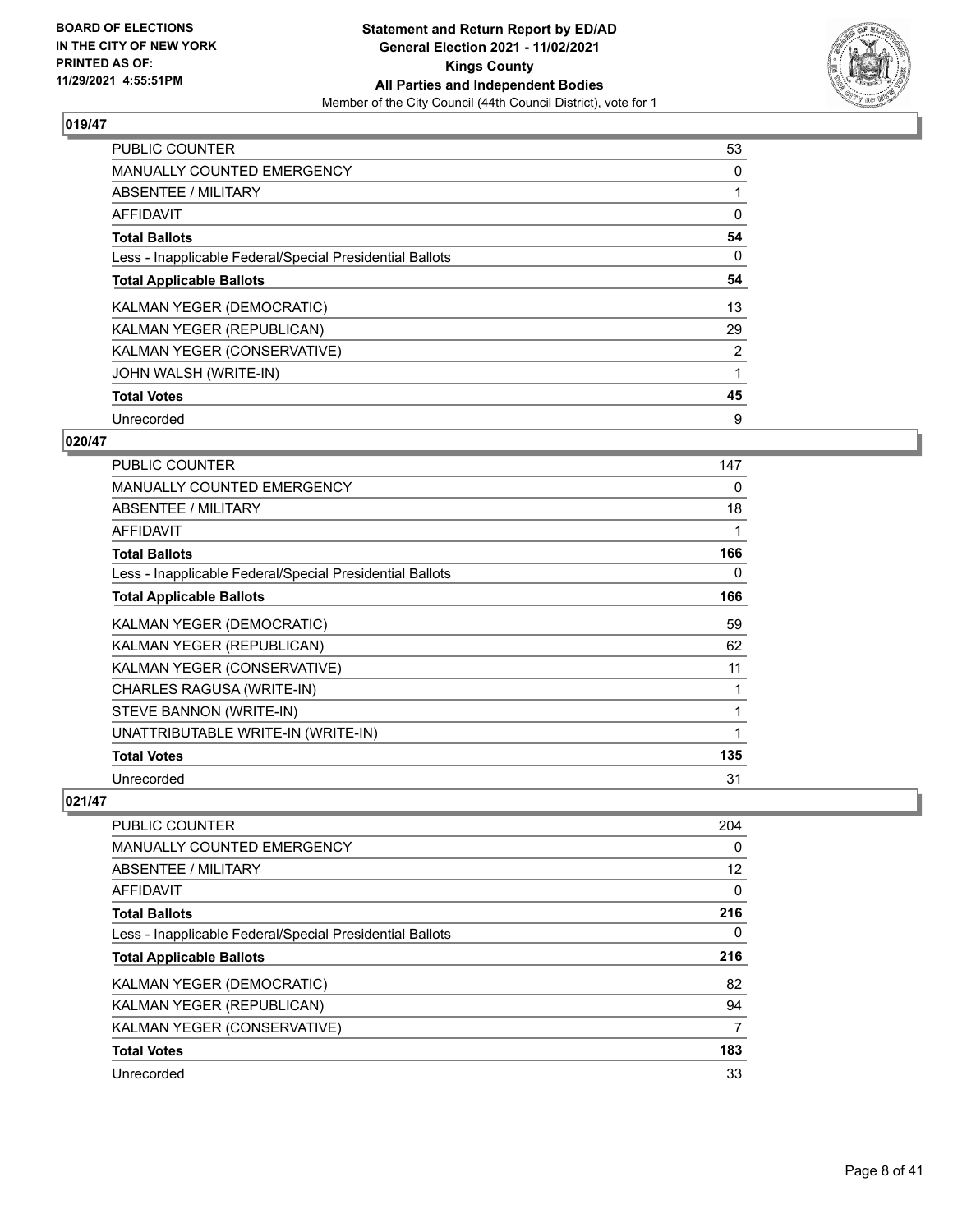

| <b>PUBLIC COUNTER</b>                                    | 159      |
|----------------------------------------------------------|----------|
| <b>MANUALLY COUNTED EMERGENCY</b>                        | $\Omega$ |
| ABSENTEE / MILITARY                                      | 15       |
| <b>AFFIDAVIT</b>                                         |          |
| <b>Total Ballots</b>                                     | 175      |
| Less - Inapplicable Federal/Special Presidential Ballots | 0        |
| <b>Total Applicable Ballots</b>                          | 175      |
| KALMAN YEGER (DEMOCRATIC)                                | 63       |
| KALMAN YEGER (REPUBLICAN)                                | 74       |
| KALMAN YEGER (CONSERVATIVE)                              | 6        |
| <b>Total Votes</b>                                       | 143      |
| Unrecorded                                               | 32       |

#### **024/47**

| PUBLIC COUNTER                                           | 133            |
|----------------------------------------------------------|----------------|
| <b>MANUALLY COUNTED EMERGENCY</b>                        | 0              |
| ABSENTEE / MILITARY                                      | $\overline{7}$ |
| AFFIDAVIT                                                | 2              |
| <b>Total Ballots</b>                                     | 142            |
| Less - Inapplicable Federal/Special Presidential Ballots | $\Omega$       |
| <b>Total Applicable Ballots</b>                          | 142            |
| KALMAN YEGER (DEMOCRATIC)                                | 59             |
| KALMAN YEGER (REPUBLICAN)                                | 60             |
| KALMAN YEGER (CONSERVATIVE)                              | 4              |
| MATTHEW CATUSCO (WRITE-IN)                               | 1              |
| <b>Total Votes</b>                                       | 124            |
| Unrecorded                                               | 18             |

| PUBLIC COUNTER                                           | 171 |
|----------------------------------------------------------|-----|
| MANUALLY COUNTED EMERGENCY                               | 0   |
| ABSENTEE / MILITARY                                      | 5   |
| AFFIDAVIT                                                | 0   |
| <b>Total Ballots</b>                                     | 176 |
| Less - Inapplicable Federal/Special Presidential Ballots | 0   |
| <b>Total Applicable Ballots</b>                          | 176 |
| KALMAN YEGER (DEMOCRATIC)                                | 74  |
| KALMAN YEGER (REPUBLICAN)                                | 61  |
| KALMAN YEGER (CONSERVATIVE)                              |     |
| NELSON DIAZ (WRITE-IN)                                   | 1   |
| UNATTRIBUTABLE WRITE-IN (WRITE-IN)                       | 3   |
| <b>Total Votes</b>                                       | 140 |
| Unrecorded                                               | 36  |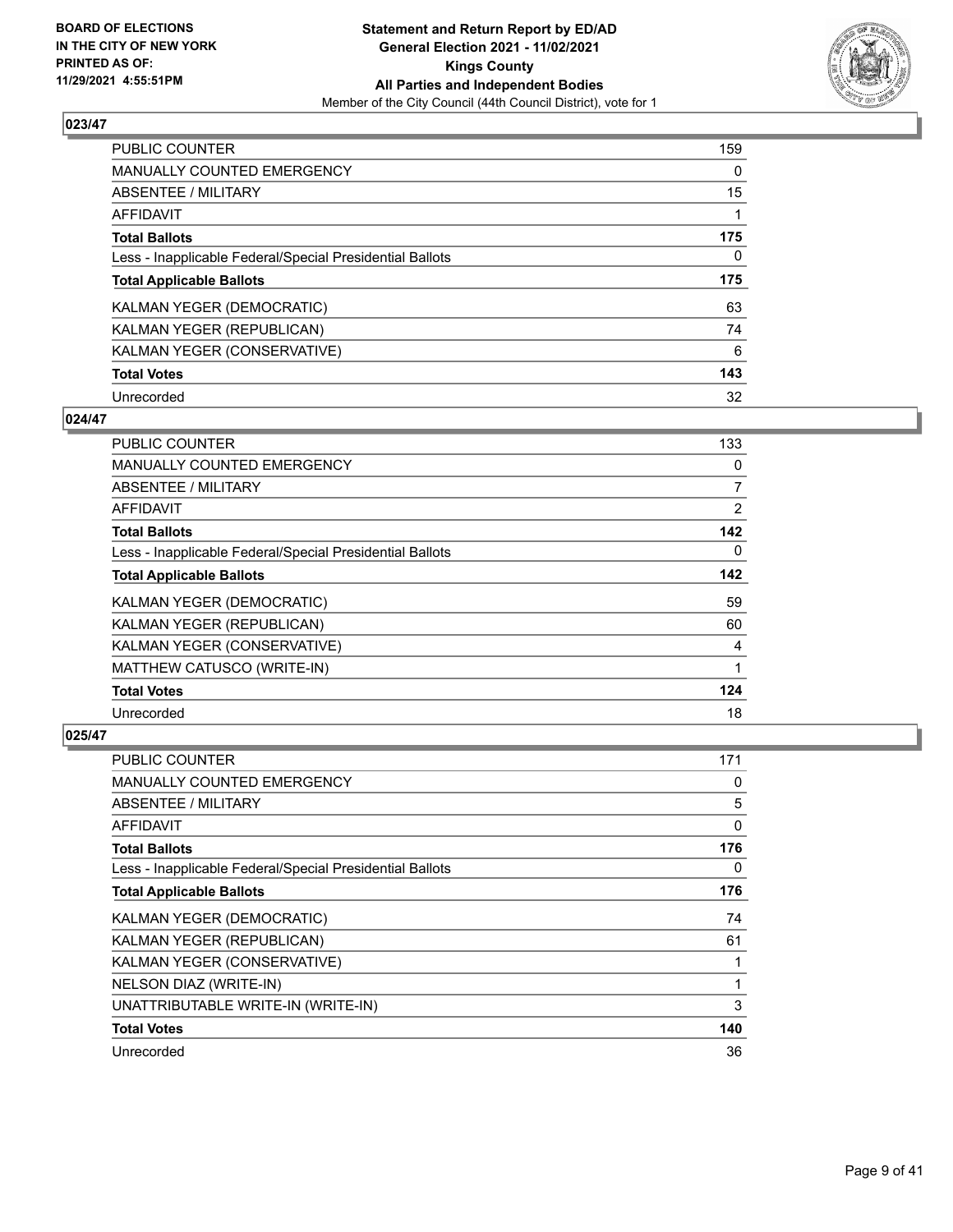

| <b>PUBLIC COUNTER</b>                                    | 168            |
|----------------------------------------------------------|----------------|
| <b>MANUALLY COUNTED EMERGENCY</b>                        | 0              |
| ABSENTEE / MILITARY                                      | 9              |
| AFFIDAVIT                                                | 2              |
| <b>Total Ballots</b>                                     | 179            |
| Less - Inapplicable Federal/Special Presidential Ballots | 0              |
| <b>Total Applicable Ballots</b>                          | 179            |
| KALMAN YEGER (DEMOCRATIC)                                | 52             |
| KALMAN YEGER (REPUBLICAN)                                | 82             |
| KALMAN YEGER (CONSERVATIVE)                              | 8              |
| HESHY TISHLER (WRITE-IN)                                 | $\overline{2}$ |
| UNATTRIBUTABLE WRITE-IN (WRITE-IN)                       | $\overline{2}$ |
| YURI HIKIND (WRITE-IN)                                   | 1              |
| <b>Total Votes</b>                                       | 147            |
| Unrecorded                                               | 32             |

| <b>PUBLIC COUNTER</b>                                    | 196 |
|----------------------------------------------------------|-----|
| <b>MANUALLY COUNTED EMERGENCY</b>                        | 0   |
| ABSENTEE / MILITARY                                      | 8   |
| <b>AFFIDAVIT</b>                                         | 1   |
| <b>Total Ballots</b>                                     | 205 |
| Less - Inapplicable Federal/Special Presidential Ballots | 0   |
| <b>Total Applicable Ballots</b>                          | 205 |
| KALMAN YEGER (DEMOCRATIC)                                | 83  |
| KALMAN YEGER (REPUBLICAN)                                | 70  |
| KALMAN YEGER (CONSERVATIVE)                              | 9   |
| ANTHONY HERBERT (WRITE-IN)                               | 1   |
| JOE BOTTA (WRITE-IN)                                     | 1   |
| UNATTRIBUTABLE WRITE-IN (WRITE-IN)                       | 1   |
| YONI HIKAND (WRITE-IN)                                   | 1   |
| <b>Total Votes</b>                                       | 166 |
| Unrecorded                                               | 39  |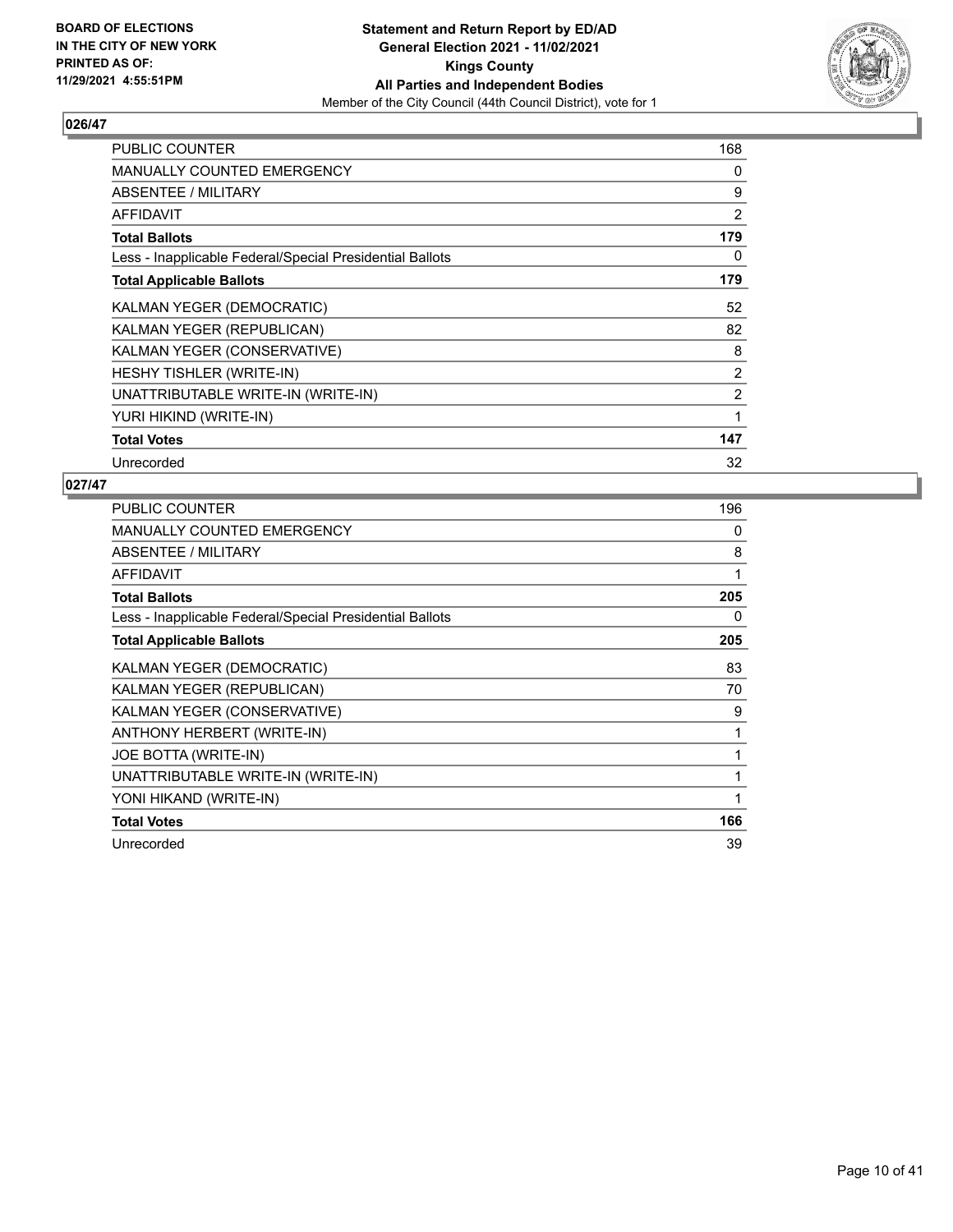

| <b>PUBLIC COUNTER</b>                                    | 133 |
|----------------------------------------------------------|-----|
| <b>MANUALLY COUNTED EMERGENCY</b>                        | 0   |
| ABSENTEE / MILITARY                                      | 21  |
| <b>AFFIDAVIT</b>                                         |     |
| <b>Total Ballots</b>                                     | 155 |
| Less - Inapplicable Federal/Special Presidential Ballots | 0   |
| <b>Total Applicable Ballots</b>                          | 155 |
| KALMAN YEGER (DEMOCRATIC)                                | 68  |
| KALMAN YEGER (REPUBLICAN)                                | 56  |
| KALMAN YEGER (CONSERVATIVE)                              | 0   |
| DAVID TOUS (WRITE-IN)                                    |     |
| ERIC ADAMS (WRITE-IN)                                    | 1   |
| UNATTRIBUTABLE WRITE-IN (WRITE-IN)                       | 1   |
| <b>Total Votes</b>                                       | 127 |
| Unrecorded                                               | 28  |

## **029/47**

| <b>PUBLIC COUNTER</b>                                    | 216 |
|----------------------------------------------------------|-----|
| MANUALLY COUNTED EMERGENCY                               | 0   |
| ABSENTEE / MILITARY                                      | 15  |
| AFFIDAVIT                                                | 1   |
| <b>Total Ballots</b>                                     | 232 |
| Less - Inapplicable Federal/Special Presidential Ballots | 0   |
| <b>Total Applicable Ballots</b>                          | 232 |
| KALMAN YEGER (DEMOCRATIC)                                | 76  |
| KALMAN YEGER (REPUBLICAN)                                | 112 |
| KALMAN YEGER (CONSERVATIVE)                              | 8   |
| SAM SHIRGEL (WRITE-IN)                                   | 1   |
| <b>Total Votes</b>                                       | 197 |
| Unrecorded                                               | 35  |

| <b>PUBLIC COUNTER</b>                                    | 119            |
|----------------------------------------------------------|----------------|
| <b>MANUALLY COUNTED EMERGENCY</b>                        | 0              |
| ABSENTEE / MILITARY                                      | 6              |
| <b>AFFIDAVIT</b>                                         | $\overline{2}$ |
| <b>Total Ballots</b>                                     | 127            |
| Less - Inapplicable Federal/Special Presidential Ballots | 0              |
| <b>Total Applicable Ballots</b>                          | 127            |
| KALMAN YEGER (DEMOCRATIC)                                | 42             |
| KALMAN YEGER (REPUBLICAN)                                | 50             |
| KALMAN YEGER (CONSERVATIVE)                              | 8              |
| LINDA SARSOUR (WRITE-IN)                                 | 1              |
| <b>Total Votes</b>                                       | 101            |
| Unrecorded                                               | 26             |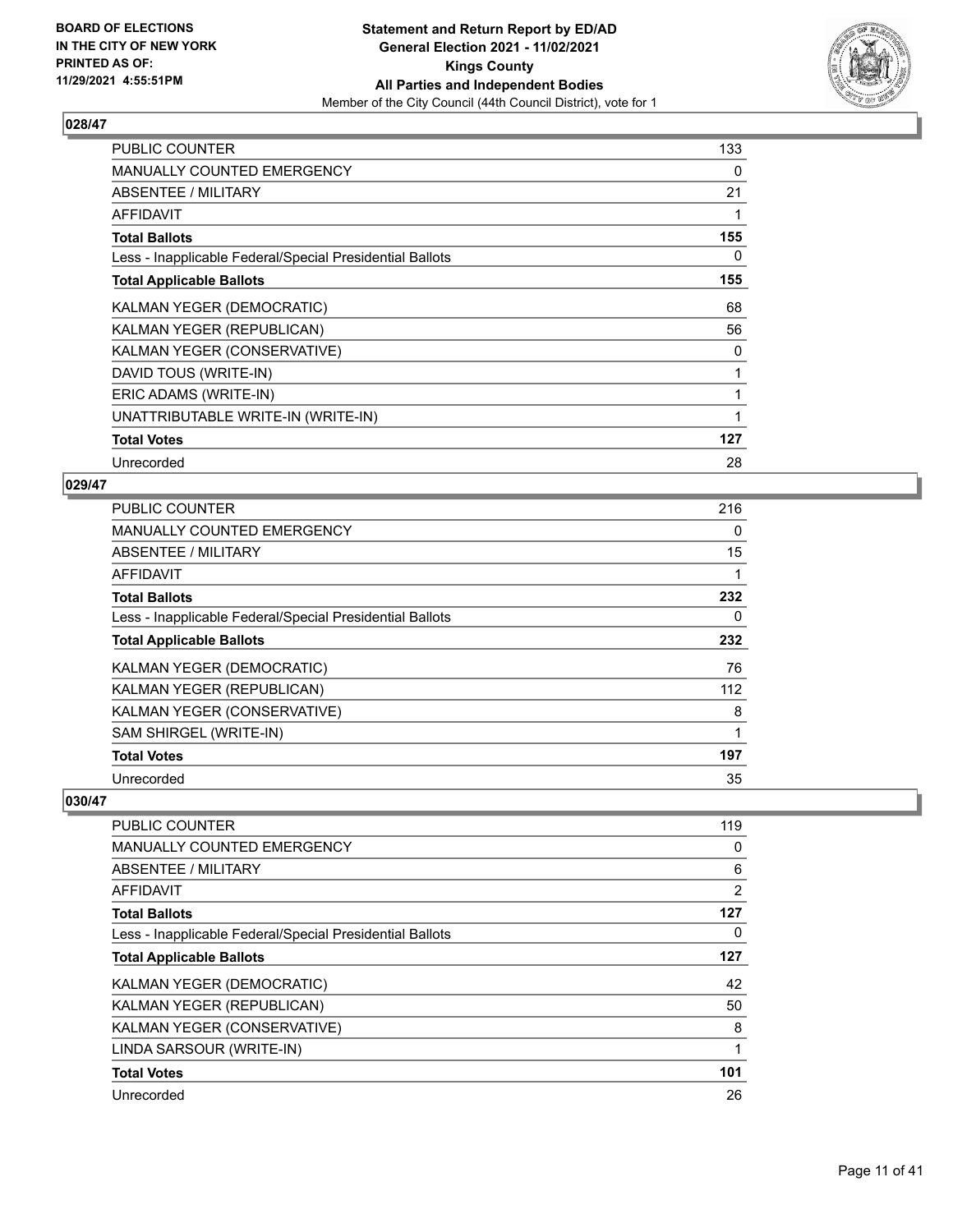

| <b>PUBLIC COUNTER</b>                                    | 165            |
|----------------------------------------------------------|----------------|
| <b>MANUALLY COUNTED EMERGENCY</b>                        | 0              |
| ABSENTEE / MILITARY                                      | 11             |
| <b>AFFIDAVIT</b>                                         | $\overline{2}$ |
| <b>Total Ballots</b>                                     | 178            |
| Less - Inapplicable Federal/Special Presidential Ballots | 0              |
| <b>Total Applicable Ballots</b>                          | 178            |
| KALMAN YEGER (DEMOCRATIC)                                | 79             |
| KALMAN YEGER (REPUBLICAN)                                | 63             |
| KALMAN YEGER (CONSERVATIVE)                              | 8              |
| UNATTRIBUTABLE WRITE-IN (WRITE-IN)                       | 1              |
| <b>Total Votes</b>                                       | 151            |
| Unrecorded                                               | 27             |

# **034/47**

| <b>PUBLIC COUNTER</b>                                    | 104 |
|----------------------------------------------------------|-----|
| MANUALLY COUNTED EMERGENCY                               | 0   |
| ABSENTEE / MILITARY                                      | 4   |
| AFFIDAVIT                                                | 0   |
| <b>Total Ballots</b>                                     | 108 |
| Less - Inapplicable Federal/Special Presidential Ballots | 0   |
| <b>Total Applicable Ballots</b>                          | 108 |
| KALMAN YEGER (DEMOCRATIC)                                | 39  |
| KALMAN YEGER (REPUBLICAN)                                | 46  |
| KALMAN YEGER (CONSERVATIVE)                              | 3   |
| THOMAS JEFFERSON (WRITE-IN)                              | 1   |
| <b>Total Votes</b>                                       | 89  |
| Unrecorded                                               | 19  |

| <b>PUBLIC COUNTER</b>                                    | 77 |
|----------------------------------------------------------|----|
| MANUALLY COUNTED EMERGENCY                               | 0  |
| ABSENTEE / MILITARY                                      | 4  |
| AFFIDAVIT                                                |    |
| <b>Total Ballots</b>                                     | 82 |
| Less - Inapplicable Federal/Special Presidential Ballots | 0  |
| <b>Total Applicable Ballots</b>                          | 82 |
| KALMAN YEGER (DEMOCRATIC)                                | 27 |
| KALMAN YEGER (REPUBLICAN)                                | 43 |
| KALMAN YEGER (CONSERVATIVE)                              | 2  |
| <b>Total Votes</b>                                       | 72 |
| Unrecorded                                               | 10 |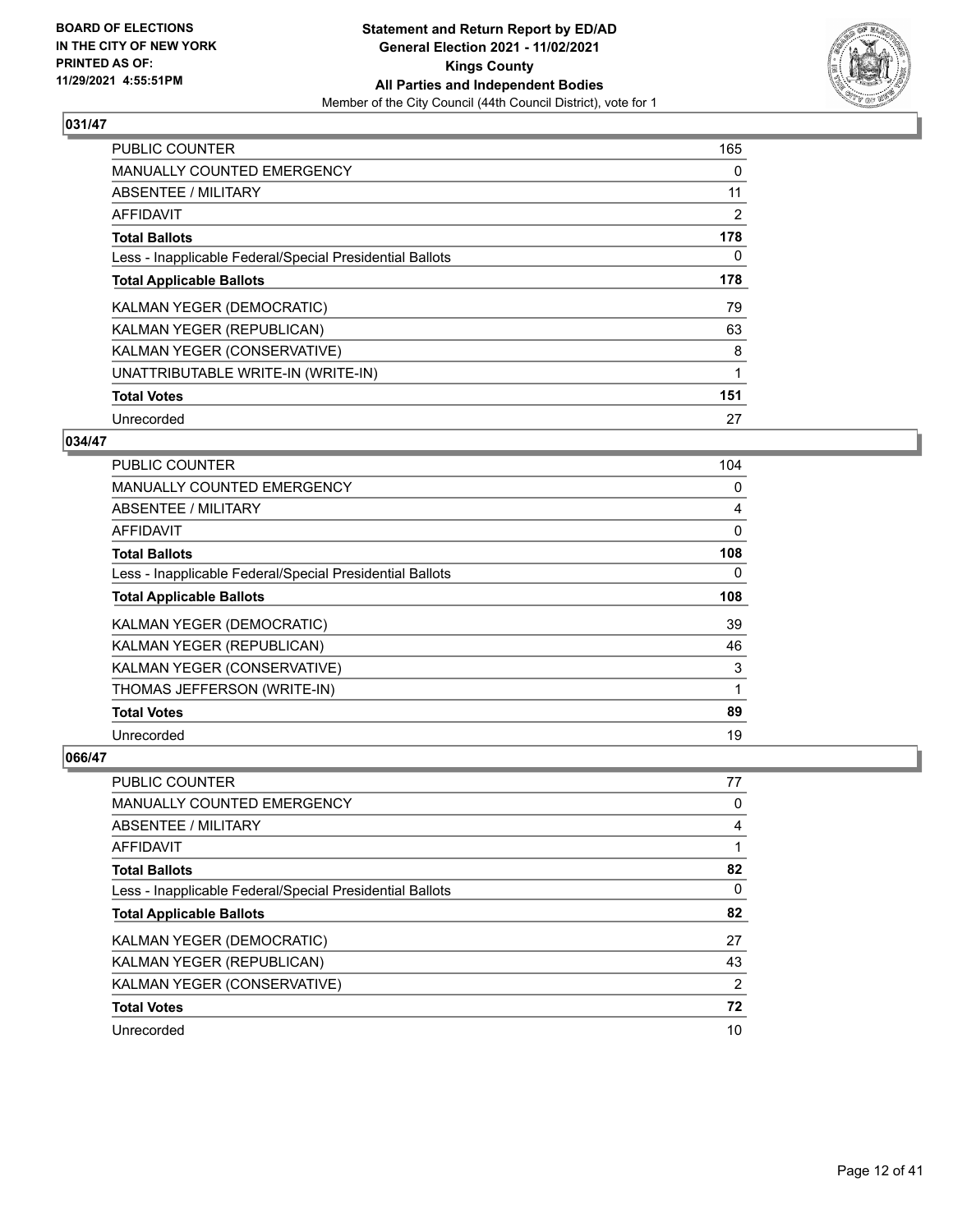

| <b>PUBLIC COUNTER</b>                                    | 126 |
|----------------------------------------------------------|-----|
| <b>MANUALLY COUNTED EMERGENCY</b>                        | 0   |
| ABSENTEE / MILITARY                                      | 13  |
| AFFIDAVIT                                                | 1   |
| <b>Total Ballots</b>                                     | 140 |
| Less - Inapplicable Federal/Special Presidential Ballots | 0   |
| <b>Total Applicable Ballots</b>                          | 140 |
| KALMAN YEGER (DEMOCRATIC)                                | 47  |
| KALMAN YEGER (REPUBLICAN)                                | 59  |
| KALMAN YEGER (CONSERVATIVE)                              | 4   |
| ARI KAGAN (WRITE-IN)                                     | 1   |
| UNATTRIBUTABLE WRITE-IN (WRITE-IN)                       | 3   |
| <b>Total Votes</b>                                       | 114 |
| Unrecorded                                               | 26  |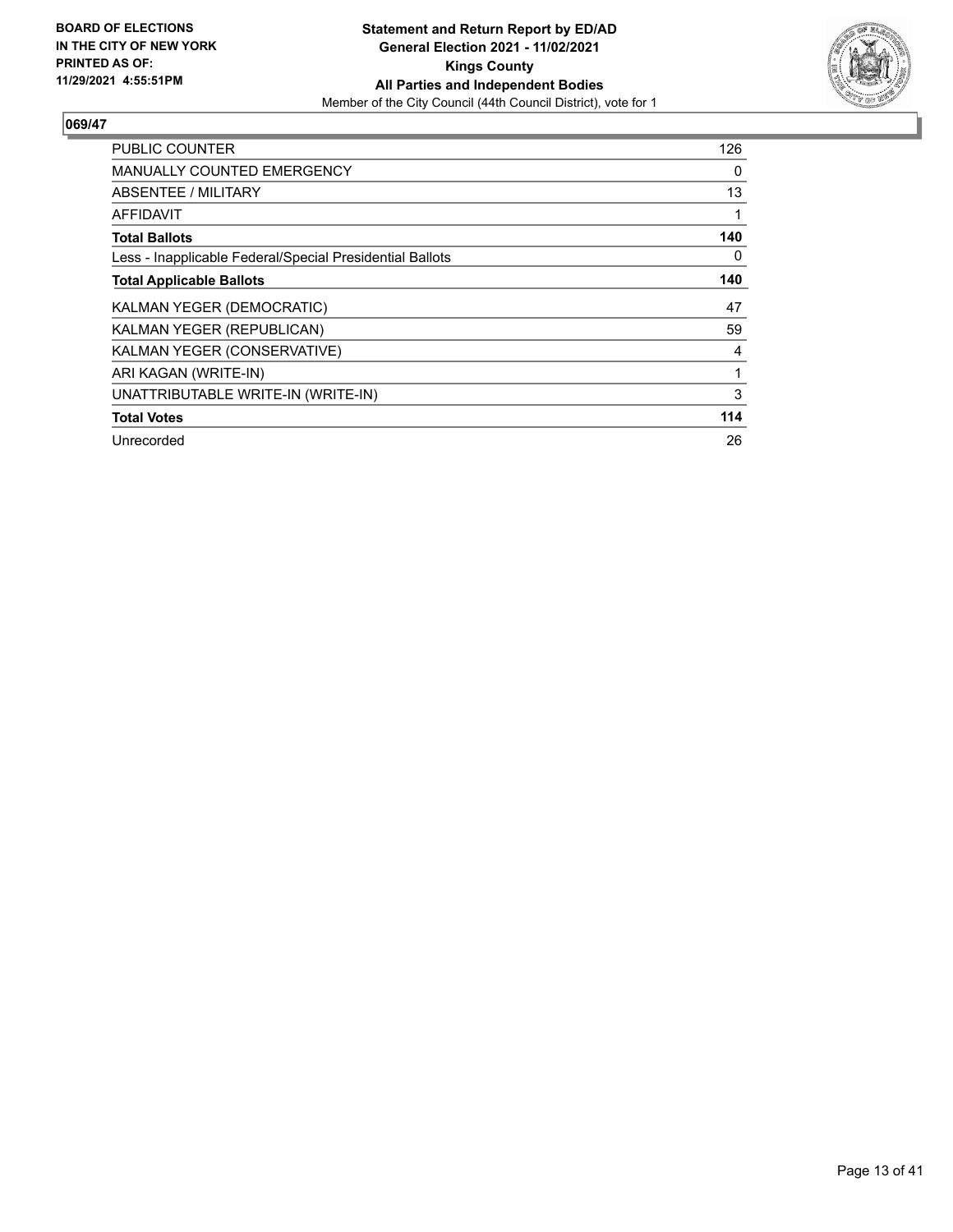

| PUBLIC COUNTER                                           | 157      |
|----------------------------------------------------------|----------|
| <b>MANUALLY COUNTED EMERGENCY</b>                        | 0        |
| ABSENTEE / MILITARY                                      | 4        |
| <b>AFFIDAVIT</b>                                         | $\Omega$ |
| <b>Total Ballots</b>                                     | 161      |
| Less - Inapplicable Federal/Special Presidential Ballots | 0        |
| <b>Total Applicable Ballots</b>                          | 161      |
| KALMAN YEGER (DEMOCRATIC)                                | 55       |
| KALMAN YEGER (REPUBLICAN)                                | 82       |
| KALMAN YEGER (CONSERVATIVE)                              | 8        |
| ALEXA AVILES (WRITE-IN)                                  |          |
| ELYA ARNEL (WRITE-IN)                                    | 1        |
| <b>JOSEPH GROSS (WRITE-IN)</b>                           | 1        |
| <b>Total Votes</b>                                       | 148      |
| Unrecorded                                               | 13       |

| PUBLIC COUNTER                                           | 162            |
|----------------------------------------------------------|----------------|
| <b>MANUALLY COUNTED EMERGENCY</b>                        | 0              |
| ABSENTEE / MILITARY                                      | 10             |
| <b>AFFIDAVIT</b>                                         | 1              |
| <b>Total Ballots</b>                                     | 173            |
| Less - Inapplicable Federal/Special Presidential Ballots | 0              |
| <b>Total Applicable Ballots</b>                          | 173            |
| KALMAN YEGER (DEMOCRATIC)                                | 59             |
| KALMAN YEGER (REPUBLICAN)                                | 71             |
| KALMAN YEGER (CONSERVATIVE)                              | 13             |
| HATSUNE MIKU (WRITE-IN)                                  | 1              |
| HERSHY TISHLER (WRITE-IN)                                | 1              |
| HESNEY TISCHLER (WRITE-IN)                               | 1              |
| KEDUSHAS LEVI (WRITE-IN)                                 | 1              |
| UNATTRIBUTABLE WRITE-IN (WRITE-IN)                       | $\overline{2}$ |
| <b>Total Votes</b>                                       | 149            |
| Unrecorded                                               | 24             |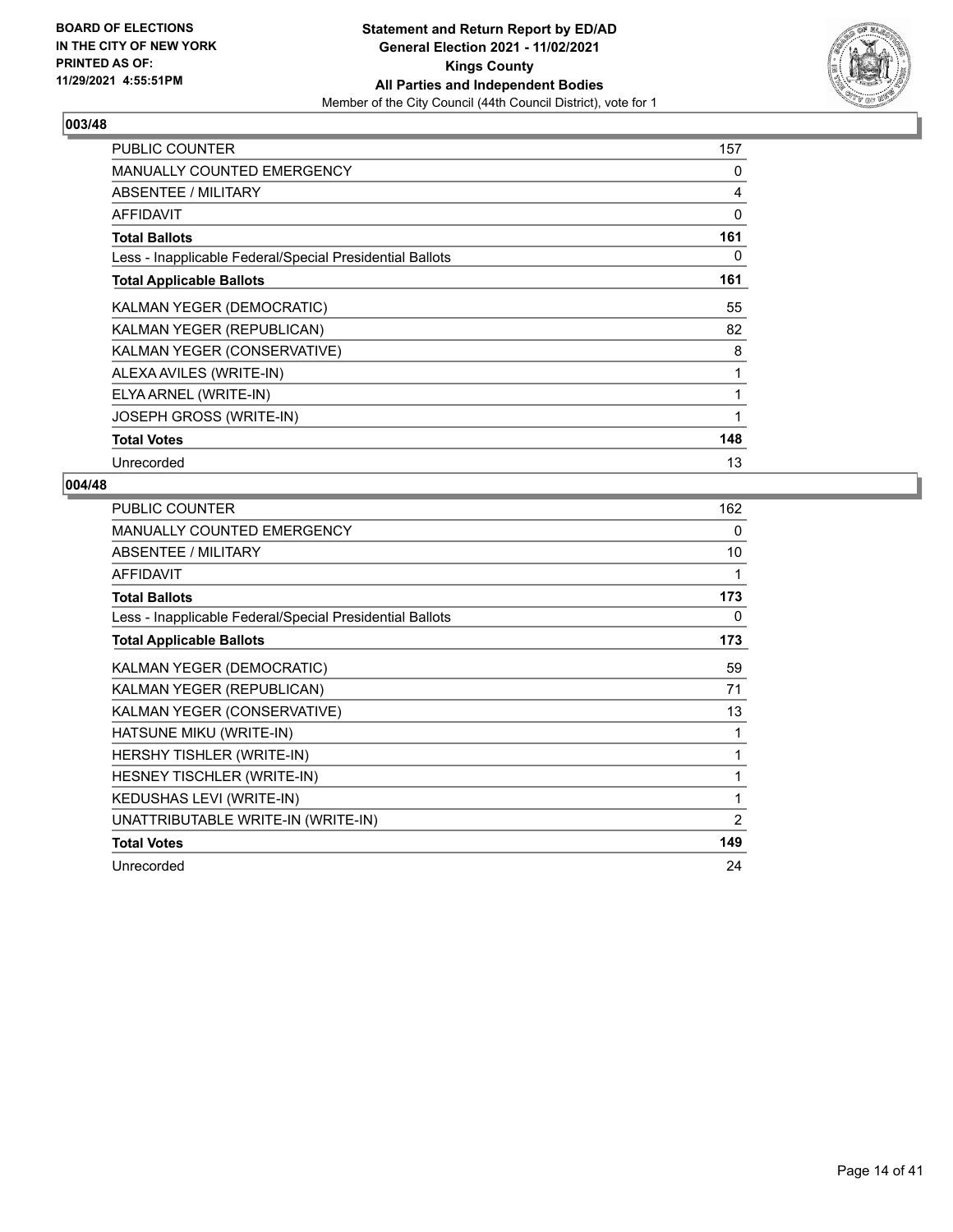

| <b>PUBLIC COUNTER</b>                                    | 151 |
|----------------------------------------------------------|-----|
| <b>MANUALLY COUNTED EMERGENCY</b>                        | 0   |
| ABSENTEE / MILITARY                                      | 4   |
| AFFIDAVIT                                                | 0   |
| <b>Total Ballots</b>                                     | 155 |
| Less - Inapplicable Federal/Special Presidential Ballots | 0   |
| <b>Total Applicable Ballots</b>                          | 155 |
| KALMAN YEGER (DEMOCRATIC)                                | 31  |
| KALMAN YEGER (REPUBLICAN)                                | 93  |
| KALMAN YEGER (CONSERVATIVE)                              | 10  |
| SHLAIME TEITELBAUM (WRITE-IN)                            | 1   |
| UNATTRIBUTABLE WRITE-IN (WRITE-IN)                       | 2   |
| <b>Total Votes</b>                                       | 137 |
| Unrecorded                                               | 18  |

| PUBLIC COUNTER                                           | 150            |
|----------------------------------------------------------|----------------|
| MANUALLY COUNTED EMERGENCY                               | 0              |
| ABSENTEE / MILITARY                                      | 1              |
| <b>AFFIDAVIT</b>                                         | 1              |
| <b>Total Ballots</b>                                     | 152            |
| Less - Inapplicable Federal/Special Presidential Ballots | 0              |
| <b>Total Applicable Ballots</b>                          | 152            |
| KALMAN YEGER (DEMOCRATIC)                                | 34             |
| KALMAN YEGER (REPUBLICAN)                                | 86             |
| KALMAN YEGER (CONSERVATIVE)                              | 14             |
| HAROLD TISCHLER (WRITE-IN)                               |                |
| HERSHY TISHLER (WRITE-IN)                                | 1              |
| <b>HESHY TISHLER (WRITE-IN)</b>                          | 1              |
| UNATTRIBUTABLE WRITE-IN (WRITE-IN)                       | $\overline{2}$ |
| <b>Total Votes</b>                                       | 139            |
| Unrecorded                                               | 13             |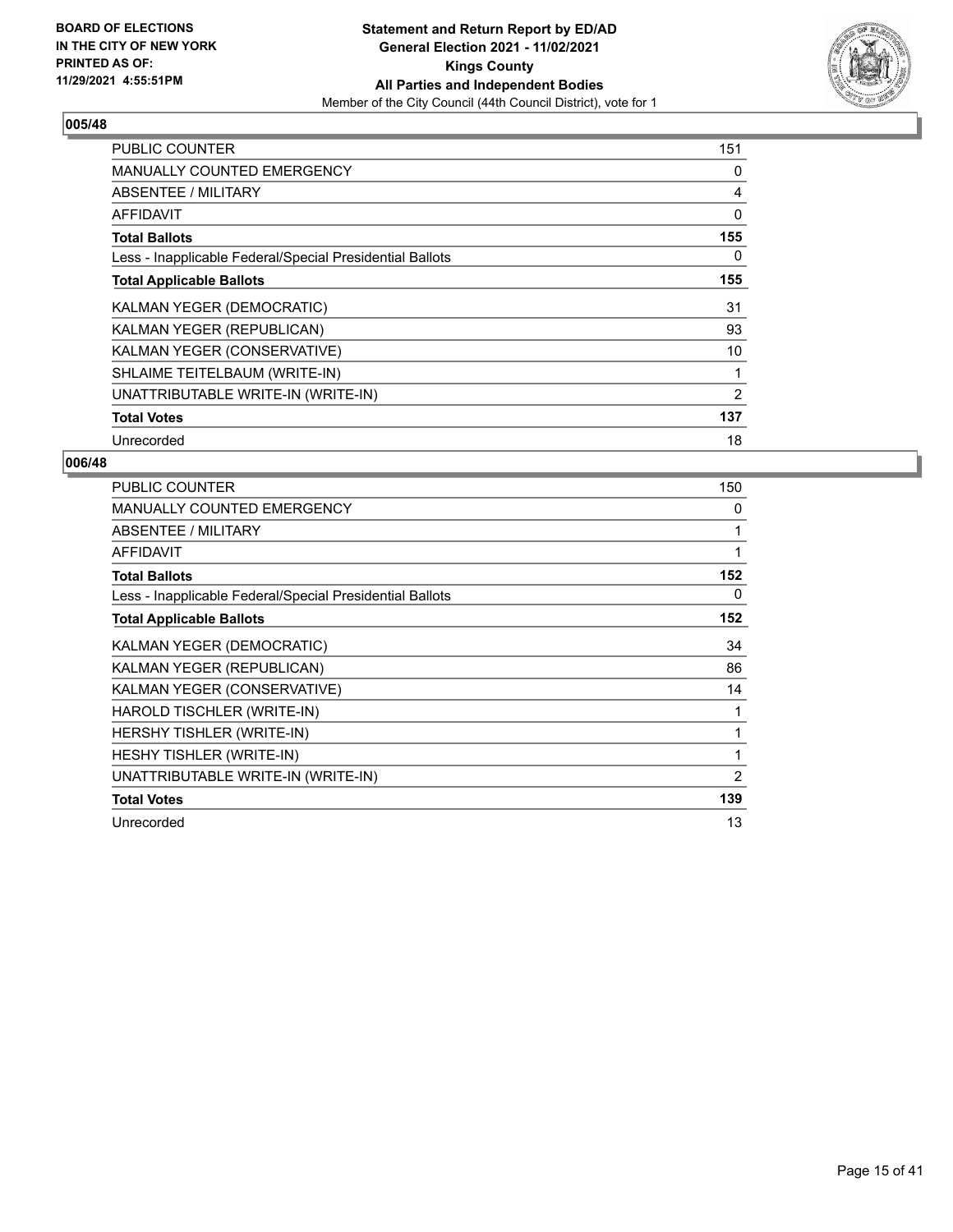

| <b>PUBLIC COUNTER</b>                                    | 139            |
|----------------------------------------------------------|----------------|
| <b>MANUALLY COUNTED EMERGENCY</b>                        | 0              |
| <b>ABSENTEE / MILITARY</b>                               | 5              |
| <b>AFFIDAVIT</b>                                         | 0              |
| <b>Total Ballots</b>                                     | 144            |
| Less - Inapplicable Federal/Special Presidential Ballots | 0              |
| <b>Total Applicable Ballots</b>                          | 144            |
| KALMAN YEGER (DEMOCRATIC)                                | 29             |
| KALMAN YEGER (REPUBLICAN)                                | 78             |
| KALMAN YEGER (CONSERVATIVE)                              | 14             |
| HESHY TISCHLER (WRITE-IN)                                | $\overline{2}$ |
| <b>JUSTIN BRENNEN (WRITE-IN)</b>                         | 1              |
| <b>Total Votes</b>                                       | 124            |
| Unrecorded                                               | 20             |

| PUBLIC COUNTER                                           | 194 |
|----------------------------------------------------------|-----|
| MANUALLY COUNTED EMERGENCY                               | 0   |
| ABSENTEE / MILITARY                                      | 5   |
| <b>AFFIDAVIT</b>                                         | 0   |
| <b>Total Ballots</b>                                     | 199 |
| Less - Inapplicable Federal/Special Presidential Ballots | 0   |
| <b>Total Applicable Ballots</b>                          | 199 |
| KALMAN YEGER (DEMOCRATIC)                                | 43  |
| KALMAN YEGER (REPUBLICAN)                                | 115 |
| KALMAN YEGER (CONSERVATIVE)                              | 9   |
| HERSHI TICHLER (WRITE-IN)                                | 1   |
| HESHY TISHLER (WRITE-IN)                                 | 3   |
| JENNY BERGER (WRITE-IN)                                  | 1   |
| MENDEL HAMMER (WRITE-IN)                                 | 1   |
| UNATTRIBUTABLE WRITE-IN (WRITE-IN)                       | 1   |
| YAKOV SAMMIR (WRITE-IN)                                  | 1   |
| <b>Total Votes</b>                                       | 175 |
| Unrecorded                                               | 24  |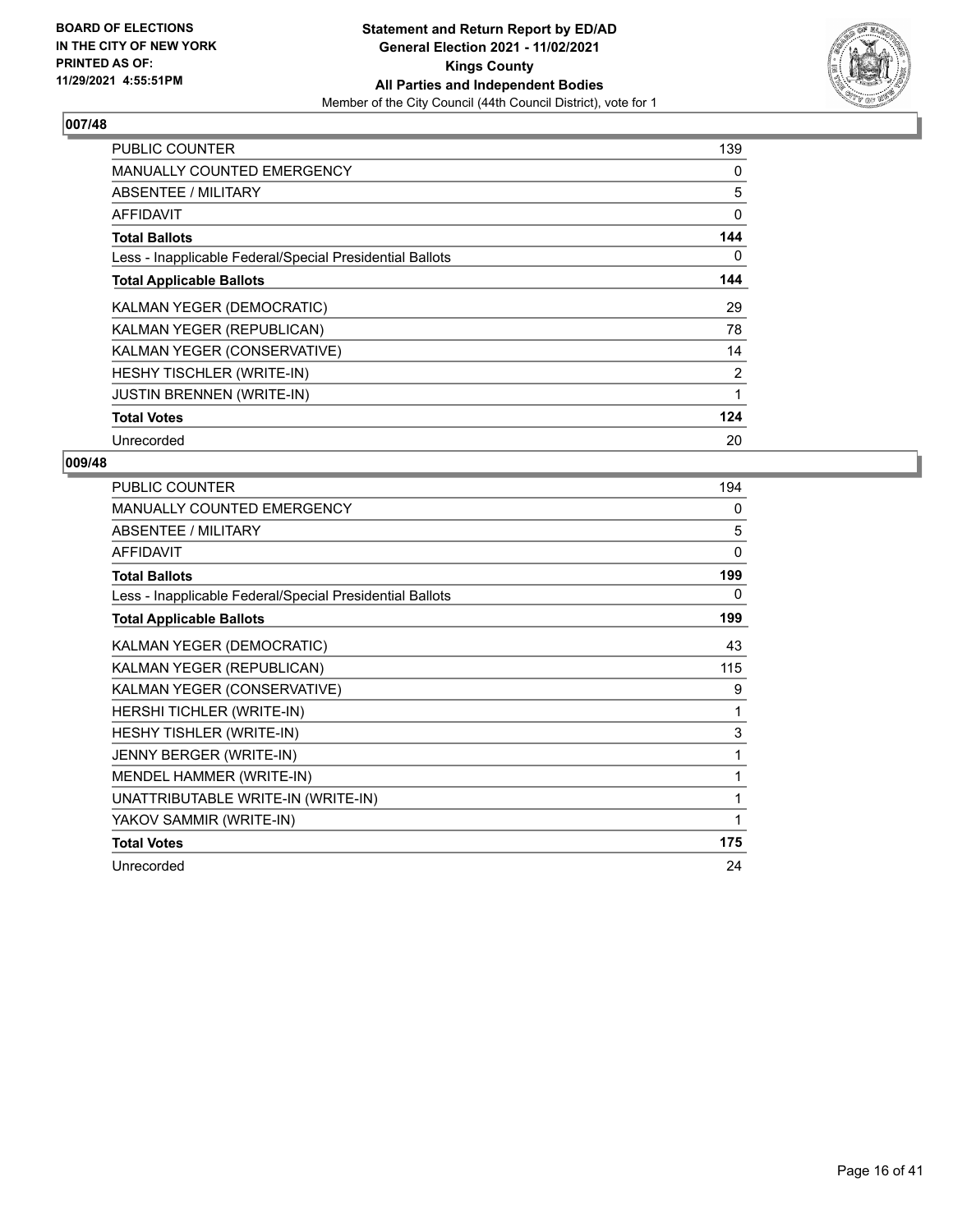

| <b>PUBLIC COUNTER</b>                                    | 154 |
|----------------------------------------------------------|-----|
| MANUALLY COUNTED EMERGENCY                               | 0   |
| <b>ABSENTEE / MILITARY</b>                               | 7   |
| <b>AFFIDAVIT</b>                                         | 1   |
| <b>Total Ballots</b>                                     | 162 |
| Less - Inapplicable Federal/Special Presidential Ballots | 0   |
| <b>Total Applicable Ballots</b>                          | 162 |
| KALMAN YEGER (DEMOCRATIC)                                | 43  |
| KALMAN YEGER (REPUBLICAN)                                | 78  |
| KALMAN YEGER (CONSERVATIVE)                              | 20  |
| FAVIAN RODRIGUEZ (WRITE-IN)                              | 1   |
| HERSHI TISHLER (WRITE-IN)                                | 1   |
| <b>HESHY TISCHLER (WRITE-IN)</b>                         | 1   |
| SIMCHA EICHENSTEIN (WRITE-IN)                            | 1   |
| UNATTRIBUTABLE WRITE-IN (WRITE-IN)                       | 2   |
| <b>Total Votes</b>                                       | 147 |
| Unrecorded                                               | 15  |

| PUBLIC COUNTER                                           | 128 |
|----------------------------------------------------------|-----|
| <b>MANUALLY COUNTED EMERGENCY</b>                        | 0   |
| ABSENTEE / MILITARY                                      | 2   |
| AFFIDAVIT                                                |     |
| <b>Total Ballots</b>                                     | 131 |
| Less - Inapplicable Federal/Special Presidential Ballots | 0   |
| <b>Total Applicable Ballots</b>                          | 131 |
| KALMAN YEGER (DEMOCRATIC)                                | 30  |
| KALMAN YEGER (REPUBLICAN)                                | 69  |
| KALMAN YEGER (CONSERVATIVE)                              | 14  |
| HESHY TISCHLER (WRITE-IN)                                | 1   |
| <b>Total Votes</b>                                       | 114 |
| Unrecorded                                               | 17  |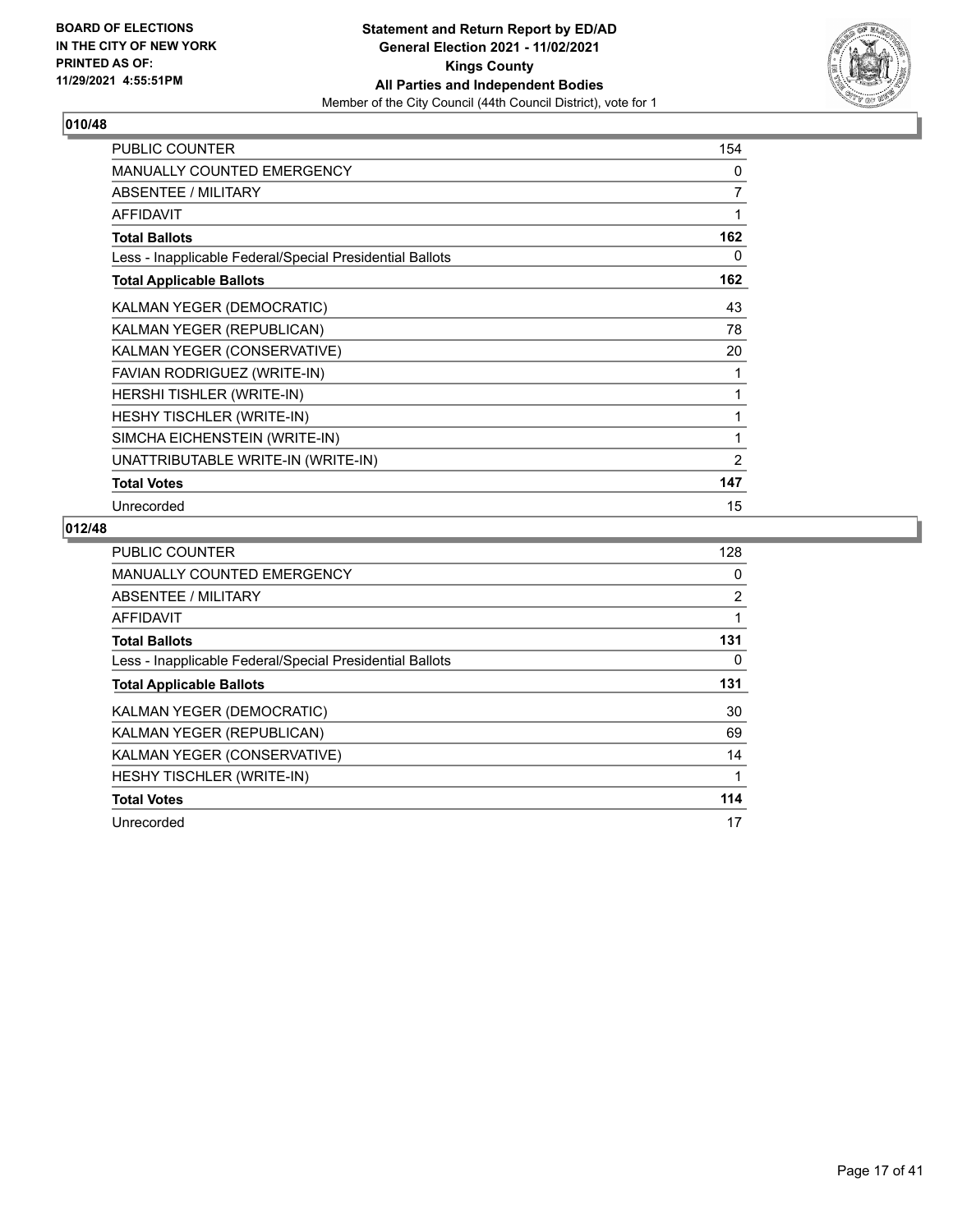

| <b>PUBLIC COUNTER</b>                                    | 157            |
|----------------------------------------------------------|----------------|
| <b>MANUALLY COUNTED EMERGENCY</b>                        | 0              |
| <b>ABSENTEE / MILITARY</b>                               | 4              |
| <b>AFFIDAVIT</b>                                         | $\overline{2}$ |
| <b>Total Ballots</b>                                     | 163            |
| Less - Inapplicable Federal/Special Presidential Ballots | $\Omega$       |
| <b>Total Applicable Ballots</b>                          | 163            |
| KALMAN YEGER (DEMOCRATIC)                                | 47             |
| KALMAN YEGER (REPUBLICAN)                                | 75             |
| KALMAN YEGER (CONSERVATIVE)                              | 17             |
| DOV HIKIND (WRITE-IN)                                    | 1              |
| GRAG ABAT (WRITE-IN)                                     | 1              |
| HESHEY TISCHLER (WRITE-IN)                               | 1              |
| <b>HESHY TISCHLER (WRITE-IN)</b>                         | $\overline{2}$ |
| UNATTRIBUTABLE WRITE-IN (WRITE-IN)                       | $\overline{2}$ |
| YOSI GESTETNER (WRITE-IN)                                | 1              |
| <b>Total Votes</b>                                       | 147            |
| Unrecorded                                               | 16             |

| <b>PUBLIC COUNTER</b>                                    | 157          |
|----------------------------------------------------------|--------------|
| <b>MANUALLY COUNTED EMERGENCY</b>                        | 0            |
| ABSENTEE / MILITARY                                      | 3            |
| <b>AFFIDAVIT</b>                                         | 0            |
| <b>Total Ballots</b>                                     | 160          |
| Less - Inapplicable Federal/Special Presidential Ballots | 0            |
| <b>Total Applicable Ballots</b>                          | 160          |
| KALMAN YEGER (DEMOCRATIC)                                | 39           |
| KALMAN YEGER (REPUBLICAN)                                | 81           |
| KALMAN YEGER (CONSERVATIVE)                              | 14           |
| HAROLD TISCHLER (WRITE-IN)                               | 1            |
| <b>ISSAR GINZBAG (WRITE-IN)</b>                          | 1            |
| MOSHE BRODY (WRITE-IN)                                   | $\mathbf{1}$ |
| PUPA REBBA (WRITE-IN)                                    | 1            |
| UNATTRIBUTABLE WRITE-IN (WRITE-IN)                       | 1            |
| <b>Total Votes</b>                                       | 139          |
| Unrecorded                                               | 21           |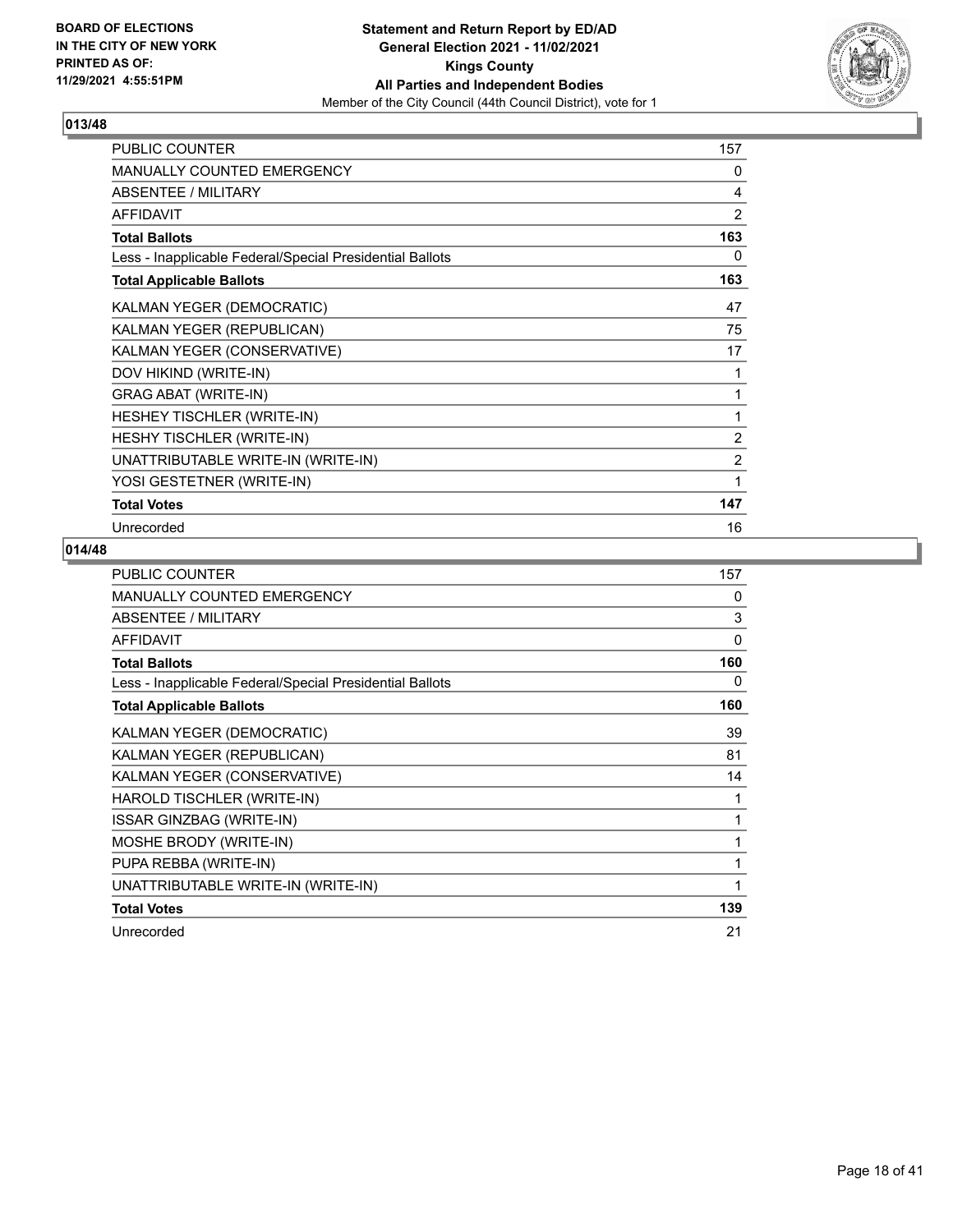

| <b>PUBLIC COUNTER</b>                                    | 173      |
|----------------------------------------------------------|----------|
| MANUALLY COUNTED EMERGENCY                               | 0        |
| ABSENTEE / MILITARY                                      | 7        |
| <b>AFFIDAVIT</b>                                         | 0        |
| <b>Total Ballots</b>                                     | 180      |
| Less - Inapplicable Federal/Special Presidential Ballots | $\Omega$ |
| <b>Total Applicable Ballots</b>                          | 180      |
| KALMAN YEGER (DEMOCRATIC)                                | 34       |
| KALMAN YEGER (REPUBLICAN)                                | 115      |
| KALMAN YEGER (CONSERVATIVE)                              | 13       |
| ERIC L. ADAAMS (WRITE-IN)                                | 1        |
| HAROLD TISCHLER (WRITE-IN)                               |          |
| HERSHY TISHLER (WRITE-IN)                                | 1        |
| <b>HESHY TISCHLER (WRITE-IN)</b>                         | 1        |
| UNATTRIBUTABLE WRITE-IN (WRITE-IN)                       | 1        |
| YONY HY KENT (WRITE-IN)                                  | 1        |
| <b>Total Votes</b>                                       | 168      |
| Unrecorded                                               | 12       |

| <b>PUBLIC COUNTER</b>                                    | 131      |
|----------------------------------------------------------|----------|
| <b>MANUALLY COUNTED EMERGENCY</b>                        | 0        |
| ABSENTEE / MILITARY                                      | 3        |
| <b>AFFIDAVIT</b>                                         | $\Omega$ |
| <b>Total Ballots</b>                                     | 134      |
| Less - Inapplicable Federal/Special Presidential Ballots | 0        |
| <b>Total Applicable Ballots</b>                          | 134      |
| KALMAN YEGER (DEMOCRATIC)                                | 36       |
| KALMAN YEGER (REPUBLICAN)                                | 69       |
| KALMAN YEGER (CONSERVATIVE)                              | 10       |
| AVIGDER MILLER (WRITE-IN)                                | 1        |
| <b>GERSHEN FRIEDMAN (WRITE-IN)</b>                       |          |
| UNATTRIBUTABLE WRITE-IN (WRITE-IN)                       | 3        |
| <b>Total Votes</b>                                       | 120      |
| Unrecorded                                               | 14       |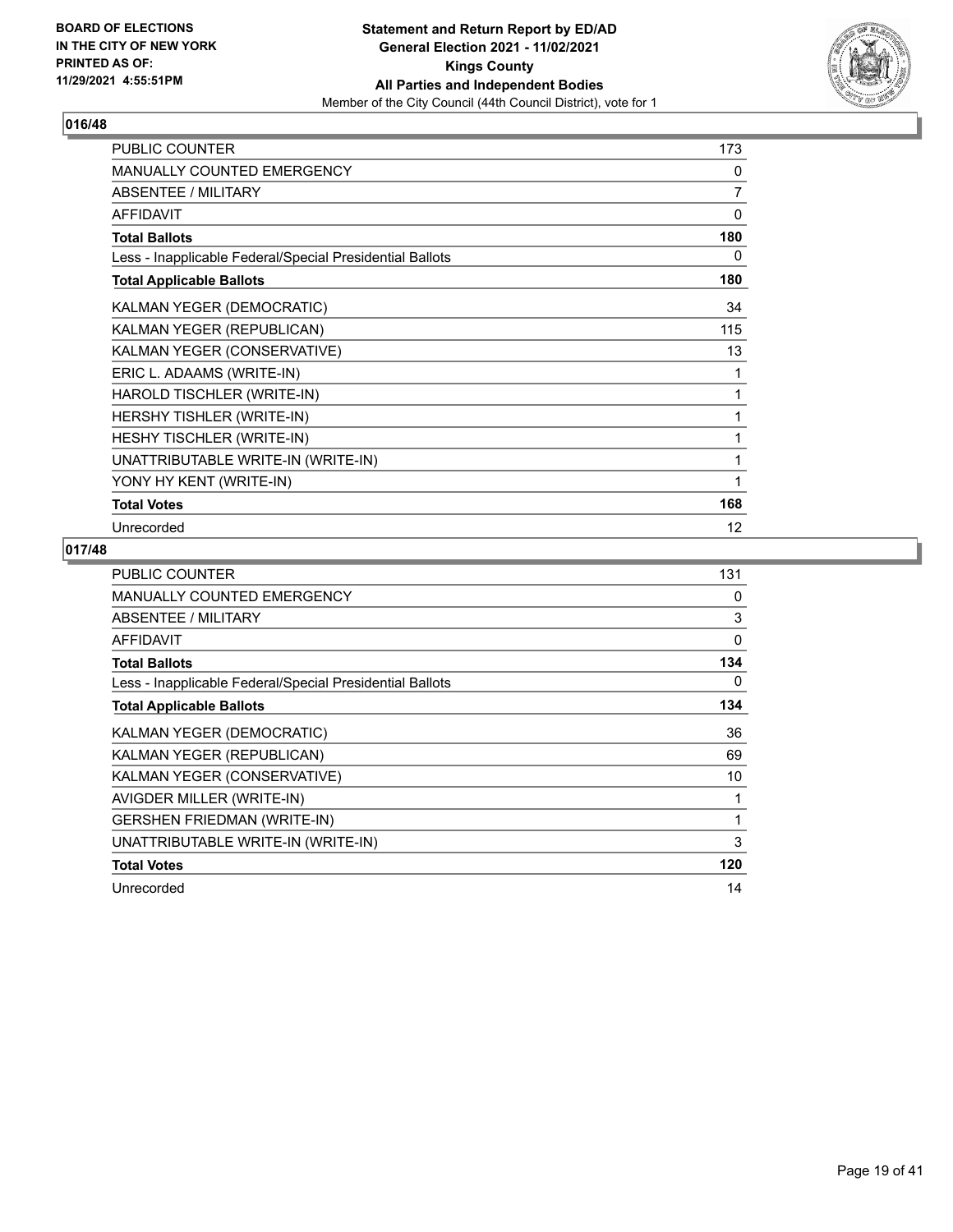

| <b>PUBLIC COUNTER</b>                                    | 197      |
|----------------------------------------------------------|----------|
| <b>MANUALLY COUNTED EMERGENCY</b>                        | 0        |
| <b>ABSENTEE / MILITARY</b>                               | 1        |
| <b>AFFIDAVIT</b>                                         | $\Omega$ |
| <b>Total Ballots</b>                                     | 198      |
| Less - Inapplicable Federal/Special Presidential Ballots | 0        |
| <b>Total Applicable Ballots</b>                          | 198      |
| KALMAN YEGER (DEMOCRATIC)                                | 56       |
| KALMAN YEGER (REPUBLICAN)                                | 89       |
| KALMAN YEGER (CONSERVATIVE)                              | 22       |
| <b>ASHER FRIEDMAN (WRITE-IN)</b>                         | 1        |
| EDGAR GLUCK (WRITE-IN)                                   | 1        |
| ELI SCHWEDER (WRITE-IN)                                  | 1        |
| HERSHY TISCHLER (WRITE-IN)                               | 1        |
| HESHY TISCHLER (WRITE-IN)                                | 1        |
| HESHY TISHLER (WRITE-IN)                                 | 1        |
| LEIBL NEIMAN (WRITE-IN)                                  | 1        |
| MAIR WAXS (WRITE-IN)                                     | 1        |
| RAVI WEINFELD (WRITE-IN)                                 | 1        |
| UNATTRIBUTABLE WRITE-IN (WRITE-IN)                       | 1        |
| <b>Total Votes</b>                                       | 177      |
| Unrecorded                                               | 21       |

| <b>PUBLIC COUNTER</b>                                    | 214            |
|----------------------------------------------------------|----------------|
| <b>MANUALLY COUNTED EMERGENCY</b>                        | 0              |
| ABSENTEE / MILITARY                                      |                |
| AFFIDAVIT                                                | $\overline{2}$ |
| <b>Total Ballots</b>                                     | 217            |
| Less - Inapplicable Federal/Special Presidential Ballots | 0              |
| <b>Total Applicable Ballots</b>                          | 217            |
| KALMAN YEGER (DEMOCRATIC)                                | 70             |
| KALMAN YEGER (REPUBLICAN)                                | 102            |
| KALMAN YEGER (CONSERVATIVE)                              | 22             |
| HESHY TISCHLER (WRITE-IN)                                | 1              |
| <b>Total Votes</b>                                       | 195            |
| Unrecorded                                               | 22             |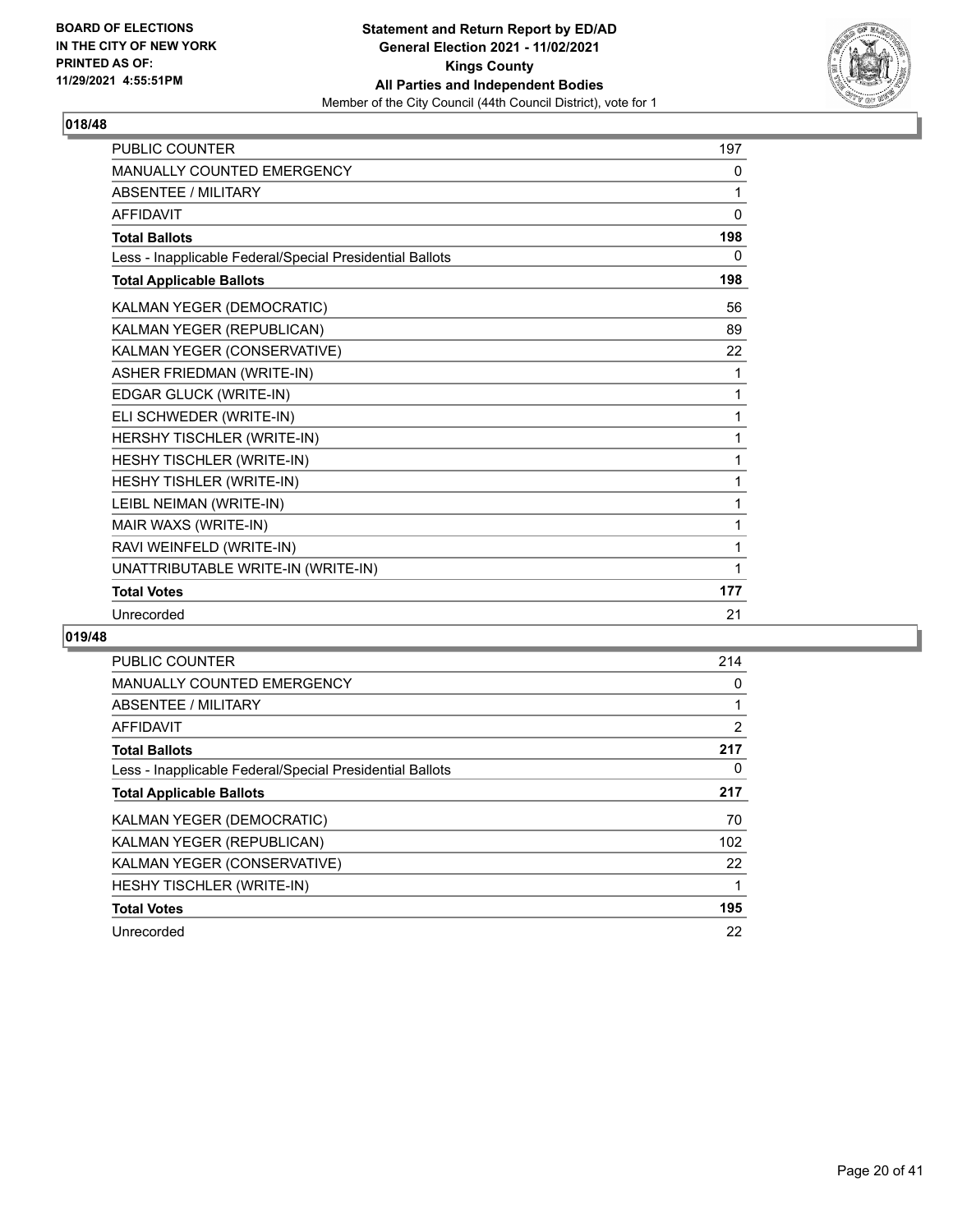

| <b>PUBLIC COUNTER</b>                                    | 101            |
|----------------------------------------------------------|----------------|
| MANUALLY COUNTED EMERGENCY                               | 0              |
| ABSENTEE / MILITARY                                      | 7              |
| <b>AFFIDAVIT</b>                                         | 0              |
| <b>Total Ballots</b>                                     | 108            |
| Less - Inapplicable Federal/Special Presidential Ballots | 0              |
| <b>Total Applicable Ballots</b>                          | 108            |
| KALMAN YEGER (DEMOCRATIC)                                | 35             |
| KALMAN YEGER (REPUBLICAN)                                | 59             |
| KALMAN YEGER (CONSERVATIVE)                              | 8              |
| EFRAIM FINK (WRITE-IN)                                   | 1              |
| HEMID TISCHLER (WRITE-IN)                                | 1              |
| HERSHY TISHLER (WRITE-IN)                                | 1              |
| HESHY TISCHLER (WRITE-IN)                                | $\mathbf{1}$   |
| <b>Total Votes</b>                                       | 106            |
| Unrecorded                                               | $\overline{2}$ |

| <b>PUBLIC COUNTER</b>                                    | 161            |
|----------------------------------------------------------|----------------|
| <b>MANUALLY COUNTED EMERGENCY</b>                        | 0              |
| ABSENTEE / MILITARY                                      | $\overline{2}$ |
| AFFIDAVIT                                                | 0              |
| <b>Total Ballots</b>                                     | 163            |
| Less - Inapplicable Federal/Special Presidential Ballots | 0              |
| <b>Total Applicable Ballots</b>                          | 163            |
| KALMAN YEGER (DEMOCRATIC)                                | 36             |
| KALMAN YEGER (REPUBLICAN)                                | 84             |
| KALMAN YEGER (CONSERVATIVE)                              | 16             |
| HERSHY TISCHLER (WRITE-IN)                               | 4              |
| RAIZY SILBERMAN (WRITE-IN)                               | 1              |
| <b>Total Votes</b>                                       | 141            |
| Unrecorded                                               | 22             |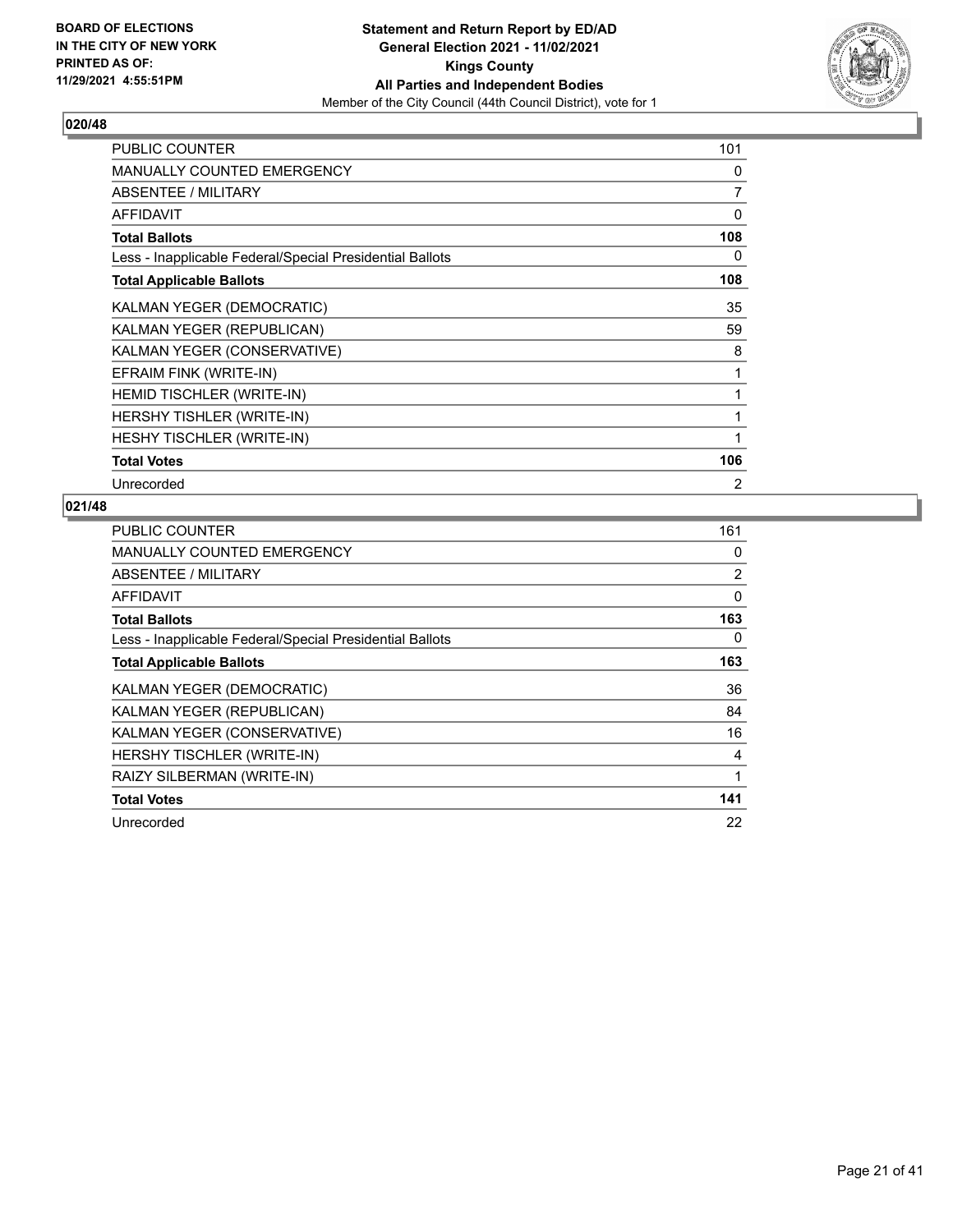

| <b>PUBLIC COUNTER</b>                                    | 166            |
|----------------------------------------------------------|----------------|
| <b>MANUALLY COUNTED EMERGENCY</b>                        | 0              |
| <b>ABSENTEE / MILITARY</b>                               | 2              |
| <b>AFFIDAVIT</b>                                         | $\Omega$       |
| <b>Total Ballots</b>                                     | 168            |
| Less - Inapplicable Federal/Special Presidential Ballots | 0              |
| <b>Total Applicable Ballots</b>                          | 168            |
| KALMAN YEGER (DEMOCRATIC)                                | 35             |
| KALMAN YEGER (REPUBLICAN)                                | 95             |
| KALMAN YEGER (CONSERVATIVE)                              | 12             |
| DONALD J. TRUMP (WRITE-IN)                               | 1              |
| DONALD TRUMP (WRITE-IN)                                  | 1              |
| DOV HIKIND (WRITE-IN)                                    | 1              |
| HESHY TISCHLER (WRITE-IN)                                | 1              |
| UNATTRIBUTABLE WRITE-IN (WRITE-IN)                       | $\overline{2}$ |
| <b>Total Votes</b>                                       | 148            |
| Unrecorded                                               | 20             |

| <b>PUBLIC COUNTER</b>                                    | 214            |
|----------------------------------------------------------|----------------|
| MANUALLY COUNTED EMERGENCY                               | 0              |
| ABSENTEE / MILITARY                                      | 3              |
| <b>AFFIDAVIT</b>                                         | 3              |
| <b>Total Ballots</b>                                     | 220            |
| Less - Inapplicable Federal/Special Presidential Ballots | 0              |
| <b>Total Applicable Ballots</b>                          | 220            |
| KALMAN YEGER (DEMOCRATIC)                                | 64             |
| KALMAN YEGER (REPUBLICAN)                                | 111            |
| KALMAN YEGER (CONSERVATIVE)                              | 17             |
| HESHEY TICHLER (WRITE-IN)                                | 1              |
| HESHY TISCHER (WRITE-IN)                                 | 1              |
| HESHY TISCHLER (WRITE-IN)                                | $\overline{2}$ |
| PETER GRIFFIN (WRITE-IN)                                 | 1              |
| ROB ASTERINO (WRITE-IN)                                  | 1              |
| <b>Total Votes</b>                                       | 198            |
| Unrecorded                                               | 22             |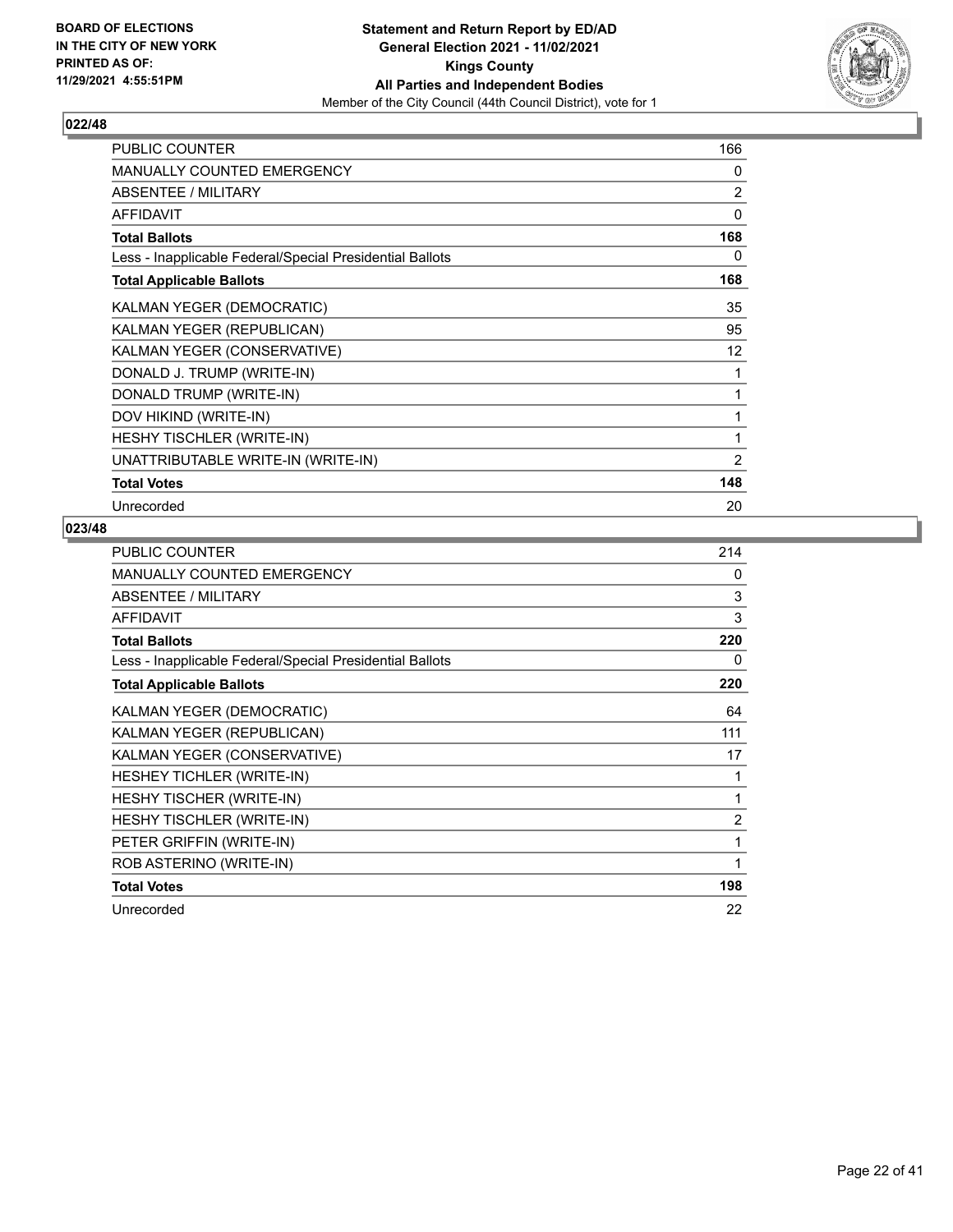

| <b>PUBLIC COUNTER</b>                                    | 192 |
|----------------------------------------------------------|-----|
| <b>MANUALLY COUNTED EMERGENCY</b>                        | 0   |
| ABSENTEE / MILITARY                                      | 4   |
| AFFIDAVIT                                                |     |
| <b>Total Ballots</b>                                     | 197 |
| Less - Inapplicable Federal/Special Presidential Ballots | 0   |
| <b>Total Applicable Ballots</b>                          | 197 |
| KALMAN YEGER (DEMOCRATIC)                                | 55  |
| KALMAN YEGER (REPUBLICAN)                                | 111 |
| KALMAN YEGER (CONSERVATIVE)                              | 14  |
| <b>HESHY TISCHLER (WRITE-IN)</b>                         |     |
| <b>Total Votes</b>                                       | 181 |
| Unrecorded                                               | 16  |

# **025/48**

| <b>PUBLIC COUNTER</b>                                    | 163 |
|----------------------------------------------------------|-----|
| MANUALLY COUNTED EMERGENCY                               | 0   |
| ABSENTEE / MILITARY                                      | 9   |
| <b>AFFIDAVIT</b>                                         | 1   |
| <b>Total Ballots</b>                                     | 173 |
| Less - Inapplicable Federal/Special Presidential Ballots | 0   |
| <b>Total Applicable Ballots</b>                          | 173 |
| KALMAN YEGER (DEMOCRATIC)                                | 56  |
| KALMAN YEGER (REPUBLICAN)                                | 89  |
| KALMAN YEGER (CONSERVATIVE)                              | 10  |
| HESHY TISHLER (WRITE-IN)                                 | 1   |
| UNATTRIBUTABLE WRITE-IN (WRITE-IN)                       | 4   |
| <b>Total Votes</b>                                       | 160 |
| Unrecorded                                               | 13  |

| <b>PUBLIC COUNTER</b>                                    | 212      |
|----------------------------------------------------------|----------|
| <b>MANUALLY COUNTED EMERGENCY</b>                        | 0        |
| ABSENTEE / MILITARY                                      | 6        |
| AFFIDAVIT                                                | $\Omega$ |
| <b>Total Ballots</b>                                     | 218      |
| Less - Inapplicable Federal/Special Presidential Ballots | 0        |
| <b>Total Applicable Ballots</b>                          | 218      |
| <b>KALMAN YEGER (DEMOCRATIC)</b>                         | 53       |
| KALMAN YEGER (REPUBLICAN)                                | 117      |
| KALMAN YEGER (CONSERVATIVE)                              | 26       |
| UNATTRIBUTABLE WRITE-IN (WRITE-IN)                       |          |
| <b>Total Votes</b>                                       | 197      |
| Unrecorded                                               | 21       |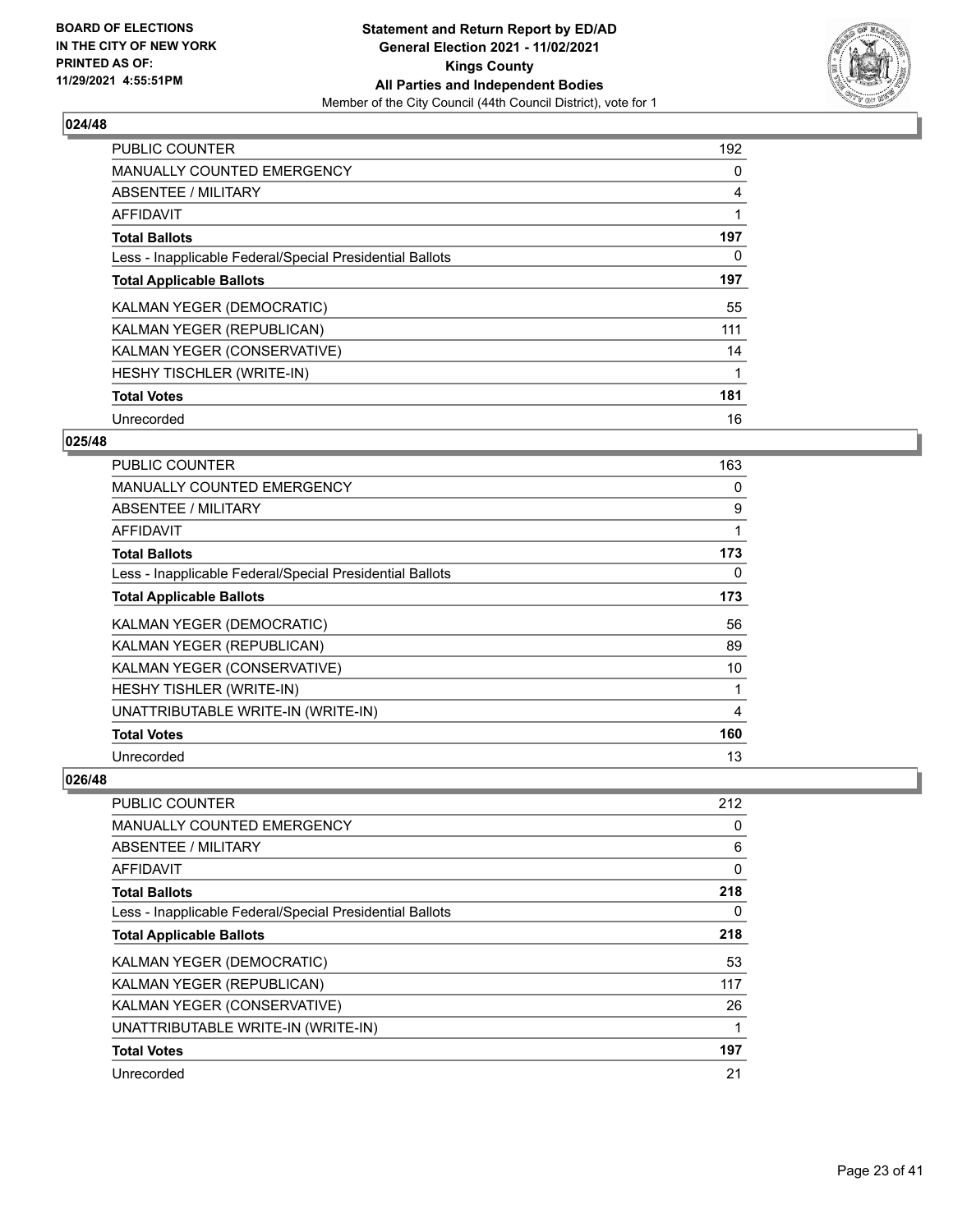

| <b>PUBLIC COUNTER</b>                                    | 186 |
|----------------------------------------------------------|-----|
| <b>MANUALLY COUNTED EMERGENCY</b>                        | 0   |
| ABSENTEE / MILITARY                                      |     |
| <b>AFFIDAVIT</b>                                         | 3   |
| <b>Total Ballots</b>                                     | 190 |
| Less - Inapplicable Federal/Special Presidential Ballots | 0   |
| <b>Total Applicable Ballots</b>                          | 190 |
| KALMAN YEGER (DEMOCRATIC)                                | 52  |
| KALMAN YEGER (REPUBLICAN)                                | 115 |
| KALMAN YEGER (CONSERVATIVE)                              | 15  |
| HERSCHY TISHLER (WRITE-IN)                               |     |
| <b>Total Votes</b>                                       | 183 |
| Unrecorded                                               | 7   |

| <b>PUBLIC COUNTER</b>                                    | 245            |
|----------------------------------------------------------|----------------|
| <b>MANUALLY COUNTED EMERGENCY</b>                        | 0              |
| ABSENTEE / MILITARY                                      | 3              |
| <b>AFFIDAVIT</b>                                         | $\mathbf{0}$   |
| <b>Total Ballots</b>                                     | 248            |
| Less - Inapplicable Federal/Special Presidential Ballots | 0              |
| <b>Total Applicable Ballots</b>                          | 248            |
| KALMAN YEGER (DEMOCRATIC)                                | 65             |
| KALMAN YEGER (REPUBLICAN)                                | 126            |
| KALMAN YEGER (CONSERVATIVE)                              | 16             |
| HERSHY TISCHLER (WRITE-IN)                               | 1              |
| <b>HESHY TISCHLER (WRITE-IN)</b>                         | 3              |
| <b>HESHY TISHLER (WRITE-IN)</b>                          | $\overline{2}$ |
| UNATTRIBUTABLE WRITE-IN (WRITE-IN)                       | 4              |
| <b>Total Votes</b>                                       | 217            |
| Unrecorded                                               | 31             |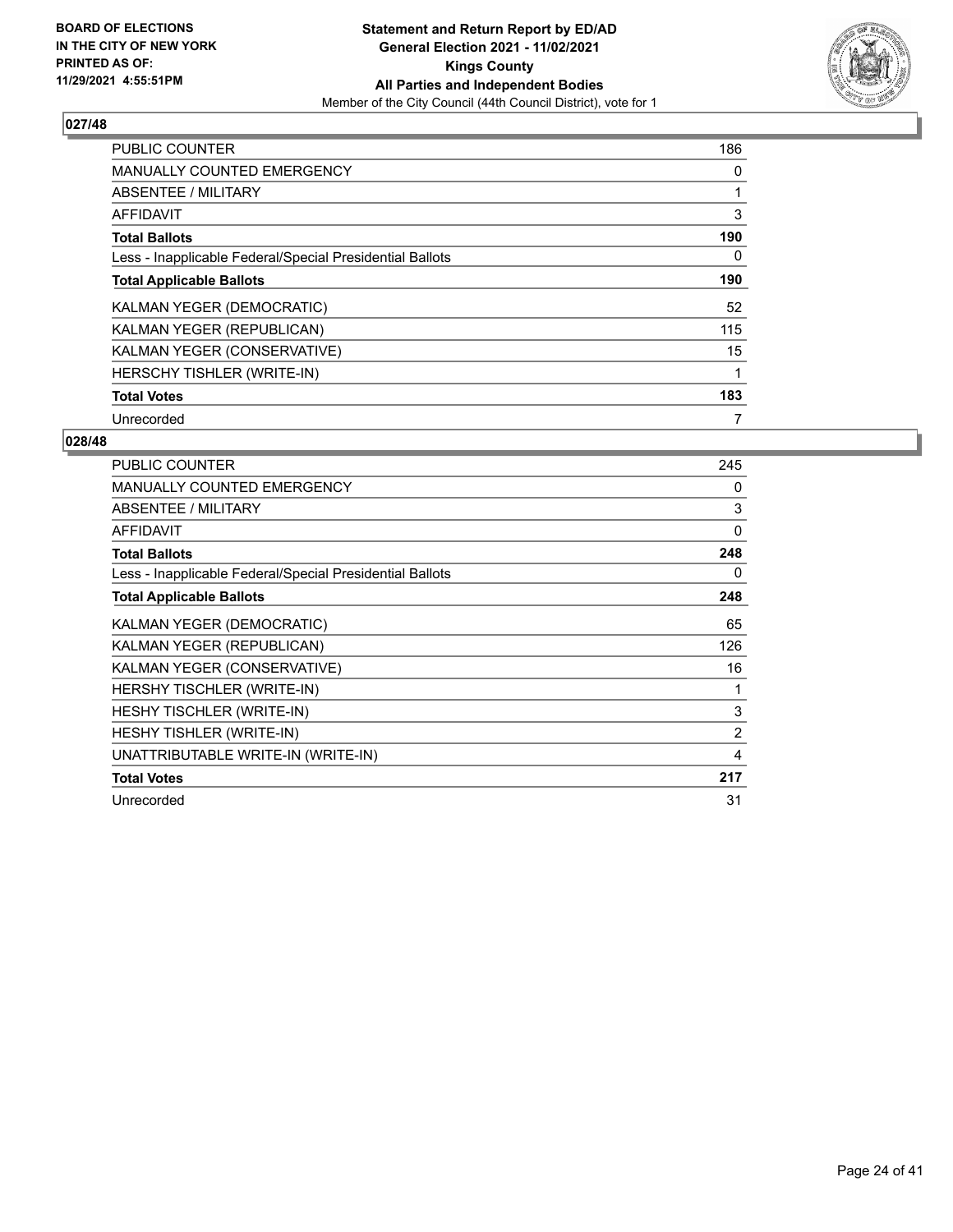

| <b>PUBLIC COUNTER</b>                                    | 221            |
|----------------------------------------------------------|----------------|
| <b>MANUALLY COUNTED EMERGENCY</b>                        | 0              |
| ABSENTEE / MILITARY                                      | $\overline{2}$ |
| AFFIDAVIT                                                | 1              |
| <b>Total Ballots</b>                                     | 224            |
| Less - Inapplicable Federal/Special Presidential Ballots | 0              |
| <b>Total Applicable Ballots</b>                          | 224            |
| KALMAN YEGER (DEMOCRATIC)                                | 48             |
| KALMAN YEGER (REPUBLICAN)                                | 136            |
| KALMAN YEGER (CONSERVATIVE)                              | 22             |
| HESHEY TISCHLER (WRITE-IN)                               |                |
| HESHY TISCHLER (WRITE-IN)                                | 1              |
| UNATTRIBUTABLE WRITE-IN (WRITE-IN)                       | 1              |
| <b>Total Votes</b>                                       | 209            |
| Unrecorded                                               | 15             |

| <b>PUBLIC COUNTER</b>                                    | 235 |
|----------------------------------------------------------|-----|
| <b>MANUALLY COUNTED EMERGENCY</b>                        | 0   |
| ABSENTEE / MILITARY                                      | 6   |
| AFFIDAVIT                                                | 0   |
| <b>Total Ballots</b>                                     | 241 |
| Less - Inapplicable Federal/Special Presidential Ballots | 0   |
| <b>Total Applicable Ballots</b>                          | 241 |
| <b>KALMAN YEGER (DEMOCRATIC)</b>                         | 72  |
| KALMAN YEGER (REPUBLICAN)                                | 128 |
| KALMAN YEGER (CONSERVATIVE)                              | 20  |
| LEIBSH FASEN (WRITE-IN)                                  |     |
| UNATTRIBUTABLE WRITE-IN (WRITE-IN)                       |     |
| <b>Total Votes</b>                                       | 222 |
| Unrecorded                                               | 19  |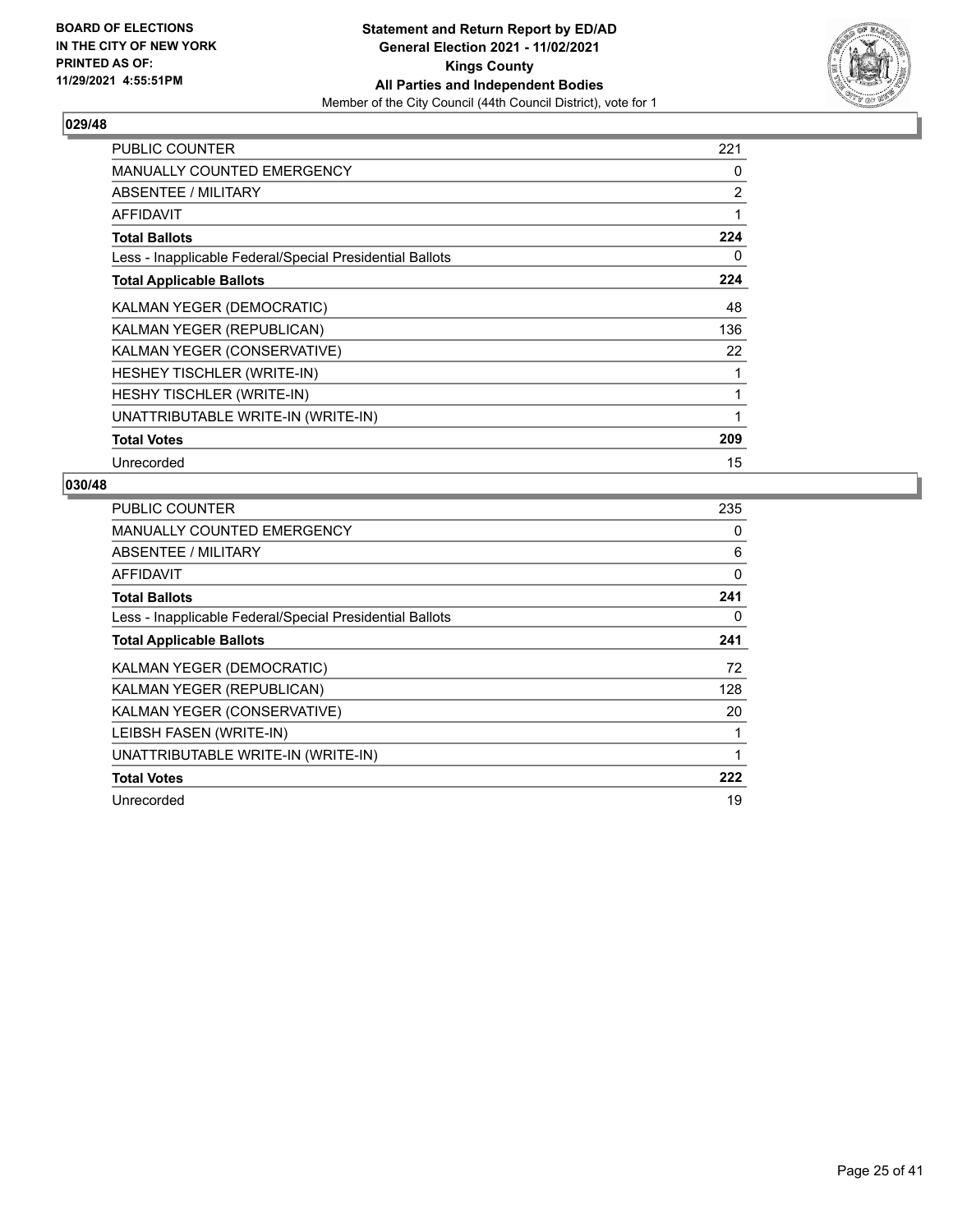

| PUBLIC COUNTER                                           | 120 |
|----------------------------------------------------------|-----|
| <b>MANUALLY COUNTED EMERGENCY</b>                        | 0   |
| <b>ABSENTEE / MILITARY</b>                               | 6   |
| <b>AFFIDAVIT</b>                                         | 1   |
| <b>Total Ballots</b>                                     | 127 |
| Less - Inapplicable Federal/Special Presidential Ballots | 0   |
| <b>Total Applicable Ballots</b>                          | 127 |
| KALMAN YEGER (DEMOCRATIC)                                | 35  |
| KALMAN YEGER (REPUBLICAN)                                | 55  |
| KALMAN YEGER (CONSERVATIVE)                              | 11  |
| MOSES FREIER (WRITE-IN)                                  |     |
| PINCHAS MILLER (WRITE-IN)                                |     |
| UNATTRIBUTABLE WRITE-IN (WRITE-IN)                       | 1   |
| <b>Total Votes</b>                                       | 104 |
| Unrecorded                                               | 23  |

| <b>PUBLIC COUNTER</b>                                    | 205 |
|----------------------------------------------------------|-----|
| <b>MANUALLY COUNTED EMERGENCY</b>                        | 0   |
| ABSENTEE / MILITARY                                      | 5   |
| <b>AFFIDAVIT</b>                                         | 6   |
| <b>Total Ballots</b>                                     | 216 |
| Less - Inapplicable Federal/Special Presidential Ballots | 0   |
| <b>Total Applicable Ballots</b>                          | 216 |
| KALMAN YEGER (DEMOCRATIC)                                | 61  |
| KALMAN YEGER (REPUBLICAN)                                | 107 |
| KALMAN YEGER (CONSERVATIVE)                              | 15  |
| HESHY TISCHLER (WRITE-IN)                                | 2   |
| UNATTRIBUTABLE WRITE-IN (WRITE-IN)                       | 5   |
| YONI HIKIND (WRITE-IN)                                   | 1   |
| <b>Total Votes</b>                                       | 191 |
| Unrecorded                                               | 25  |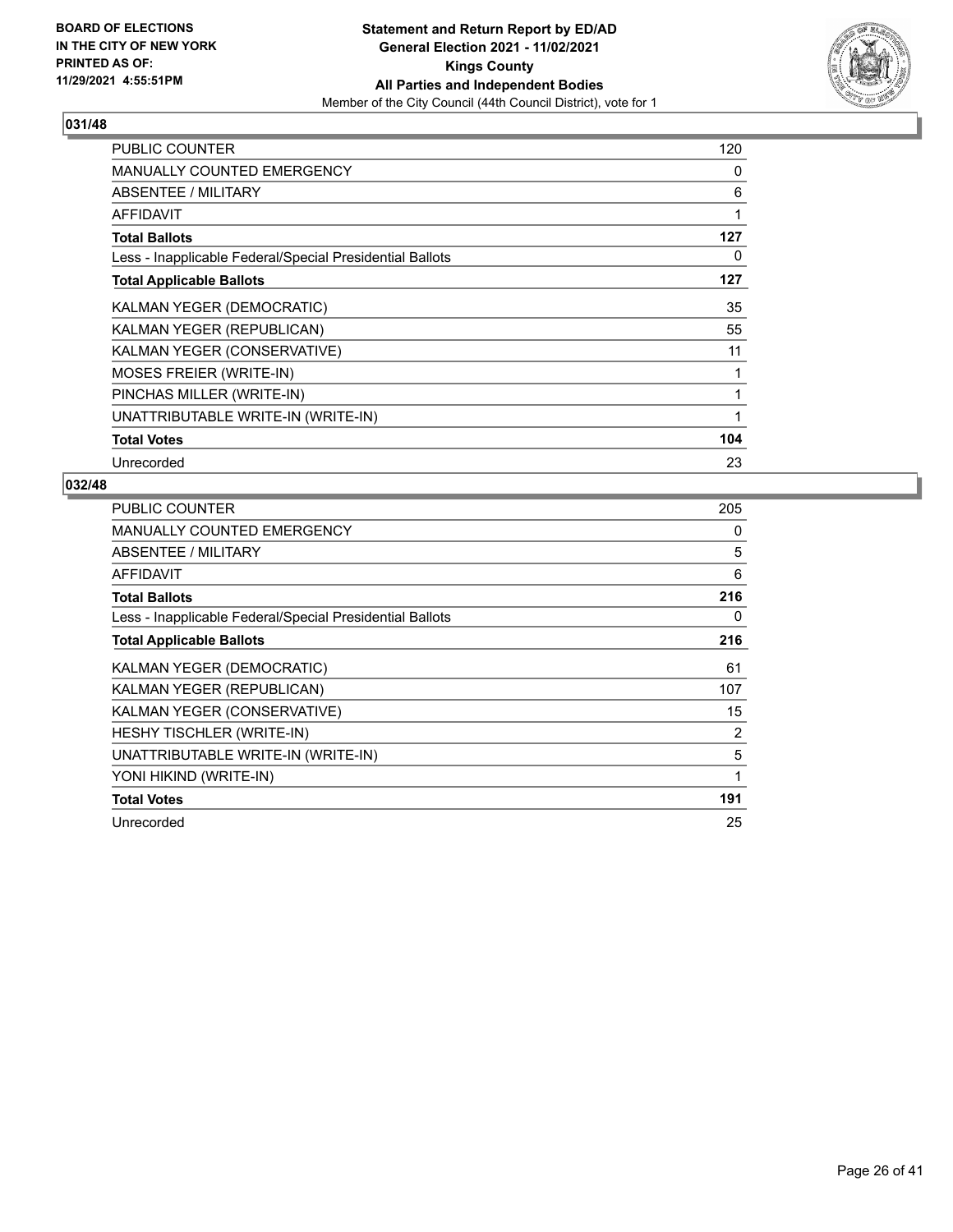

| <b>PUBLIC COUNTER</b>                                    | 137            |
|----------------------------------------------------------|----------------|
| <b>MANUALLY COUNTED EMERGENCY</b>                        | 0              |
| <b>ABSENTEE / MILITARY</b>                               | 1              |
| <b>AFFIDAVIT</b>                                         | $\overline{2}$ |
| <b>Total Ballots</b>                                     | 140            |
| Less - Inapplicable Federal/Special Presidential Ballots | 0              |
| <b>Total Applicable Ballots</b>                          | 140            |
| KALMAN YEGER (DEMOCRATIC)                                | 25             |
| KALMAN YEGER (REPUBLICAN)                                | 79             |
| KALMAN YEGER (CONSERVATIVE)                              | 8              |
| <b>BLAKE MORRIS (WRITE-IN)</b>                           | 1              |
| CARLOS DANGER (WRITE-IN)                                 | 1              |
| HESHY TISCHLER (WRITE-IN)                                | 1              |
| HESY TISCHLER (WRITE-IN)                                 | $\overline{2}$ |
| KHUNG TRAN (WRITE-IN)                                    | 1              |
| RAFAEL STERNFELD (WRITE-IN)                              | 1              |
| TUN TRAN (WRITE-IN)                                      | 1              |
| UNATTRIBUTABLE WRITE-IN (WRITE-IN)                       | 1              |
| <b>Total Votes</b>                                       | 121            |
| Unrecorded                                               | 19             |

| PUBLIC COUNTER                                           | 91  |
|----------------------------------------------------------|-----|
| <b>MANUALLY COUNTED EMERGENCY</b>                        | 0   |
| ABSENTEE / MILITARY                                      | 8   |
| <b>AFFIDAVIT</b>                                         | 2   |
| <b>Total Ballots</b>                                     | 101 |
| Less - Inapplicable Federal/Special Presidential Ballots | 0   |
| <b>Total Applicable Ballots</b>                          | 101 |
| KALMAN YEGER (DEMOCRATIC)                                | 29  |
| KALMAN YEGER (REPUBLICAN)                                | 43  |
| KALMAN YEGER (CONSERVATIVE)                              | 9   |
| DONALD TRUMP (WRITE-IN)                                  |     |
| LEIBISH ROKEACH (WRITE-IN)                               |     |
| <b>Total Votes</b>                                       | 83  |
| Unrecorded                                               | 18  |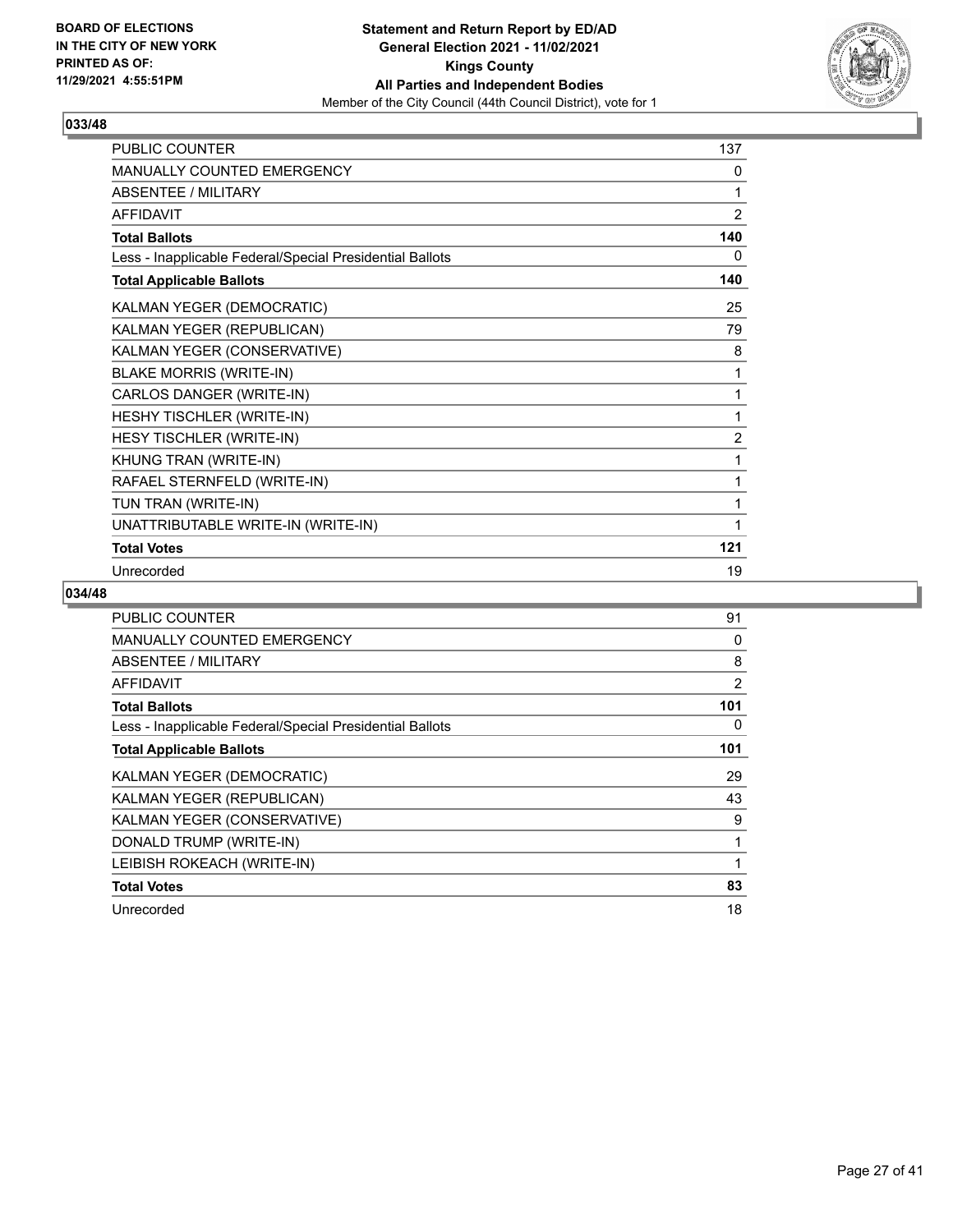

| <b>PUBLIC COUNTER</b>                                    | 145 |
|----------------------------------------------------------|-----|
| MANUALLY COUNTED EMERGENCY                               | 0   |
| <b>ABSENTEE / MILITARY</b>                               | 8   |
| <b>AFFIDAVIT</b>                                         | 0   |
| <b>Total Ballots</b>                                     | 153 |
| Less - Inapplicable Federal/Special Presidential Ballots | 0   |
| <b>Total Applicable Ballots</b>                          | 153 |
| KALMAN YEGER (DEMOCRATIC)                                | 60  |
| KALMAN YEGER (REPUBLICAN)                                | 59  |
| KALMAN YEGER (CONSERVATIVE)                              | 4   |
| BILL CLINTON (WRITE-IN)                                  | 1   |
| UNATTRIBUTABLE WRITE-IN (WRITE-IN)                       | 3   |
| <b>Total Votes</b>                                       | 127 |
| Unrecorded                                               | 26  |

## **038/48**

| <b>PUBLIC COUNTER</b>                                    | 98  |
|----------------------------------------------------------|-----|
| <b>MANUALLY COUNTED EMERGENCY</b>                        | 0   |
| ABSENTEE / MILITARY                                      | 4   |
| AFFIDAVIT                                                | 0   |
| <b>Total Ballots</b>                                     | 102 |
| Less - Inapplicable Federal/Special Presidential Ballots | 0   |
| <b>Total Applicable Ballots</b>                          | 102 |
| KALMAN YEGER (DEMOCRATIC)                                | 26  |
| KALMAN YEGER (REPUBLICAN)                                | 41  |
| KALMAN YEGER (CONSERVATIVE)                              | 7   |
| DONALD CRANSTON (WRITE-IN)                               |     |
| STEPHEN ROSENBLOOM (WRITE-IN)                            |     |
| UNATTRIBUTABLE WRITE-IN (WRITE-IN)                       | 2   |
| <b>Total Votes</b>                                       | 78  |
| Unrecorded                                               | 24  |

| PUBLIC COUNTER                                           | 111            |
|----------------------------------------------------------|----------------|
| <b>MANUALLY COUNTED EMERGENCY</b>                        | 0              |
| ABSENTEE / MILITARY                                      | $\overline{2}$ |
| AFFIDAVIT                                                | $\overline{2}$ |
| <b>Total Ballots</b>                                     | 115            |
| Less - Inapplicable Federal/Special Presidential Ballots | 0              |
| <b>Total Applicable Ballots</b>                          | 115            |
| KALMAN YEGER (DEMOCRATIC)                                | 34             |
| KALMAN YEGER (REPUBLICAN)                                | 60             |
| KALMAN YEGER (CONSERVATIVE)                              | 10             |
| DOV MIKIND (WRITE-IN)                                    | 1              |
| UNATTRIBUTABLE WRITE-IN (WRITE-IN)                       | $\overline{2}$ |
| <b>Total Votes</b>                                       | 107            |
| Unrecorded                                               | 8              |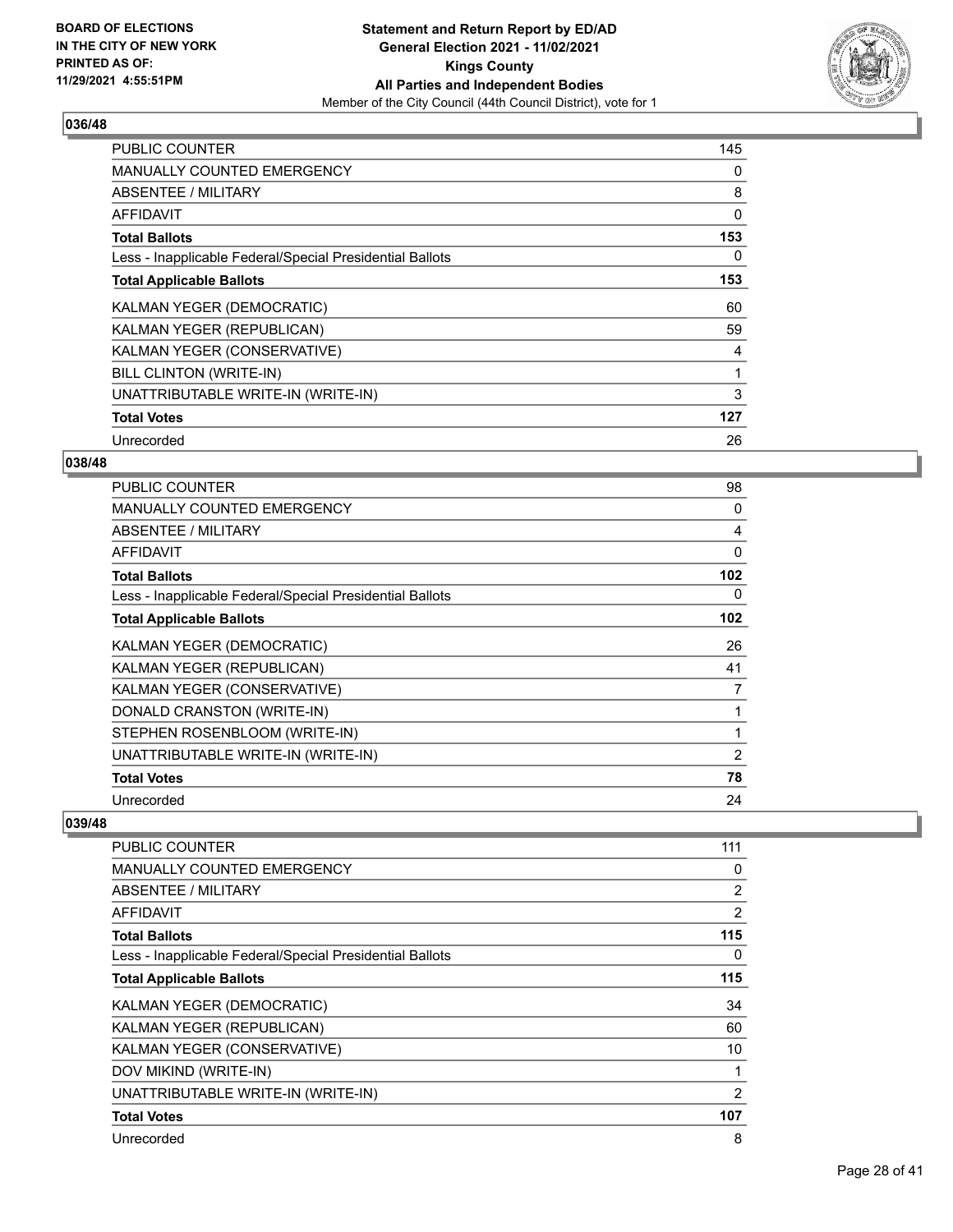

| <b>PUBLIC COUNTER</b>                                    | 198            |
|----------------------------------------------------------|----------------|
| <b>MANUALLY COUNTED EMERGENCY</b>                        |                |
| ABSENTEE / MILITARY                                      | $\overline{7}$ |
| <b>AFFIDAVIT</b>                                         | 7              |
| <b>Total Ballots</b>                                     | 213            |
| Less - Inapplicable Federal/Special Presidential Ballots | 0              |
| <b>Total Applicable Ballots</b>                          | 213            |
| KALMAN YEGER (DEMOCRATIC)                                | 65             |
| KALMAN YEGER (REPUBLICAN)                                | 115            |
| KALMAN YEGER (CONSERVATIVE)                              | 12             |
| HESHY TISCHLER (WRITE-IN)                                |                |
| <b>Total Votes</b>                                       | 193            |
| Unrecorded                                               | 20             |

## **041/48**

| PUBLIC COUNTER                                           | 80 |
|----------------------------------------------------------|----|
| <b>MANUALLY COUNTED EMERGENCY</b>                        | 0  |
| ABSENTEE / MILITARY                                      |    |
| AFFIDAVIT                                                | 0  |
| <b>Total Ballots</b>                                     | 81 |
| Less - Inapplicable Federal/Special Presidential Ballots | 0  |
| <b>Total Applicable Ballots</b>                          | 81 |
| KALMAN YEGER (DEMOCRATIC)                                | 19 |
| KALMAN YEGER (REPUBLICAN)                                | 49 |
| KALMAN YEGER (CONSERVATIVE)                              | 4  |
| <b>Total Votes</b>                                       | 72 |
| Unrecorded                                               | 9  |

| <b>PUBLIC COUNTER</b>                                    | 159               |
|----------------------------------------------------------|-------------------|
| <b>MANUALLY COUNTED EMERGENCY</b>                        | 0                 |
| <b>ABSENTEE / MILITARY</b>                               | $12 \overline{ }$ |
| <b>AFFIDAVIT</b>                                         | 0                 |
| <b>Total Ballots</b>                                     | 171               |
| Less - Inapplicable Federal/Special Presidential Ballots | 0                 |
| <b>Total Applicable Ballots</b>                          | 171               |
| KALMAN YEGER (DEMOCRATIC)                                | 57                |
| KALMAN YEGER (REPUBLICAN)                                | 77                |
| KALMAN YEGER (CONSERVATIVE)                              | 15                |
| DARRYL MCKNIGHT (WRITE-IN)                               | 1                 |
| FRANK MORANO (WRITE-IN)                                  | 1                 |
| <b>GREG KELLY (WRITE-IN)</b>                             | 1                 |
| HESHY TISCHLER (WRITE-IN)                                | 1                 |
| <b>Total Votes</b>                                       | 153               |
| Unrecorded                                               | 18                |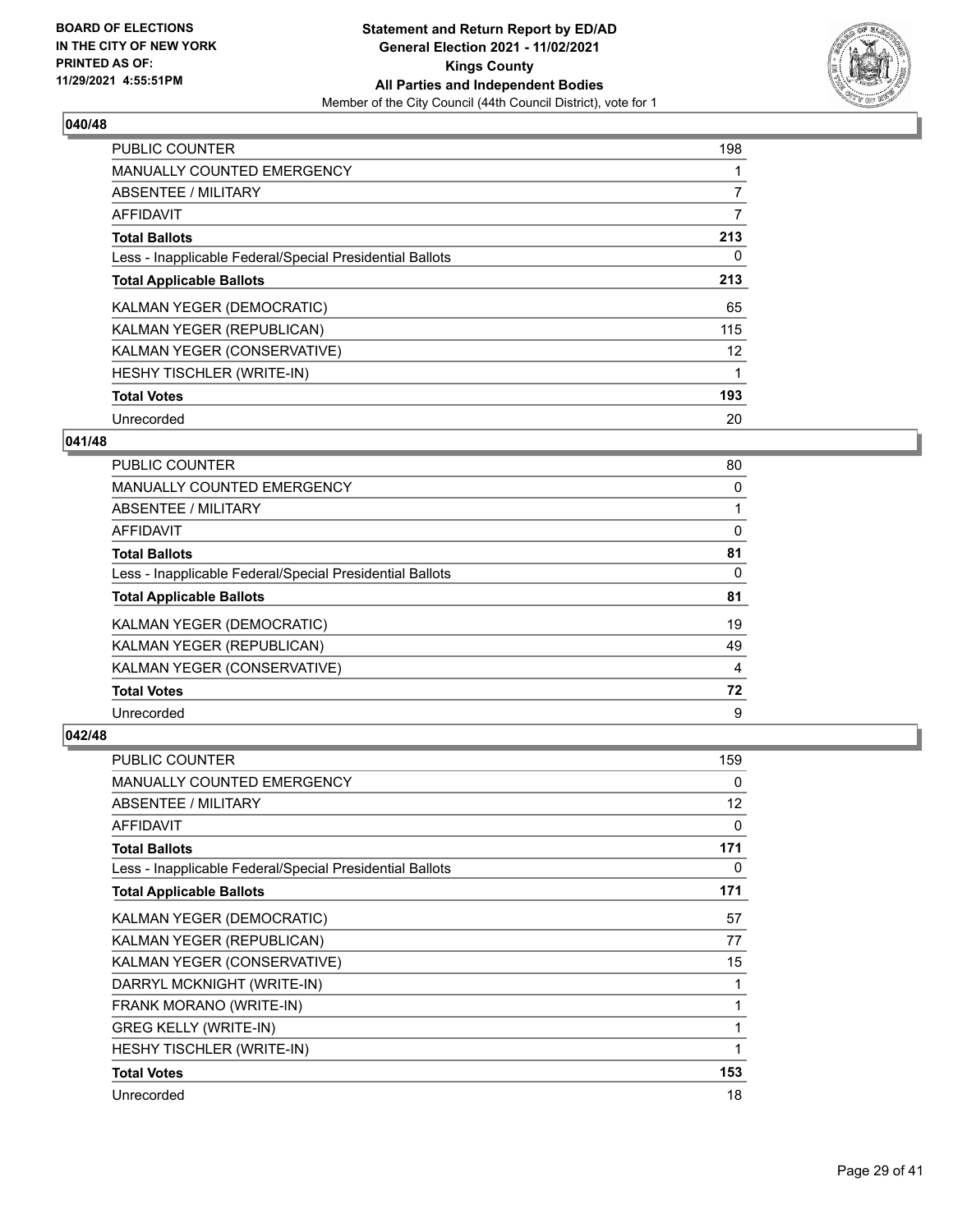

| <b>PUBLIC COUNTER</b>                                    | 202            |
|----------------------------------------------------------|----------------|
| MANUALLY COUNTED EMERGENCY                               | 0              |
| <b>ABSENTEE / MILITARY</b>                               | 10             |
| <b>AFFIDAVIT</b>                                         | 0              |
| <b>Total Ballots</b>                                     | 212            |
| Less - Inapplicable Federal/Special Presidential Ballots | 0              |
| <b>Total Applicable Ballots</b>                          | 212            |
| KALMAN YEGER (DEMOCRATIC)                                | 68             |
| KALMAN YEGER (REPUBLICAN)                                | 83             |
| KALMAN YEGER (CONSERVATIVE)                              | 11             |
| <b>JOLAN NAGI (WRITE-IN)</b>                             | 1              |
| UNATTRIBUTABLE WRITE-IN (WRITE-IN)                       | $\overline{2}$ |
| <b>Total Votes</b>                                       | 165            |
| Unrecorded                                               | 47             |

## **044/48**

| <b>PUBLIC COUNTER</b>                                    | 117 |
|----------------------------------------------------------|-----|
| <b>MANUALLY COUNTED EMERGENCY</b>                        | 0   |
| ABSENTEE / MILITARY                                      | 11  |
| AFFIDAVIT                                                | 0   |
| <b>Total Ballots</b>                                     | 128 |
| Less - Inapplicable Federal/Special Presidential Ballots | 0   |
| <b>Total Applicable Ballots</b>                          | 128 |
| KALMAN YEGER (DEMOCRATIC)                                | 54  |
| KALMAN YEGER (REPUBLICAN)                                | 34  |
| KALMAN YEGER (CONSERVATIVE)                              | 5   |
| HESHY TISCHLER (WRITE-IN)                                | 1   |
| STEVE SAPERSTEIN (WRITE-IN)                              | 1   |
| UNATTRIBUTABLE WRITE-IN (WRITE-IN)                       | 2   |
| <b>Total Votes</b>                                       | 97  |
| Unrecorded                                               | 31  |

| <b>PUBLIC COUNTER</b>                                    | 100 |
|----------------------------------------------------------|-----|
| <b>MANUALLY COUNTED EMERGENCY</b>                        | 0   |
| ABSENTEE / MILITARY                                      | 14  |
| AFFIDAVIT                                                | 0   |
| <b>Total Ballots</b>                                     | 114 |
| Less - Inapplicable Federal/Special Presidential Ballots | 0   |
| <b>Total Applicable Ballots</b>                          | 114 |
| KALMAN YEGER (DEMOCRATIC)                                | 34  |
|                                                          |     |
| KALMAN YEGER (REPUBLICAN)                                | 63  |
| KALMAN YEGER (CONSERVATIVE)                              | 0   |
| <b>Total Votes</b>                                       | 97  |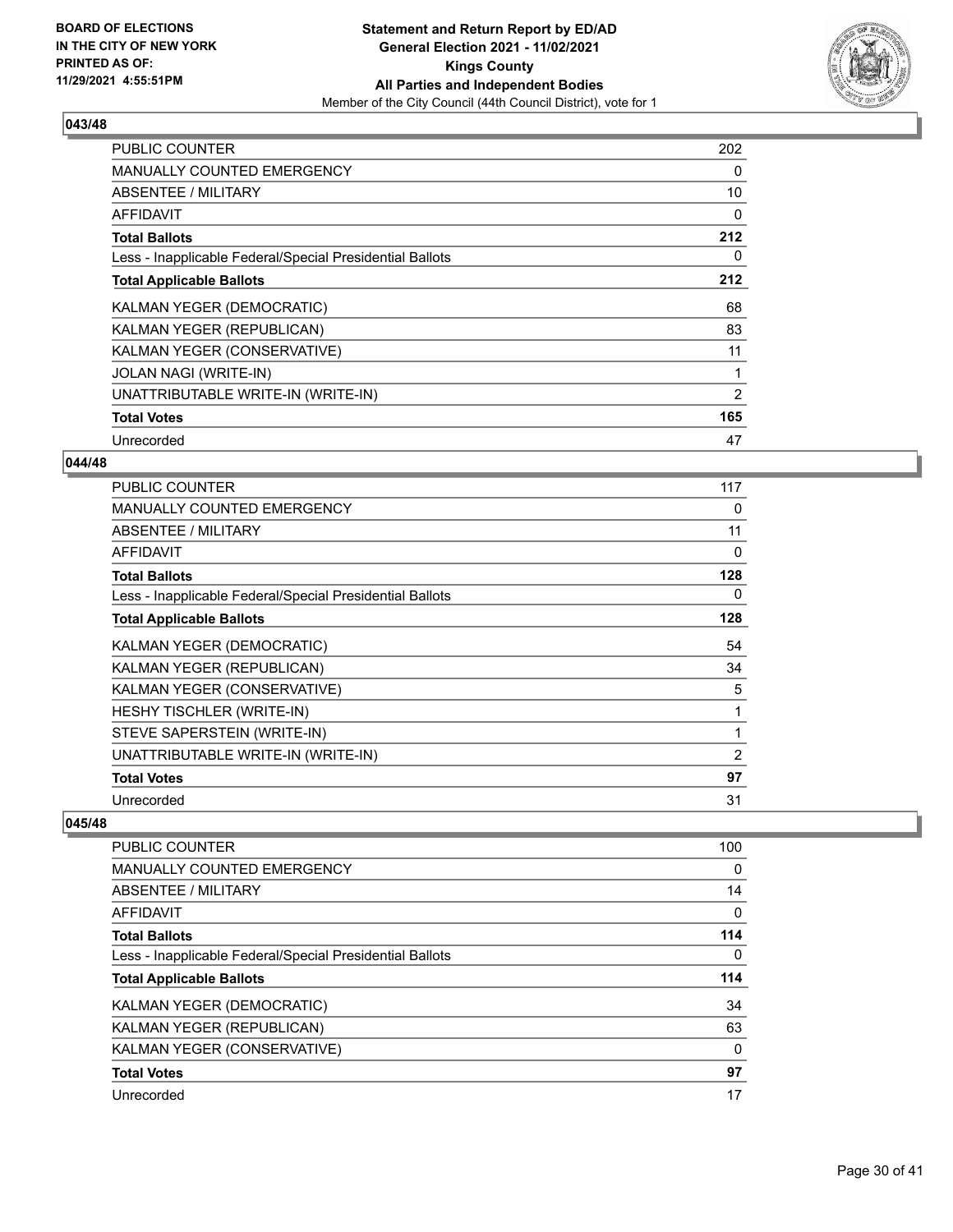

| <b>PUBLIC COUNTER</b>                                    | 169 |
|----------------------------------------------------------|-----|
| <b>MANUALLY COUNTED EMERGENCY</b>                        | 0   |
| ABSENTEE / MILITARY                                      | 5   |
| <b>AFFIDAVIT</b>                                         | 1   |
| <b>Total Ballots</b>                                     | 175 |
| Less - Inapplicable Federal/Special Presidential Ballots | 0   |
| <b>Total Applicable Ballots</b>                          | 175 |
| KALMAN YEGER (DEMOCRATIC)                                | 67  |
| KALMAN YEGER (REPUBLICAN)                                | 77  |
| KALMAN YEGER (CONSERVATIVE)                              | 13  |
| PAPERBOY LOVE PRINCE (WRITE-IN)                          | 1   |
| ROBERT S EVANS (WRITE-IN)                                | 1   |
| UNATTRIBUTABLE WRITE-IN (WRITE-IN)                       | 1   |
| <b>Total Votes</b>                                       | 160 |
| Unrecorded                                               | 15  |

| <b>PUBLIC COUNTER</b>                                    | 228          |
|----------------------------------------------------------|--------------|
| <b>MANUALLY COUNTED EMERGENCY</b>                        | 0            |
| ABSENTEE / MILITARY                                      | 17           |
| <b>AFFIDAVIT</b>                                         | 0            |
| <b>Total Ballots</b>                                     | 245          |
| Less - Inapplicable Federal/Special Presidential Ballots | 0            |
| <b>Total Applicable Ballots</b>                          | 245          |
| KALMAN YEGER (DEMOCRATIC)                                | 75           |
| KALMAN YEGER (REPUBLICAN)                                | 112          |
| KALMAN YEGER (CONSERVATIVE)                              | 20           |
| CURTIS SLIWA (WRITE-IN)                                  | 1            |
| DABY BENJAMIN CARRERAS (WRITE-IN)                        | 1            |
| <b>HESHY TICHLER (WRITE-IN)</b>                          | $\mathbf{1}$ |
| INNA VERNIKOV (WRITE-IN)                                 | 2            |
| <b>Total Votes</b>                                       | 212          |
| Unrecorded                                               | 33           |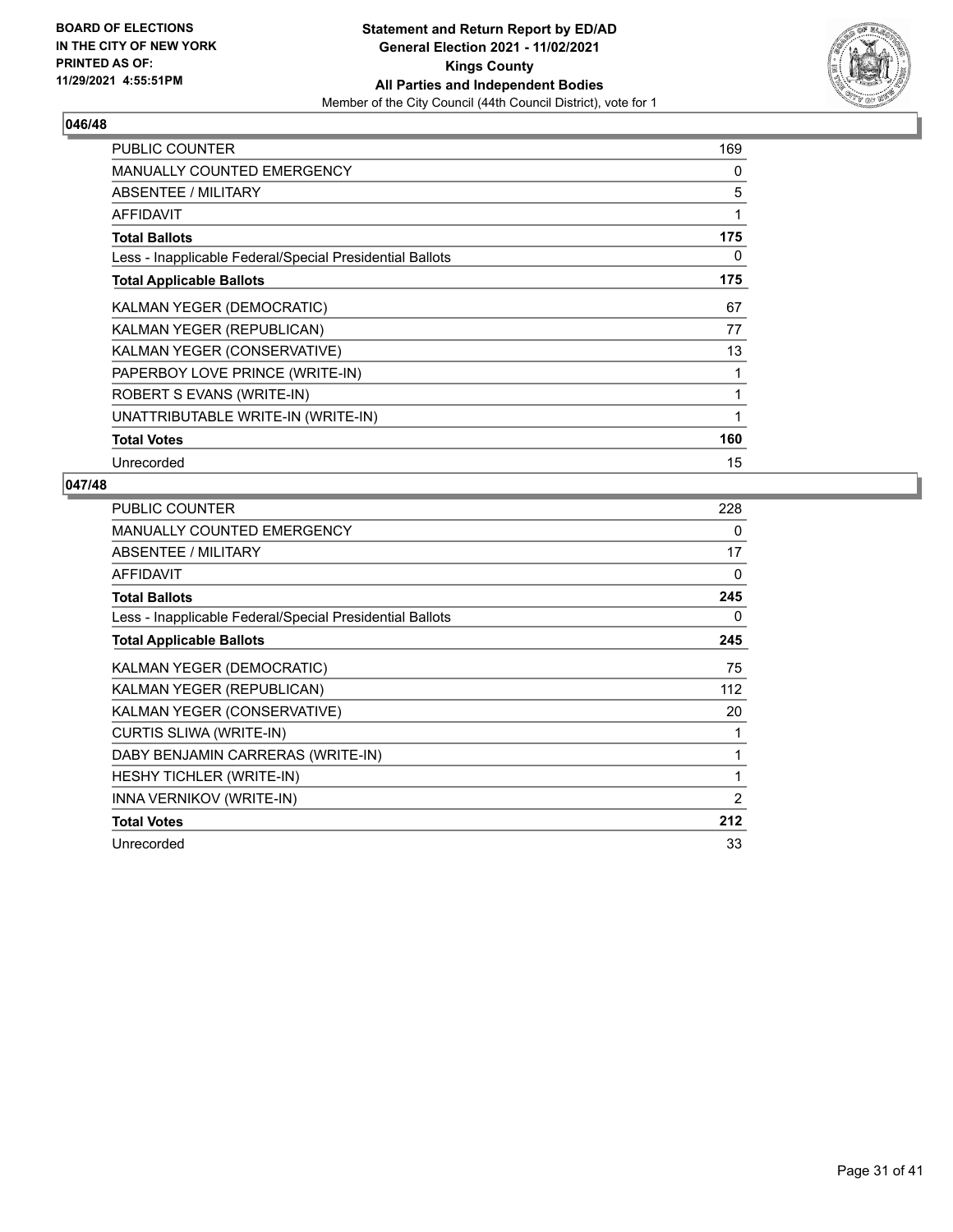

| PUBLIC COUNTER                                           | 203      |
|----------------------------------------------------------|----------|
| <b>MANUALLY COUNTED EMERGENCY</b>                        | 0        |
| ABSENTEE / MILITARY                                      | 11       |
| <b>AFFIDAVIT</b>                                         |          |
| <b>Total Ballots</b>                                     | 215      |
| Less - Inapplicable Federal/Special Presidential Ballots | $\Omega$ |
| <b>Total Applicable Ballots</b>                          | 215      |
| KALMAN YEGER (DEMOCRATIC)                                | 70       |
| KALMAN YEGER (REPUBLICAN)                                | 102      |
| KALMAN YEGER (CONSERVATIVE)                              | 22       |
| HAROLD TISCHLER (WRITE-IN)                               | 1        |
| <b>HESHY TISCHLER (WRITE-IN)</b>                         | 1        |
| INNA VERNIKEV (WRITE-IN)                                 |          |
| JONATHAN HAGER (WRITE-IN)                                |          |
| PAT JOSEPH QUAGLIARIEILO (WRITE-IN)                      | 1        |
| SARAH TOBIAS (WRITE-IN)                                  | 1        |
| <b>Total Votes</b>                                       | 200      |
| Unrecorded                                               | 15       |

| <b>PUBLIC COUNTER</b>                                    | 130 |
|----------------------------------------------------------|-----|
| <b>MANUALLY COUNTED EMERGENCY</b>                        | 0   |
| ABSENTEE / MILITARY                                      | 8   |
| <b>AFFIDAVIT</b>                                         |     |
| <b>Total Ballots</b>                                     | 139 |
| Less - Inapplicable Federal/Special Presidential Ballots | 0   |
| <b>Total Applicable Ballots</b>                          | 139 |
| KALMAN YEGER (DEMOCRATIC)                                | 29  |
| KALMAN YEGER (REPUBLICAN)                                | 84  |
| KALMAN YEGER (CONSERVATIVE)                              | 15  |
| <b>Total Votes</b>                                       | 128 |
| Unrecorded                                               | 11  |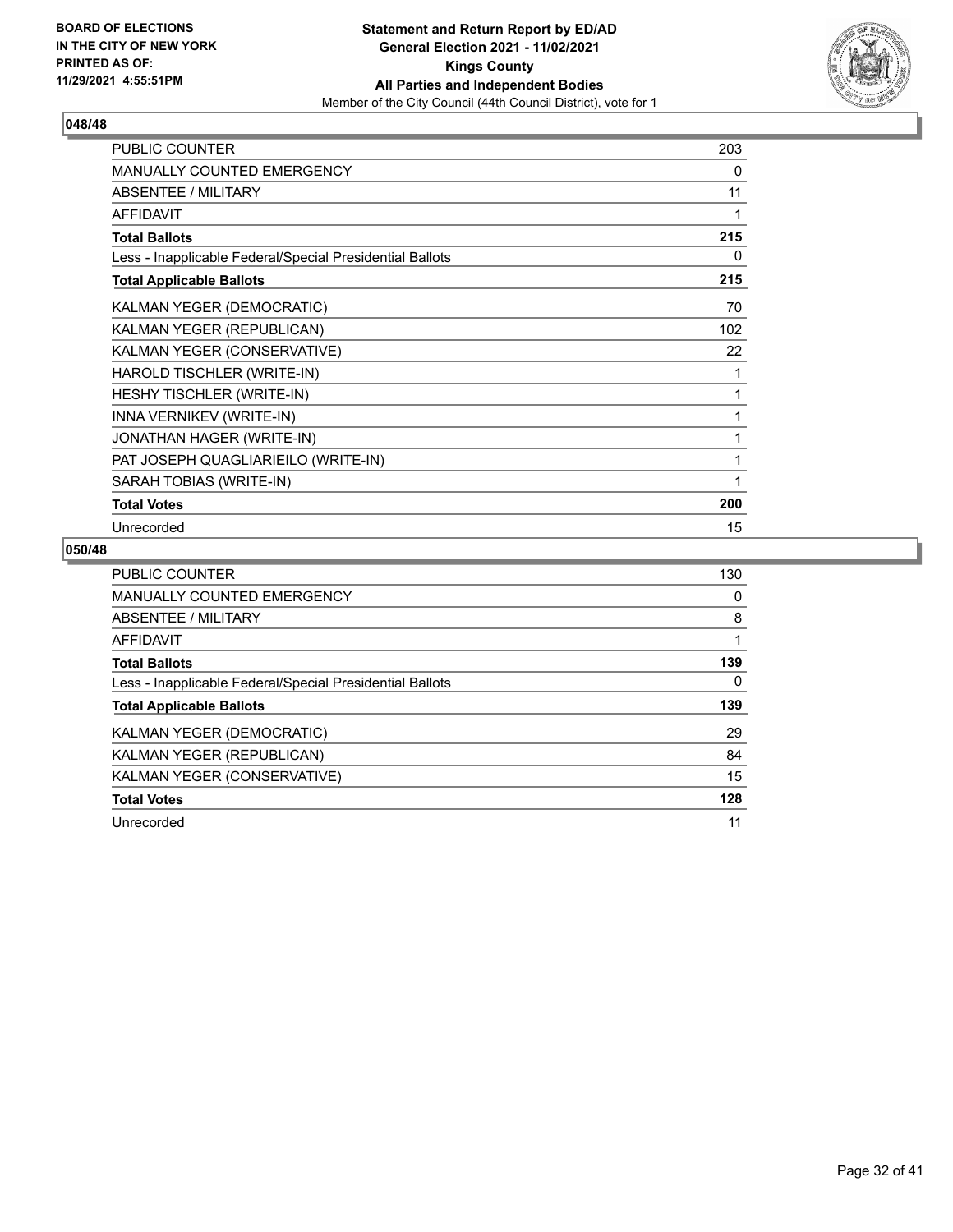

| <b>PUBLIC COUNTER</b>                                    | 155            |
|----------------------------------------------------------|----------------|
| MANUALLY COUNTED EMERGENCY                               | 0              |
| ABSENTEE / MILITARY                                      | 5              |
| <b>AFFIDAVIT</b>                                         | 2              |
| <b>Total Ballots</b>                                     | 162            |
| Less - Inapplicable Federal/Special Presidential Ballots | 0              |
| <b>Total Applicable Ballots</b>                          | 162            |
| KALMAN YEGER (DEMOCRATIC)                                | 45             |
| KALMAN YEGER (REPUBLICAN)                                | 93             |
| KALMAN YEGER (CONSERVATIVE)                              | 8              |
| HESCHY JISCHLER (WRITE-IN)                               |                |
| HESHY TISCHLER (WRITE-IN)                                | $\overline{2}$ |
| RACHEL WEINGARTGEN (WRITE-IN)                            | 1              |
| <b>Total Votes</b>                                       | 150            |
| Unrecorded                                               | 12             |

## **052/48**

| <b>PUBLIC COUNTER</b>                                    | 205 |
|----------------------------------------------------------|-----|
| MANUALLY COUNTED EMERGENCY                               | 0   |
| ABSENTEE / MILITARY                                      | 15  |
| <b>AFFIDAVIT</b>                                         |     |
| <b>Total Ballots</b>                                     | 221 |
| Less - Inapplicable Federal/Special Presidential Ballots | 0   |
| <b>Total Applicable Ballots</b>                          | 221 |
| KALMAN YEGER (DEMOCRATIC)                                | 60  |
| KALMAN YEGER (REPUBLICAN)                                | 115 |
| KALMAN YEGER (CONSERVATIVE)                              | 9   |
| HESHY TISHLER (WRITE-IN)                                 | 2   |
| <b>Total Votes</b>                                       | 186 |
| Unrecorded                                               | 35  |

| <b>PUBLIC COUNTER</b>                                    | 236 |
|----------------------------------------------------------|-----|
| <b>MANUALLY COUNTED EMERGENCY</b>                        | 0   |
| ABSENTEE / MILITARY                                      | 14  |
| <b>AFFIDAVIT</b>                                         |     |
| <b>Total Ballots</b>                                     | 251 |
| Less - Inapplicable Federal/Special Presidential Ballots | 0   |
| <b>Total Applicable Ballots</b>                          | 251 |
| KALMAN YEGER (DEMOCRATIC)                                | 98  |
| KALMAN YEGER (REPUBLICAN)                                | 106 |
| KALMAN YEGER (CONSERVATIVE)                              | 22  |
| INNA VERNIKOV (WRITE-IN)                                 |     |
| <b>Total Votes</b>                                       | 227 |
| Unrecorded                                               | 24  |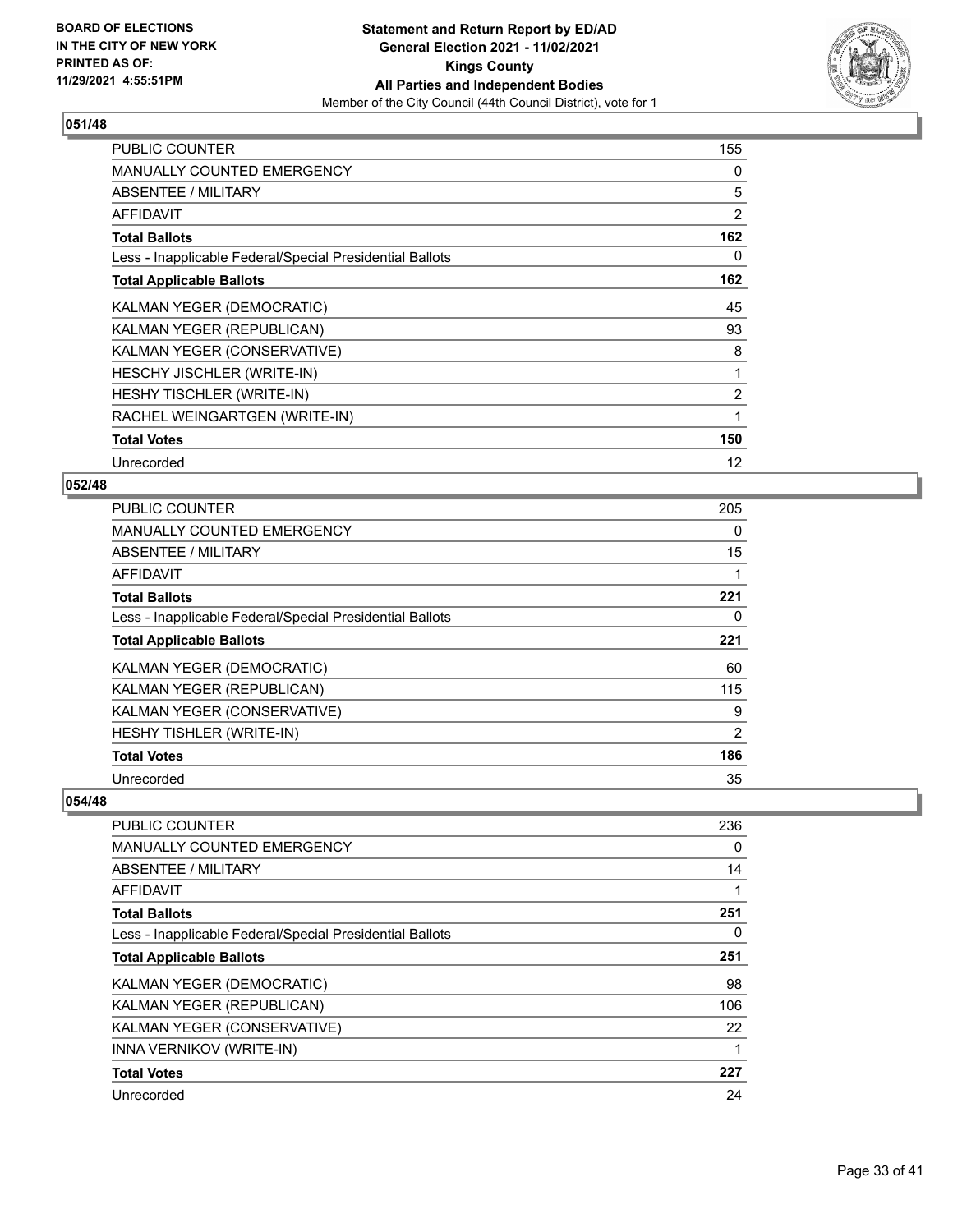

| <b>PUBLIC COUNTER</b>                                    | 258            |
|----------------------------------------------------------|----------------|
| <b>MANUALLY COUNTED EMERGENCY</b>                        | 0              |
| ABSENTEE / MILITARY                                      | 20             |
| <b>AFFIDAVIT</b>                                         | 1              |
| <b>Total Ballots</b>                                     | 279            |
| Less - Inapplicable Federal/Special Presidential Ballots | 0              |
| <b>Total Applicable Ballots</b>                          | 279            |
| KALMAN YEGER (DEMOCRATIC)                                | 107            |
| KALMAN YEGER (REPUBLICAN)                                | 110            |
| KALMAN YEGER (CONSERVATIVE)                              | 27             |
| INNA VERNIKOV (WRITE-IN)                                 | 3              |
| UNATTRIBUTABLE WRITE-IN (WRITE-IN)                       | $\overline{2}$ |
| YONI HIKIND (WRITE-IN)                                   | 1              |
| <b>Total Votes</b>                                       | 250            |
| Unrecorded                                               | 29             |

# **058/48**

| <b>PUBLIC COUNTER</b>                                    | 182 |
|----------------------------------------------------------|-----|
| <b>MANUALLY COUNTED EMERGENCY</b>                        | 0   |
| ABSENTEE / MILITARY                                      | 11  |
| AFFIDAVIT                                                | 0   |
| <b>Total Ballots</b>                                     | 193 |
| Less - Inapplicable Federal/Special Presidential Ballots | 0   |
| <b>Total Applicable Ballots</b>                          | 193 |
| KALMAN YEGER (DEMOCRATIC)                                | 80  |
| KALMAN YEGER (REPUBLICAN)                                | 83  |
| KALMAN YEGER (CONSERVATIVE)                              | 14  |
| HERSHY TISHLER (WRITE-IN)                                | 1   |
| MAYER MAYERFELD (WRITE-IN)                               |     |
| <b>Total Votes</b>                                       | 179 |
| Unrecorded                                               | 14  |

| <b>PUBLIC COUNTER</b>                                    | 261 |
|----------------------------------------------------------|-----|
| <b>MANUALLY COUNTED EMERGENCY</b>                        | 0   |
| ABSENTEE / MILITARY                                      | 14  |
| AFFIDAVIT                                                | 1   |
| <b>Total Ballots</b>                                     | 276 |
| Less - Inapplicable Federal/Special Presidential Ballots | 0   |
| <b>Total Applicable Ballots</b>                          | 276 |
| KALMAN YEGER (DEMOCRATIC)                                | 85  |
| KALMAN YEGER (REPUBLICAN)                                | 152 |
| KALMAN YEGER (CONSERVATIVE)                              | 23  |
| HESHEY TISCHLER (WRITE-IN)                               | 1   |
| <b>Total Votes</b>                                       | 261 |
| Unrecorded                                               | 15  |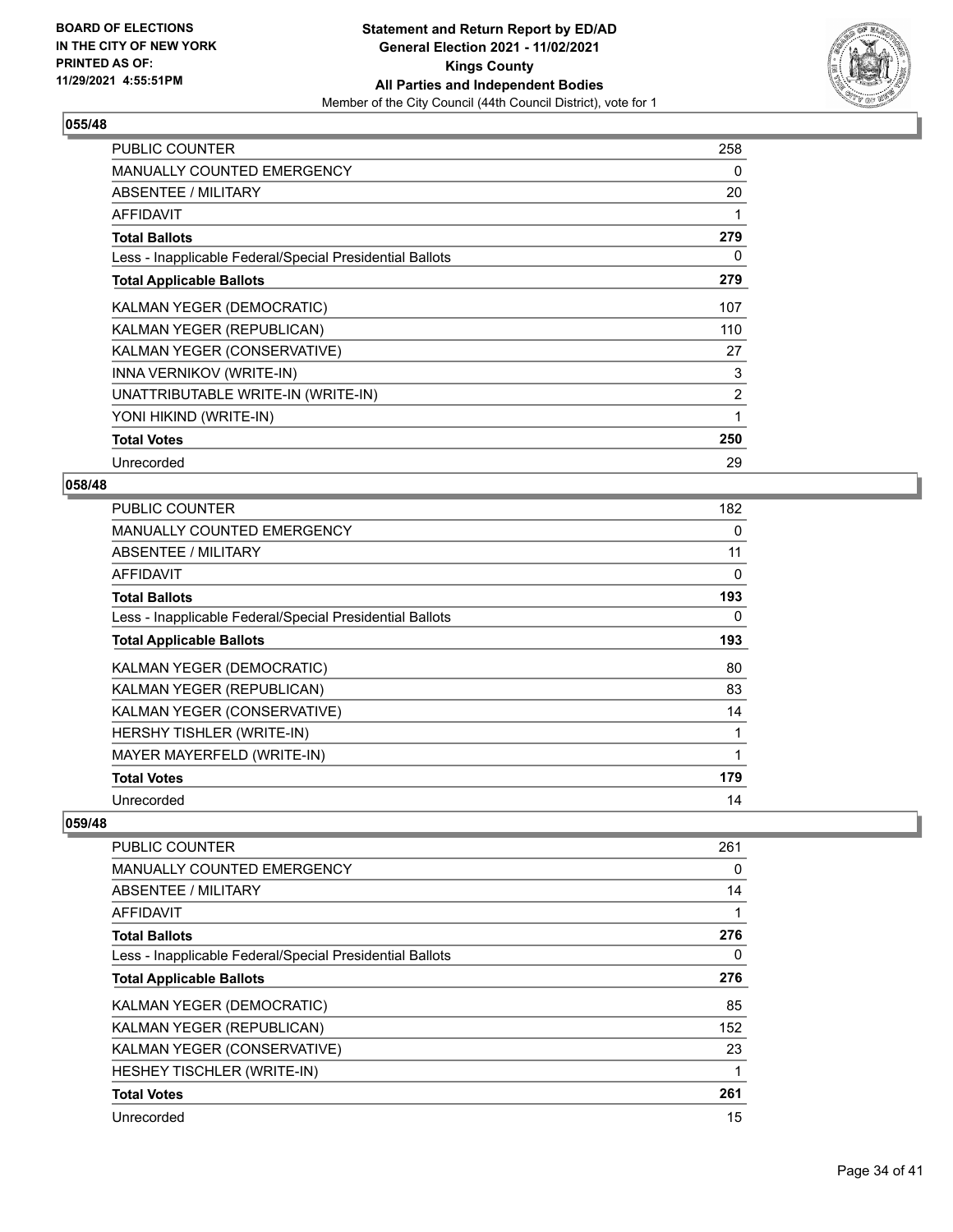

| <b>PUBLIC COUNTER</b>                                    | 309 |
|----------------------------------------------------------|-----|
| <b>MANUALLY COUNTED EMERGENCY</b>                        | 0   |
| ABSENTEE / MILITARY                                      | 14  |
| <b>AFFIDAVIT</b>                                         | 0   |
| <b>Total Ballots</b>                                     | 323 |
| Less - Inapplicable Federal/Special Presidential Ballots | 0   |
| <b>Total Applicable Ballots</b>                          | 323 |
| KALMAN YEGER (DEMOCRATIC)                                | 109 |
| KALMAN YEGER (REPUBLICAN)                                | 161 |
| KALMAN YEGER (CONSERVATIVE)                              | 29  |
| NEAL GINSOBERG (WRITE-IN)                                |     |
| UNATTRIBUTABLE WRITE-IN (WRITE-IN)                       | 1   |
| YOSEMITE SAM (WRITE-IN)                                  | 1   |
| <b>Total Votes</b>                                       | 302 |
| Unrecorded                                               | 21  |

| PUBLIC COUNTER                                           | 225 |
|----------------------------------------------------------|-----|
| MANUALLY COUNTED EMERGENCY                               | 0   |
| <b>ABSENTEE / MILITARY</b>                               | 21  |
| <b>AFFIDAVIT</b>                                         | 0   |
| <b>Total Ballots</b>                                     | 246 |
| Less - Inapplicable Federal/Special Presidential Ballots | 0   |
| <b>Total Applicable Ballots</b>                          | 246 |
| KALMAN YEGER (DEMOCRATIC)                                | 87  |
| KALMAN YEGER (REPUBLICAN)                                | 98  |
| KALMAN YEGER (CONSERVATIVE)                              | 27  |
| DAVID KALLIS (WRITE-IN)                                  | 1   |
| DONALD TRUMP (WRITE-IN)                                  | 1   |
| HAROLD TISCHLER (WRITE-IN)                               | 1   |
| LAIVIE SILBER (WRITE-IN)                                 | 1   |
| SIMCHA EICHENSTEIN (WRITE-IN)                            | 1   |
| YOSEF DANIEL MANNE (WRITE-IN)                            | 1   |
| <b>Total Votes</b>                                       | 218 |
| Unrecorded                                               | 28  |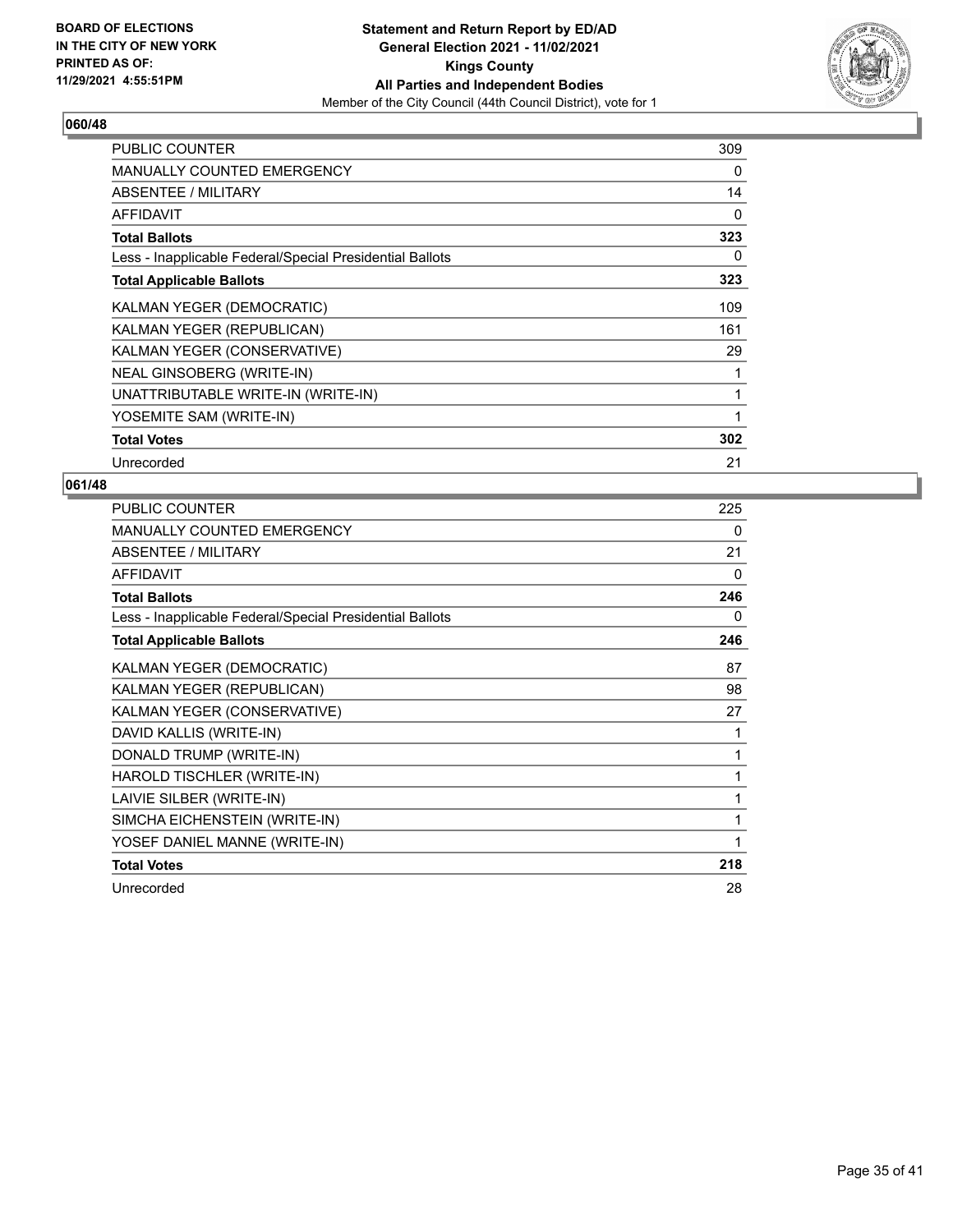

| PUBLIC COUNTER                                           | 217 |
|----------------------------------------------------------|-----|
| <b>MANUALLY COUNTED EMERGENCY</b>                        | 0   |
| <b>ABSENTEE / MILITARY</b>                               | 13  |
| <b>AFFIDAVIT</b>                                         | 1   |
| <b>Total Ballots</b>                                     | 231 |
| Less - Inapplicable Federal/Special Presidential Ballots | 0   |
| <b>Total Applicable Ballots</b>                          | 231 |
| KALMAN YEGER (DEMOCRATIC)                                | 90  |
| KALMAN YEGER (REPUBLICAN)                                | 91  |
| KALMAN YEGER (CONSERVATIVE)                              | 15  |
| AMIN YAKUDEN (WRITE-IN)                                  | 1   |
| BONNIE GOLDBLUM (WRITE-IN)                               | 2   |
| EMILY BERCAW (WRITE-IN)                                  | 1   |
| ERIK MEDDLES (WRITE-IN)                                  | 1   |
| KIM FALVEY (WRITE-IN)                                    | 1   |
| SHIRA STONE (WRITE-IN)                                   | 1   |
| UNATTRIBUTABLE WRITE-IN (WRITE-IN)                       | 1   |
| <b>Total Votes</b>                                       | 204 |
| Unrecorded                                               | 27  |

| <b>PUBLIC COUNTER</b>                                    | 121 |
|----------------------------------------------------------|-----|
| <b>MANUALLY COUNTED EMERGENCY</b>                        | 0   |
| ABSENTEE / MILITARY                                      | 6   |
| <b>AFFIDAVIT</b>                                         | 0   |
| <b>Total Ballots</b>                                     | 127 |
| Less - Inapplicable Federal/Special Presidential Ballots | 0   |
| <b>Total Applicable Ballots</b>                          | 127 |
| KALMAN YEGER (DEMOCRATIC)                                | 58  |
| KALMAN YEGER (REPUBLICAN)                                | 55  |
| KALMAN YEGER (CONSERVATIVE)                              | 6   |
| SCOTT GIERHEK (WRITE-IN)                                 |     |
| UNATTRIBUTABLE WRITE-IN (WRITE-IN)                       |     |
| <b>Total Votes</b>                                       | 121 |
| Unrecorded                                               | 6   |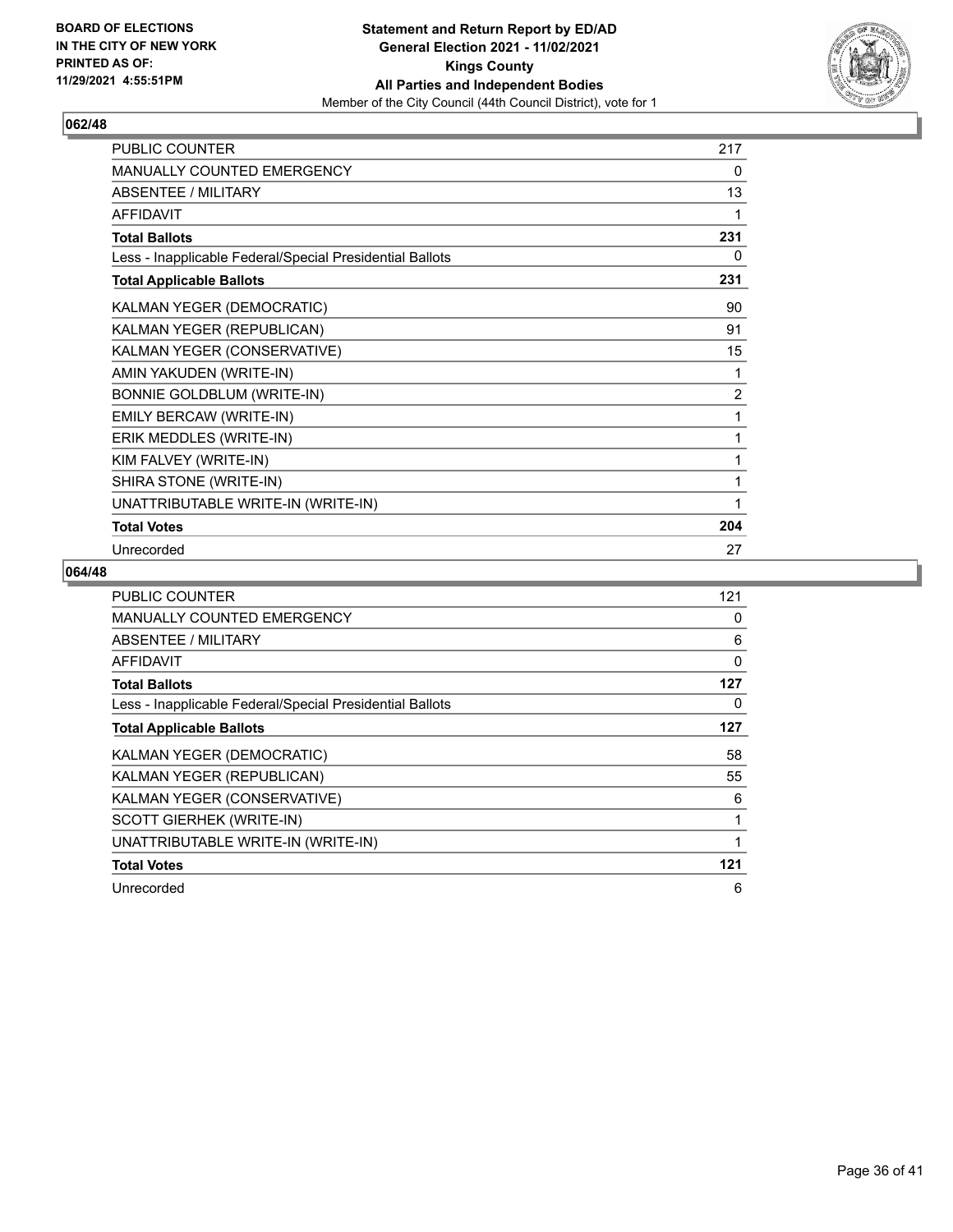

| <b>PUBLIC COUNTER</b>                                    | 156            |
|----------------------------------------------------------|----------------|
| <b>MANUALLY COUNTED EMERGENCY</b>                        | 0              |
| <b>ABSENTEE / MILITARY</b>                               | 15             |
| <b>AFFIDAVIT</b>                                         | 0              |
| <b>Total Ballots</b>                                     | 171            |
| Less - Inapplicable Federal/Special Presidential Ballots | 0              |
| <b>Total Applicable Ballots</b>                          | 171            |
| KALMAN YEGER (DEMOCRATIC)                                | 76             |
| KALMAN YEGER (REPUBLICAN)                                | 62             |
| KALMAN YEGER (CONSERVATIVE)                              | 10             |
| UNATTRIBUTABLE WRITE-IN (WRITE-IN)                       | $\overline{2}$ |
| <b>VERONICA GARVEY (WRITE-IN)</b>                        | 1              |
| <b>Total Votes</b>                                       | 151            |
| Unrecorded                                               | 20             |

## **066/48**

| <b>PUBLIC COUNTER</b>                                    | 215      |
|----------------------------------------------------------|----------|
| MANUALLY COUNTED EMERGENCY                               | $\Omega$ |
| ABSENTEE / MILITARY                                      | 14       |
| AFFIDAVIT                                                |          |
| <b>Total Ballots</b>                                     | 230      |
| Less - Inapplicable Federal/Special Presidential Ballots | $\Omega$ |
| <b>Total Applicable Ballots</b>                          | 230      |
| KALMAN YEGER (DEMOCRATIC)                                | 71       |
| KALMAN YEGER (REPUBLICAN)                                | 138      |
| KALMAN YEGER (CONSERVATIVE)                              | 2        |
| <b>Total Votes</b>                                       | 211      |
| Unrecorded                                               | 19       |

| PUBLIC COUNTER                                           | 49 |
|----------------------------------------------------------|----|
| <b>MANUALLY COUNTED EMERGENCY</b>                        | 0  |
| ABSENTEE / MILITARY                                      | 5  |
| AFFIDAVIT                                                | 0  |
| <b>Total Ballots</b>                                     | 54 |
| Less - Inapplicable Federal/Special Presidential Ballots | 0  |
| <b>Total Applicable Ballots</b>                          | 54 |
| KALMAN YEGER (DEMOCRATIC)                                | 14 |
| KALMAN YEGER (REPUBLICAN)                                | 27 |
| KALMAN YEGER (CONSERVATIVE)                              | 7  |
| SHMUEL HIKIND (WRITE-IN)                                 | 1  |
| STACIE PHILLIPS (WRITE-IN)                               |    |
| <b>Total Votes</b>                                       | 50 |
| Unrecorded                                               | 4  |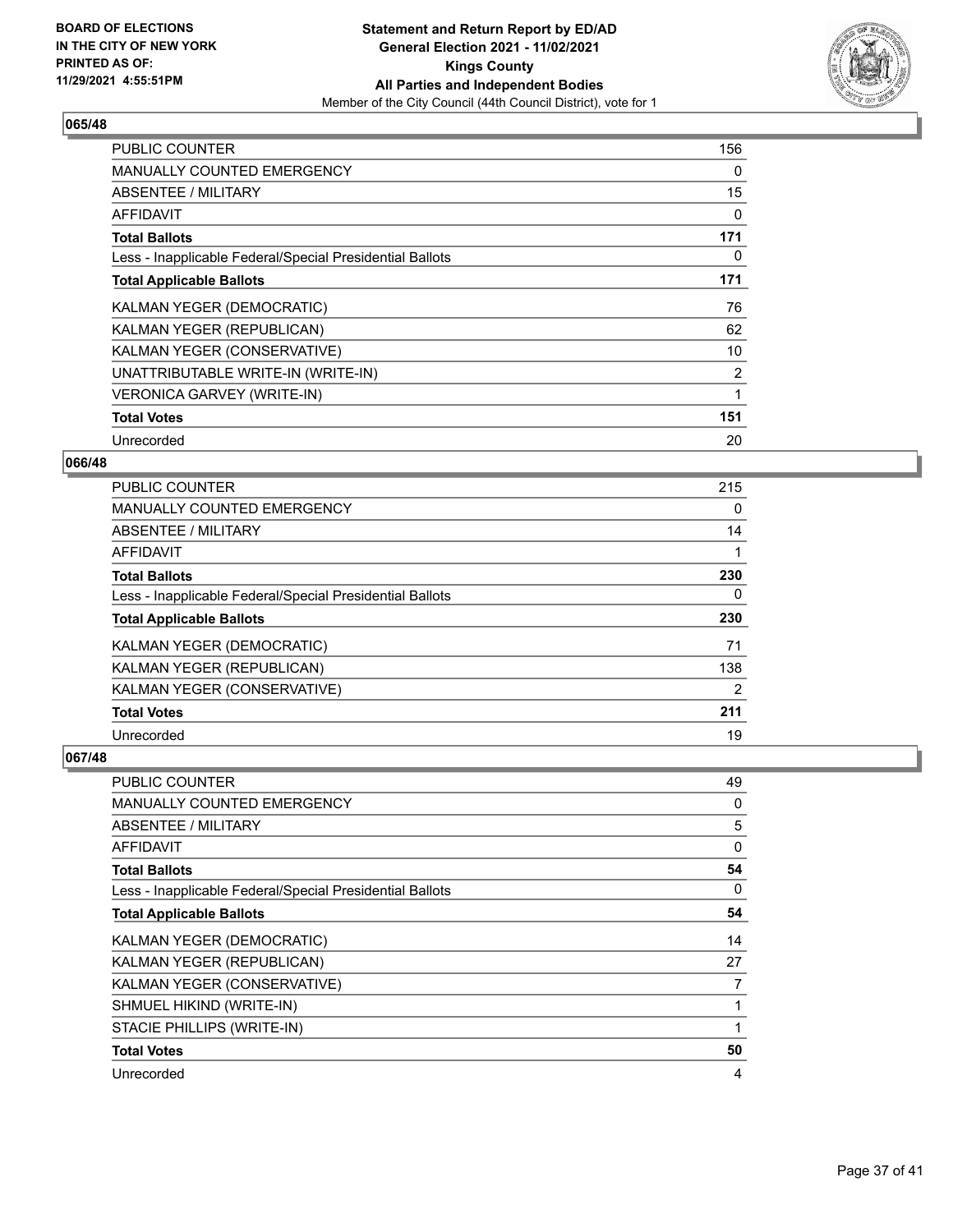

| <b>PUBLIC COUNTER</b>                                    | 35              |
|----------------------------------------------------------|-----------------|
| <b>MANUALLY COUNTED EMERGENCY</b>                        | 0               |
| ABSENTEE / MILITARY                                      | $\overline{2}$  |
| <b>AFFIDAVIT</b>                                         | 0               |
| <b>Total Ballots</b>                                     | 37              |
| Less - Inapplicable Federal/Special Presidential Ballots | 0               |
| <b>Total Applicable Ballots</b>                          | 37              |
| KALMAN YEGER (DEMOCRATIC)                                | 12 <sup>2</sup> |
| KALMAN YEGER (REPUBLICAN)                                | 13              |
| KALMAN YEGER (CONSERVATIVE)                              | 2               |
| <b>Total Votes</b>                                       | 27              |
| Unrecorded                                               | 10              |

#### **071/48**

| PUBLIC COUNTER                                           | 100 |
|----------------------------------------------------------|-----|
| MANUALLY COUNTED EMERGENCY                               | 0   |
| ABSENTEE / MILITARY                                      | 4   |
| AFFIDAVIT                                                | 0   |
| <b>Total Ballots</b>                                     | 104 |
| Less - Inapplicable Federal/Special Presidential Ballots | 0   |
| <b>Total Applicable Ballots</b>                          | 104 |
| KALMAN YEGER (DEMOCRATIC)                                | 26  |
| KALMAN YEGER (REPUBLICAN)                                | 54  |
| KALMAN YEGER (CONSERVATIVE)                              | 15  |
| <b>HESHY TISCHER (WRITE-IN)</b>                          | 1   |
| JOE LAZAR (WRITE-IN)                                     | 1   |
| UNATTRIBUTABLE WRITE-IN (WRITE-IN)                       | 1   |
| <b>Total Votes</b>                                       | 98  |
| Unrecorded                                               | 6   |

| <b>PUBLIC COUNTER</b>                                    | 145 |
|----------------------------------------------------------|-----|
| MANUALLY COUNTED EMERGENCY                               | 0   |
| ABSENTEE / MILITARY                                      |     |
| <b>AFFIDAVIT</b>                                         | 0   |
| <b>Total Ballots</b>                                     | 146 |
| Less - Inapplicable Federal/Special Presidential Ballots | 0   |
| <b>Total Applicable Ballots</b>                          | 146 |
| KALMAN YEGER (DEMOCRATIC)                                | 55  |
| KALMAN YEGER (REPUBLICAN)                                | 62  |
| KALMAN YEGER (CONSERVATIVE)                              | 14  |
| <b>HESHY TISCHLER (WRITE-IN)</b>                         | 1   |
| UNATTRIBUTABLE WRITE-IN (WRITE-IN)                       |     |
| <b>Total Votes</b>                                       | 133 |
| Unrecorded                                               | 13  |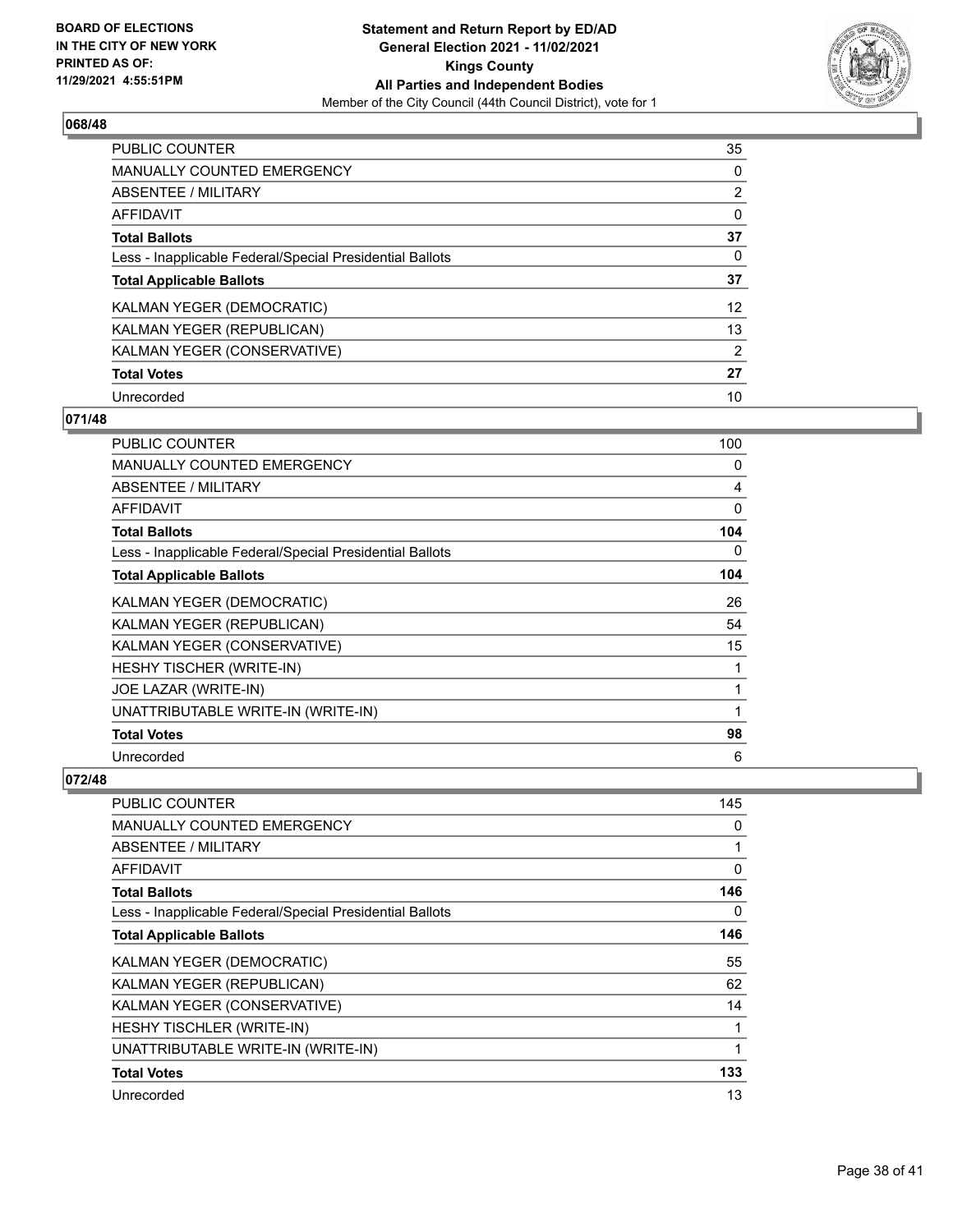

| <b>PUBLIC COUNTER</b>                                    | 45 |
|----------------------------------------------------------|----|
| <b>MANUALLY COUNTED EMERGENCY</b>                        | 0  |
| ABSENTEE / MILITARY                                      | 0  |
| <b>AFFIDAVIT</b>                                         | 0  |
| <b>Total Ballots</b>                                     | 45 |
| Less - Inapplicable Federal/Special Presidential Ballots | 0  |
|                                                          |    |
| <b>Total Applicable Ballots</b>                          | 45 |
| KALMAN YEGER (DEMOCRATIC)                                | 8  |
| KALMAN YEGER (REPUBLICAN)                                | 27 |
| KALMAN YEGER (CONSERVATIVE)                              | 3  |
| <b>Total Votes</b>                                       | 38 |

#### **057/49**

| <b>PUBLIC COUNTER</b>                                    | 59       |
|----------------------------------------------------------|----------|
| MANUALLY COUNTED EMERGENCY                               | 0        |
| ABSENTEE / MILITARY                                      | 2        |
| <b>AFFIDAVIT</b>                                         | $\Omega$ |
| <b>Total Ballots</b>                                     | 61       |
| Less - Inapplicable Federal/Special Presidential Ballots | 0        |
| <b>Total Applicable Ballots</b>                          | 61       |
| KALMAN YEGER (DEMOCRATIC)                                | 21       |
| KALMAN YEGER (REPUBLICAN)                                | 30       |
| KALMAN YEGER (CONSERVATIVE)                              | 5        |
| HESHY TISCHLER (WRITE-IN)                                | 1        |
| YOCHI GROSS (WRITE-IN)                                   | 1        |
| <b>Total Votes</b>                                       | 58       |
| Unrecorded                                               | 3        |

| <b>PUBLIC COUNTER</b>                                    | 9 |
|----------------------------------------------------------|---|
| <b>MANUALLY COUNTED EMERGENCY</b>                        | 0 |
| ABSENTEE / MILITARY                                      | 0 |
| AFFIDAVIT                                                | 0 |
| <b>Total Ballots</b>                                     | 9 |
| Less - Inapplicable Federal/Special Presidential Ballots | 0 |
| <b>Total Applicable Ballots</b>                          | 9 |
| KALMAN YEGER (DEMOCRATIC)                                | 5 |
| KALMAN YEGER (REPUBLICAN)                                | 2 |
| KALMAN YEGER (CONSERVATIVE)                              | 2 |
| <b>Total Votes</b>                                       | 9 |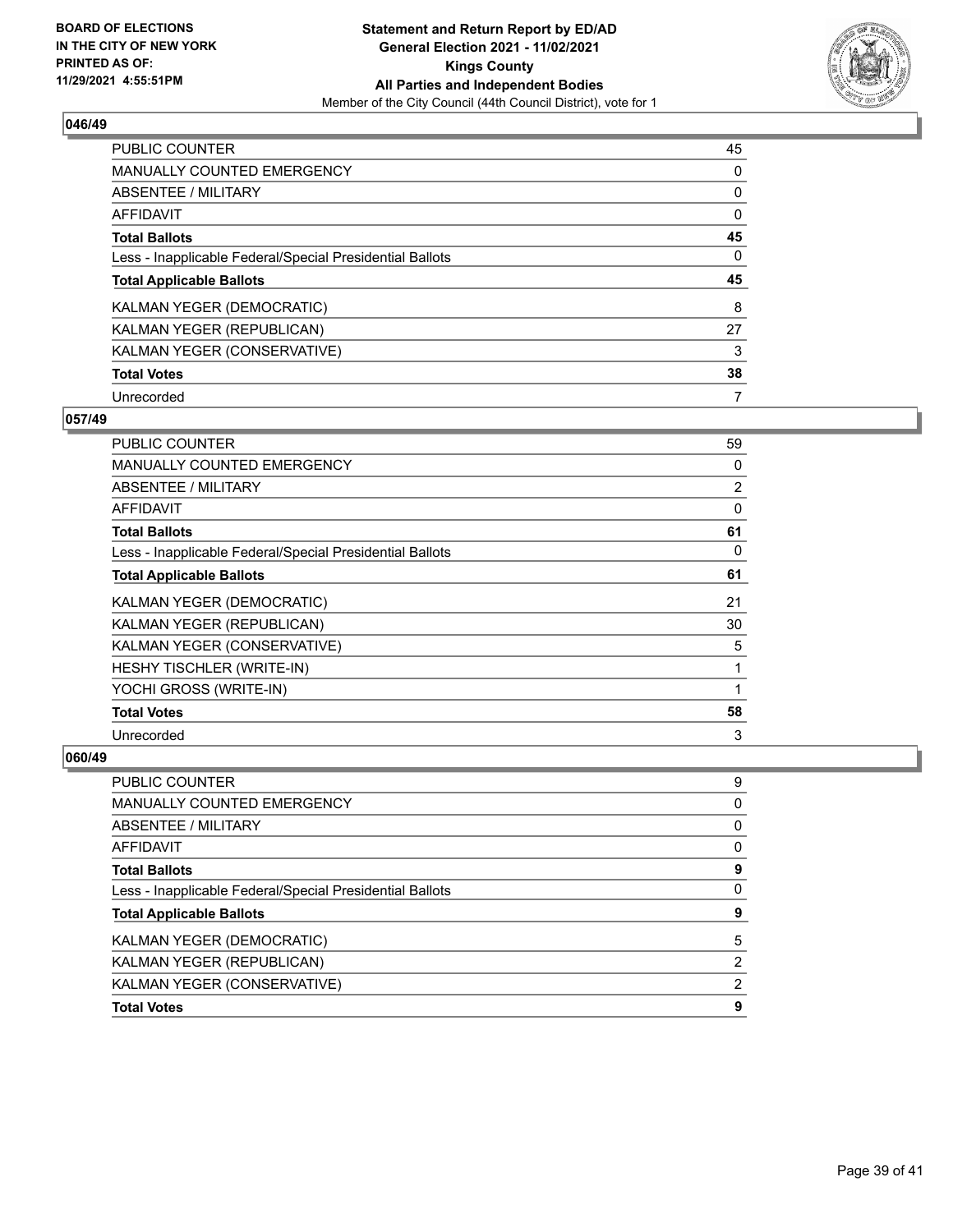

| <b>PUBLIC COUNTER</b>                                    | 3 |
|----------------------------------------------------------|---|
| <b>MANUALLY COUNTED EMERGENCY</b>                        | 0 |
| ABSENTEE / MILITARY                                      | 0 |
| AFFIDAVIT                                                | 0 |
| <b>Total Ballots</b>                                     | 3 |
| Less - Inapplicable Federal/Special Presidential Ballots | 0 |
| <b>Total Applicable Ballots</b>                          | 3 |
| KALMAN YEGER (DEMOCRATIC)                                |   |
| KALMAN YEGER (REPUBLICAN)                                | 0 |
| KALMAN YEGER (CONSERVATIVE)                              |   |
| HESHY TISCHLER (WRITE-IN)                                |   |
| <b>Total Votes</b>                                       | 3 |